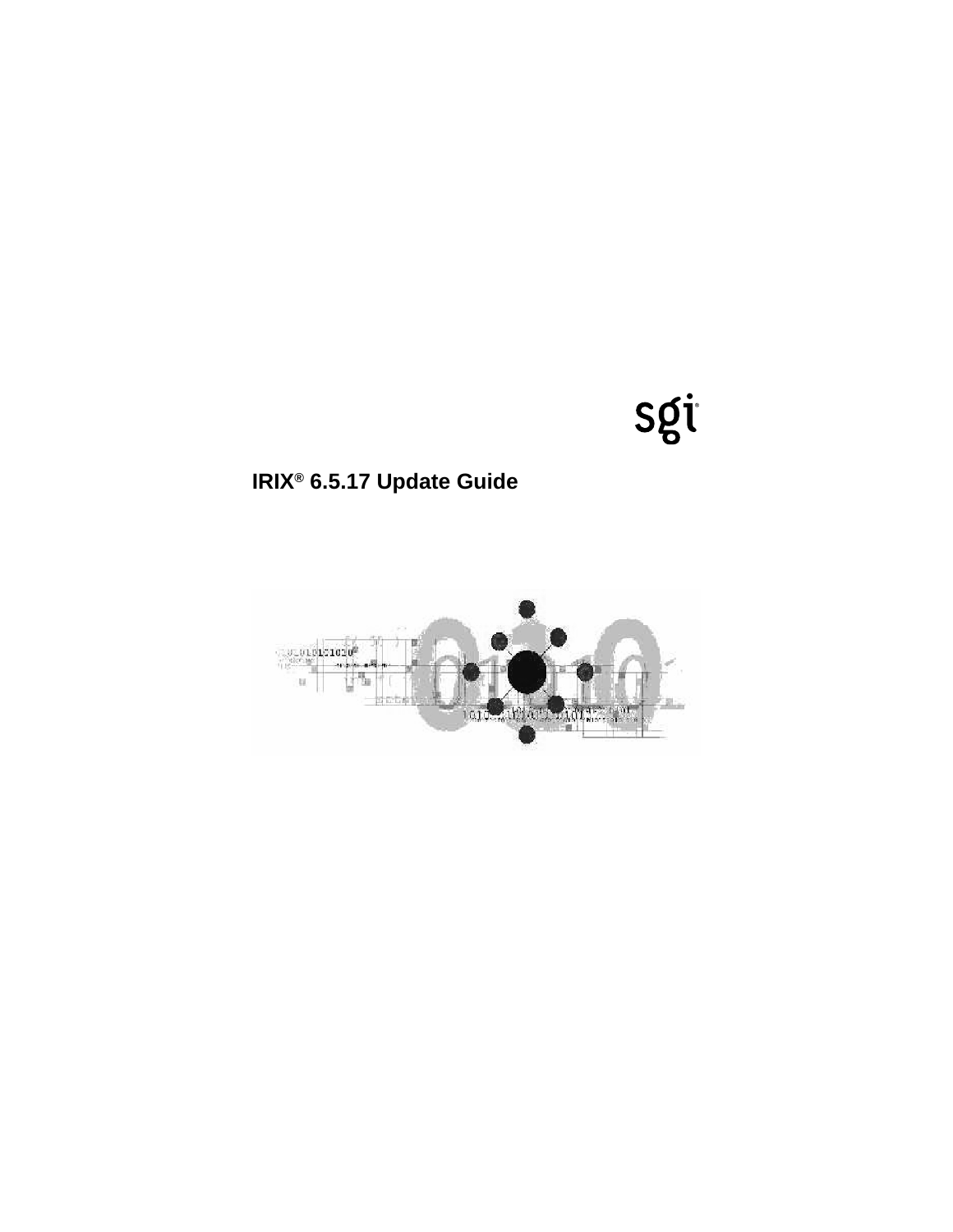# **SQ**

*1600 Amphitheatre Pkwy. Mountain View, CA 94043-1351 Telephone (650) 960-1980 FAX (650) 961-0595*

August 2002

Dear Valued Customer,

 $SGI^{\circ}$  is pleased to present the new IRIX $^{\circ}$  6.5.17 maintenance and feature release. Starting with IRIX® 6.5, SGI created a new software upgrade strategy, which delivers both the maintenance (6.5.17m) and feature (6.5.17f) streams. This upgrade is part of a family of releases that periodically enhances IRIX 6.5.

There are several benefits to this release strategy: it provides periodic fixes to IRIX, it assists in managing upgrades, and it supports all platforms. Additional information on this strategy and how it affects you is included in the updated *Installation Instructions* manual contained in this package. If you need assistance, please visit the Supportfolio™ online website at http://support.sgi.com or contact your local support provider.

In conjunction with the release of  $IRIX^{\circledcirc}$  6.5.15, SGI added to the existing life cycle management categories the Limited Support Mode that customizes services we deliver to our users. This new support mode is targeted for open source products. We now offer eight modes of service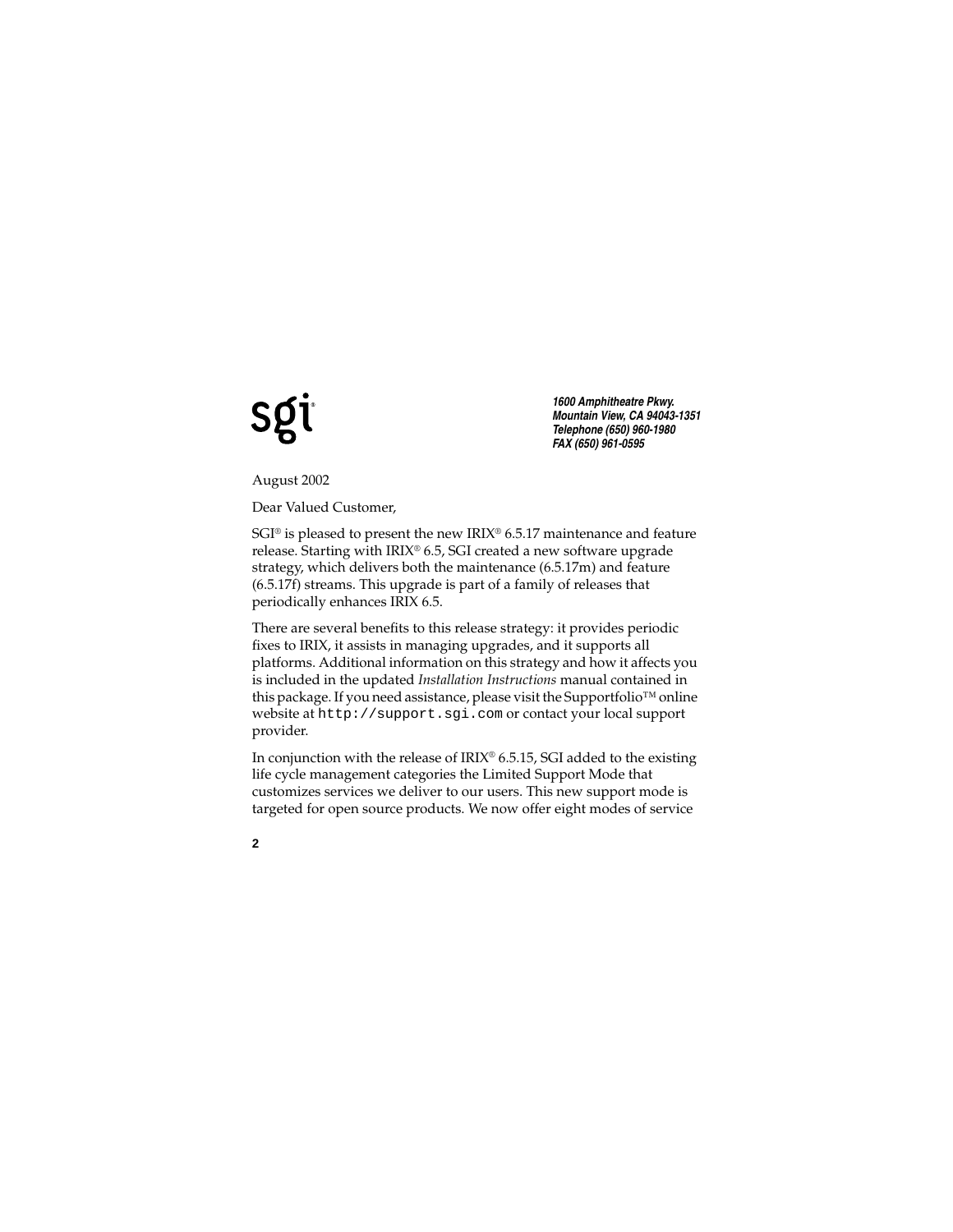for software supported by SGI: Active, Maintenance, Limited, Legacy, Courtesy, Divested, Retired, and Expired.

**Active Mode** is our highest level of service. It applies to products that are being actively developed and maintained and are orderable through general distribution. Software fixes for all levels of problems can be expected.

**Maintenance Mode** software is maintained and is still an important part of our product mix. No new functionality is added to products in this support mode. Functional fixes for severe problems are generally available. Products in this support mode category are still orderable through general distribution. Software usually stays in this category about 18 months before being moved to a mode of lesser support.

**Limited Mode** is a restricted level of service developed mainly for products developed and maintained by open source organizations and that are distributed by SGI.

**Legacy Mode** software generally runs on out-of-production operating system versions or system platforms that are no longer in active development or maintained. These products are usually distributed with limited availability. New support contracts may be offered and renewed. Services provided with Legacy Mode are limited to providing existing fixes and "workarounds" for reported problems. IRIX® 6.2, IRIX® 6.3, and IRIX® 6.4 operating system revisions are examples of major operating system releases that are supported in this category.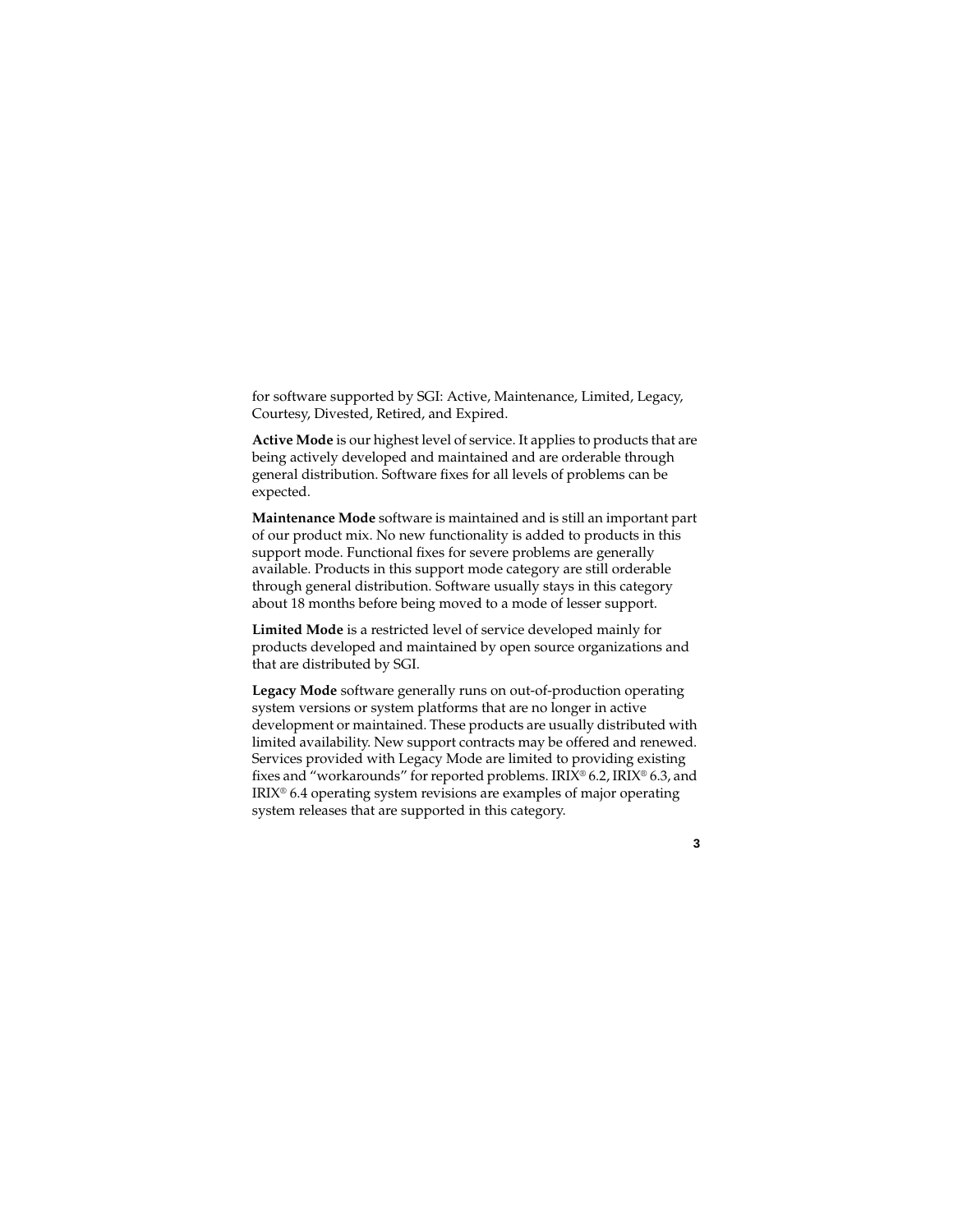**Courtesy Mode** software is not officially part of the software support offerings. Courtesy mode software is not covered by software support contracts, and call center support is not available. An e-mail alias may be provided to facilitate customer communications and to address any technical questions. Response times will vary according to availability of resources. The e-mail alias may be terminated at any time without advance notice. IRIS Showcase™ and Cosmo Worlds™ are examples of products with Courtesy Mode support.

**Divested Mode** software has been turned over to a third party who assumes all responsibility for support. SGI no longer distributes these products. Calls received at the SGI Call Center for support on divested products will be redirected to the applicable third party. CA Unicenter® TNG and Syntax TAS™ are examples of divested products.

**Retired Mode** provides restricted support for older software products which are no longer generally distributed by SGI. This level of support has severe limitations on portability to new platforms. Availability of support at this level is limited to existing customers with whom we have existing contractual obligations. This is the final stage before a product is completely removed from the SGI product set.

**Expired Mode** software products have reached the end of their useful life. These products are not supported or distributed in any form by SGI. Examples are: IRIX® 5.3, IRIXPro™, and Proconf.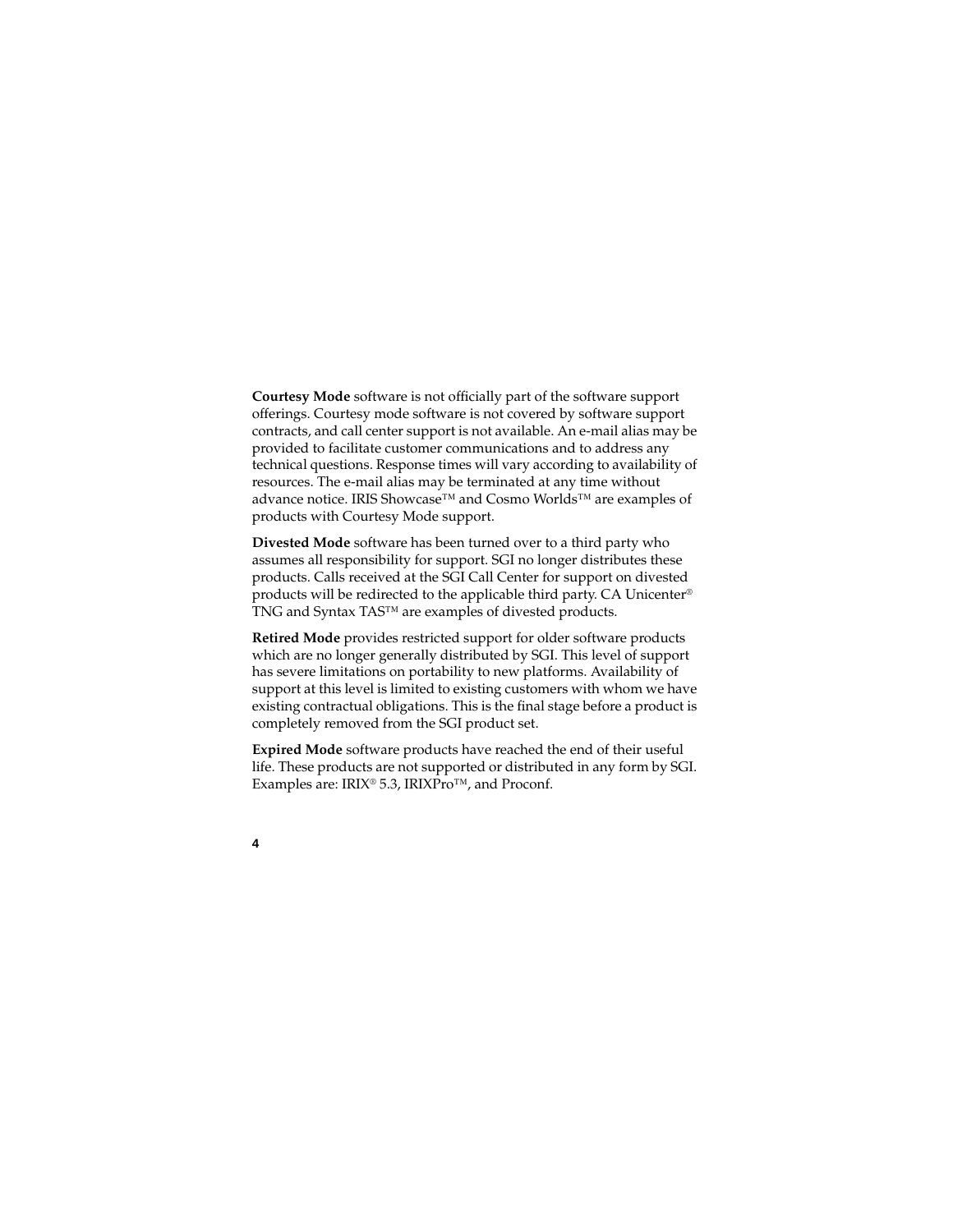The webpage at

http://support.sgi.com/irix/news/index.html#swmodes contains a link to a webpage where the eight software support modes are described in more detail. This webpage also contains links to the latest customer letters, which provide a list of the various software products that have changed support modes. We thank you for your continued commitment to SGI.

Terry Oberdank

Vice President, Global Services SGI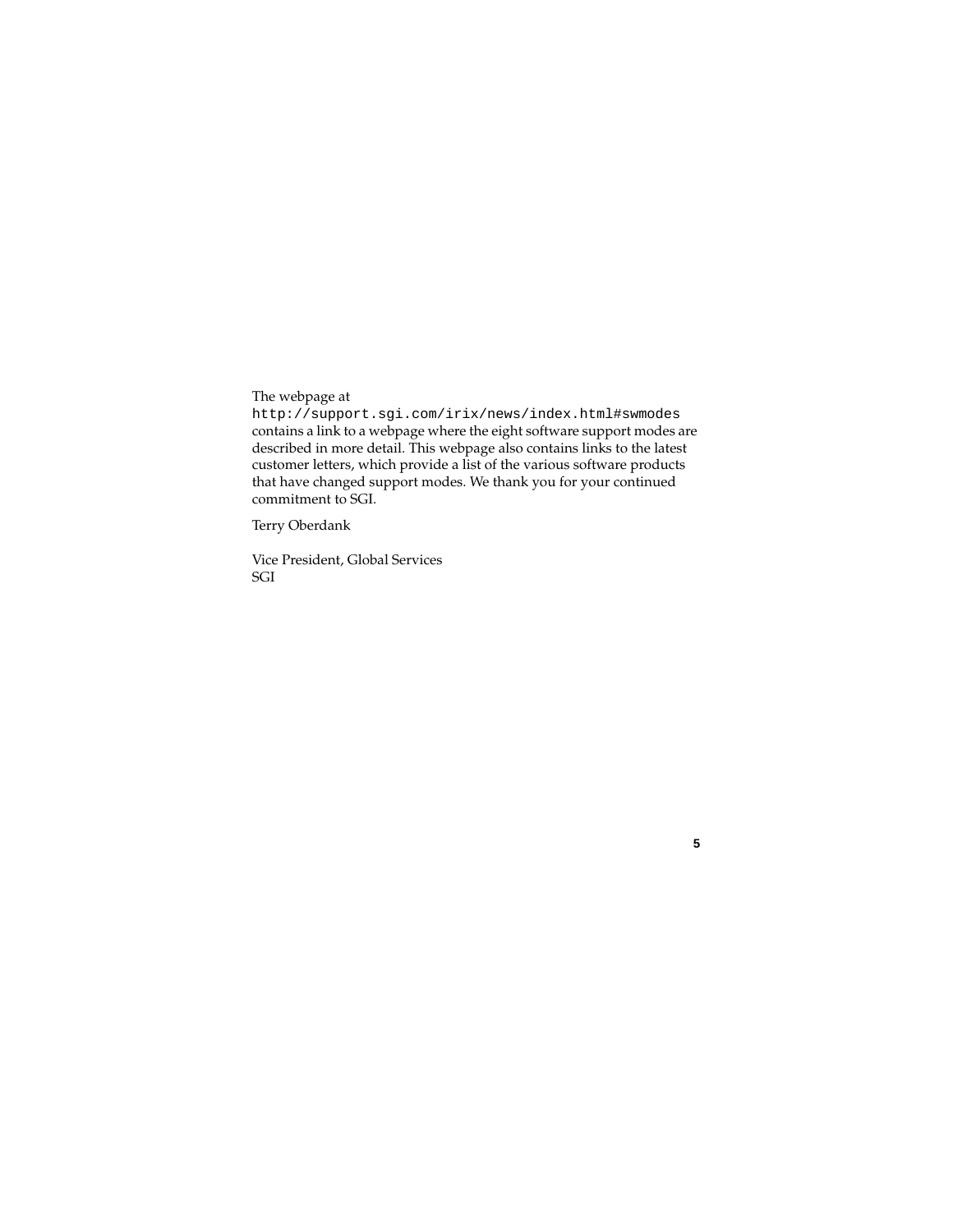Welcome to your SGI IRIX 6.5.17 update. This booklet contains:

- A list of key features in IRIX 6.5.17
- A list of CDs contained in the IRIX 6.5.17 update kit
- A guide to SGI websites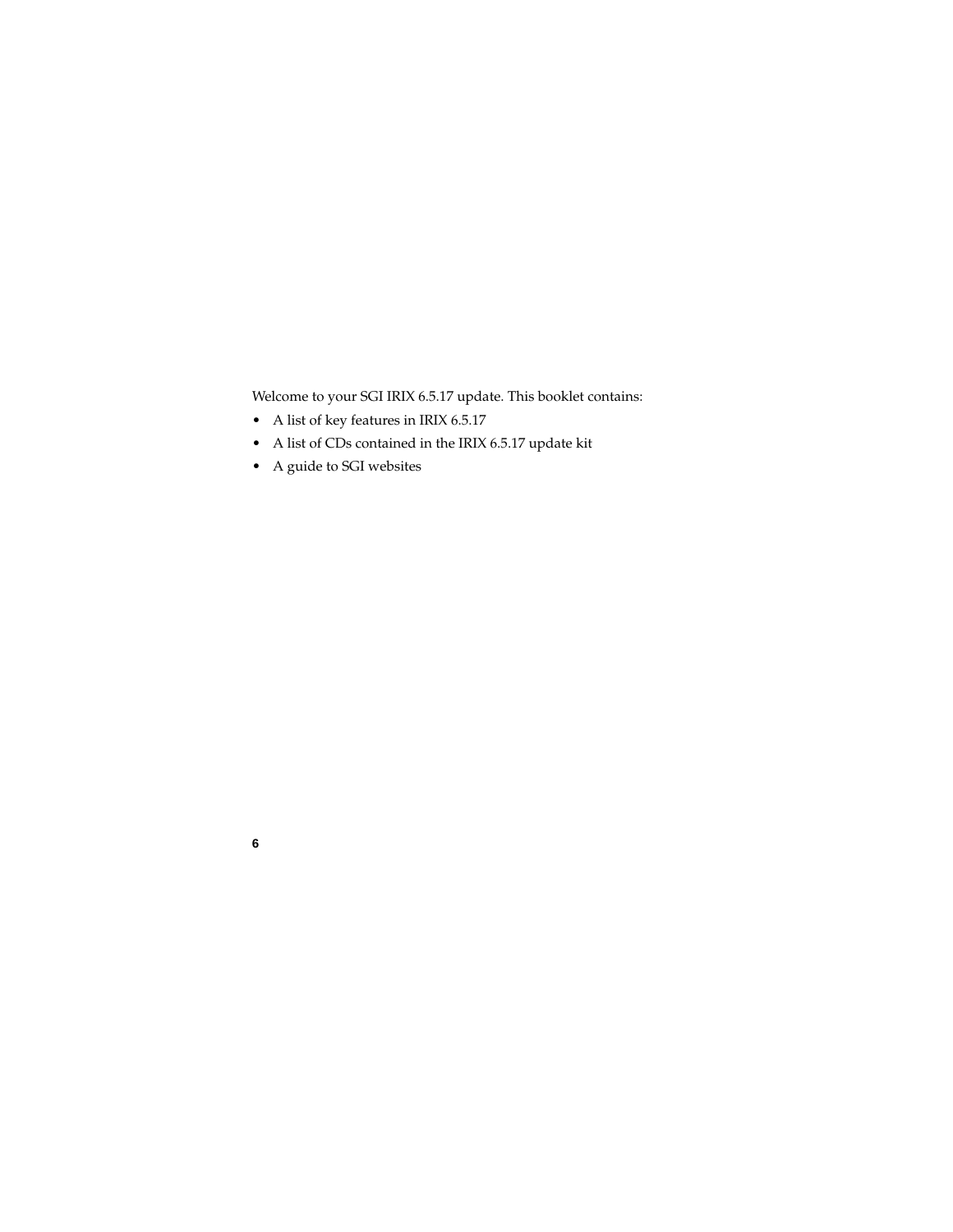# **IRIX 6.5.17 Key New Features**

The following changes have been incorporated into the core IRIX 6.5.17 overlay CDs and the Applications CD.

#### **New Hardware Platforms or Features**

#### **Fibre Channel Adapters**

• **Updated firmware for QLogic 2 Gbit fibre channel adapters** The firmware for the QLogic 2 Gbit fibre channel adapters, the 2300, 2310 and 2342, is being updated to version 3.01.07. With this firmware, the amber LED on the boards will flash when there is no cabled connected or there is no signal on a connected cable.

#### **New Software Features - Feature Stream Only**

#### **Filesystems**

• **XVM Manager Graphical User Interface (GUI)** The IRIX 6.5.17f release includes the XVM Manager GUI. The XVM Manager GUI provides access to the tasks that help you set up and administer XVM logical volumes and provides icons representing states and structure of the XVM volume elements.

With the XVM Manager GUI, you can perform the following tasks:

– Administer XVM logical volumes by means of a web browser, such as Netscape or Internet Explorer.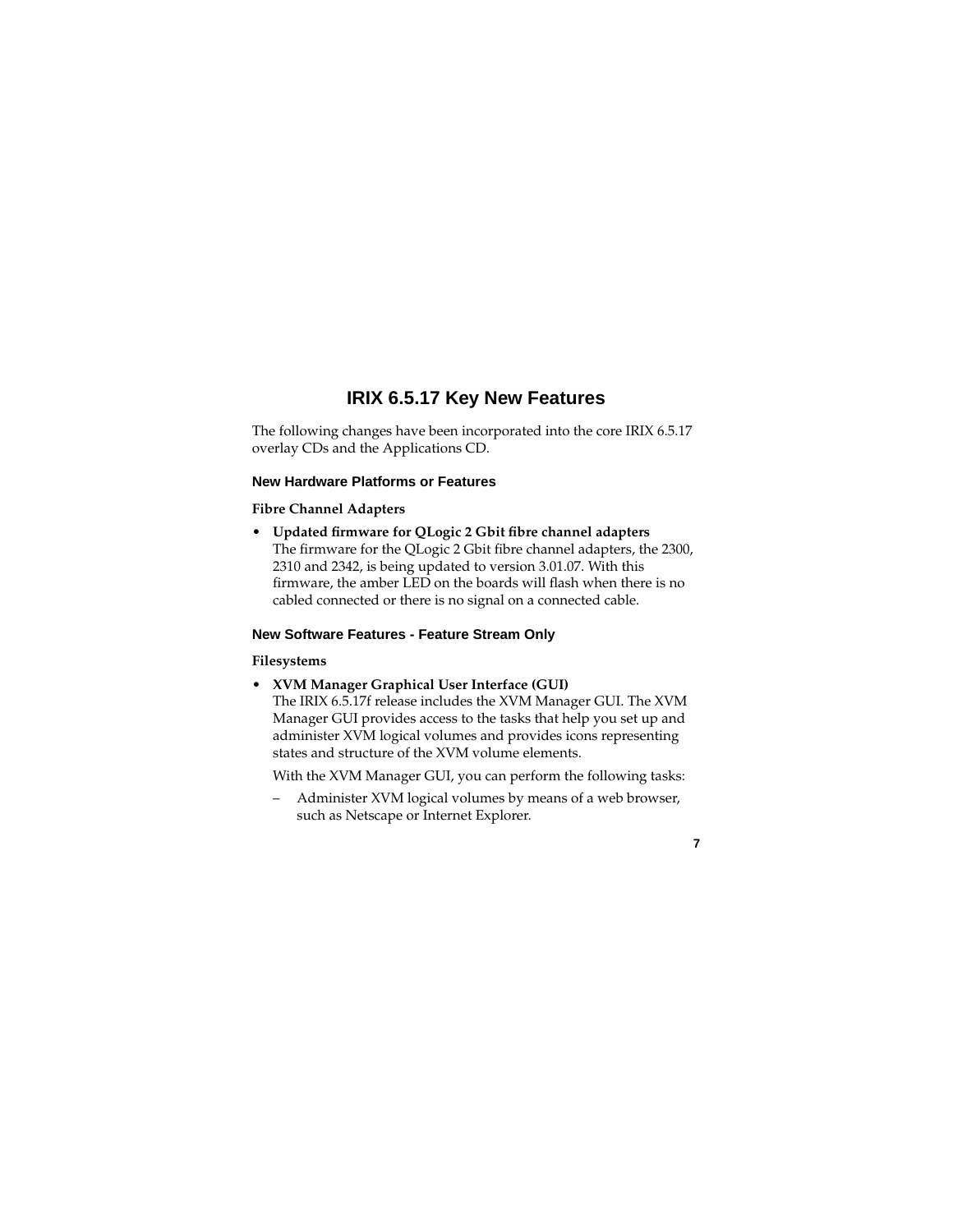- Drag and drop XVM volume elements to create local and cluster volume topologies.
- Drag and drop disks to label them or give them away.
- See volume element and filesystem status changes instantly, reflected in color-coded icons.
- Click buttons to create volume elements quickly.

For information on the XVM Manager GUI, see the *XVM Volume Manager Administrator's Guide*, 007-4003-011.

## • **XVM snapshot feature**

The XVM snapshot feature provides the ability to create virtual point-in-time images of a filesystem without causing a service interruption. The snapshot feature requires a minimal amount of storage because it uses a copy-on-write mechanism that copies only the data areas that change after the snapshot is created. For information on the XVM snapshot feature, see the *XVM Volume Manager Administrator's Guide*, 007-4003-011.

Use of the XVM snapshot features requires a FLEXlm license.

• **Support for XVM volumes with FailSafe 2.1.3** IRIX 6.5.17 includes support for the use of local XVM volumes as FailSafe resources. This requires FailSafe version 2.1.3. XVM volumes used in conjunction with CXFS should not be added as FailSafe resources. For information on configuring FailSafe resources, see the *IRIS FailSafe Version 2 Administrator's Guide*, 007-3901-006.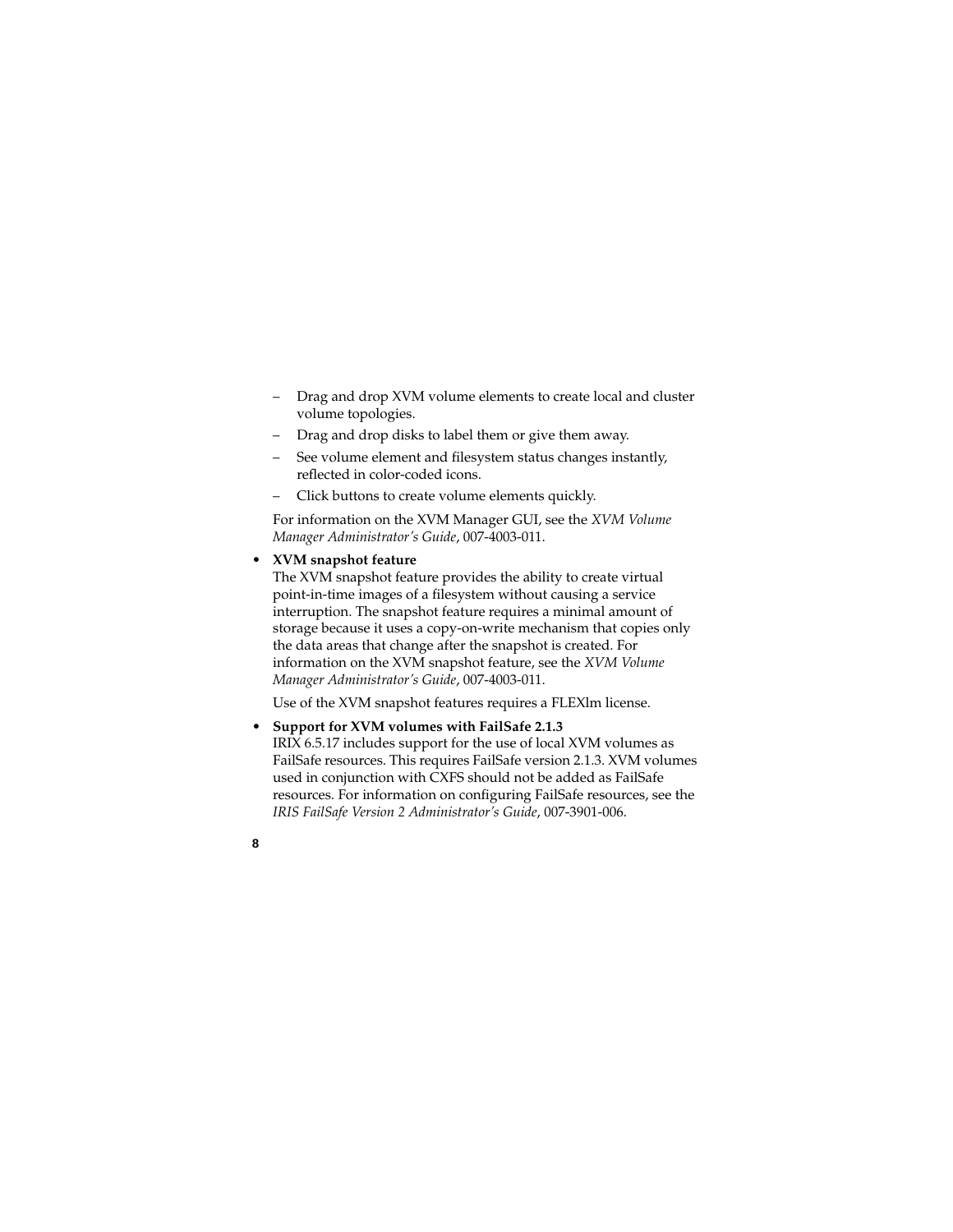#### • **CXFS upgrade: filesystem definitions**

The structure of the CXFS filesystem configuration was changed with the release of IRIX 6.5.13f. Backward compatibility with earlier versions is no longer maintained as of IRIX 6.5.14f, since all nodes in the cluster must be running the same or adjacent releases.

- If you are upgrading from IRIX 6.5.13f to 6.5.14f or later, there is no further impact.
- If you are upgrading from IRIX 6.5.12f or earlier, you must perform a one-time manual conversion of your CXFS filesystem definitions.

See the *CXFS Version 2 Software Installation and Administration Guide*, 007-4016-014, for more information

# • **CXFS upgrade: cluster nodes**

For CXFS customers, if you install IRIX 6.5.17f including sysadm base on a cluster node where the 6.5.13f or earlier version of CXFS is installed, you will need to upgrade to the 6.5.17f version CXFS (sysadm\_cxfs) and install 6.5.17f sysadm\_cluster.

### **New Software Enhancements - Maintenance and Feature Stream**

### **Online Documentation**

• **Online Documentation Tools/Books Upgrade** With IRIX 6.5.17, the underlying documentation tools and books have undergone a major upgrade. These processes now allow for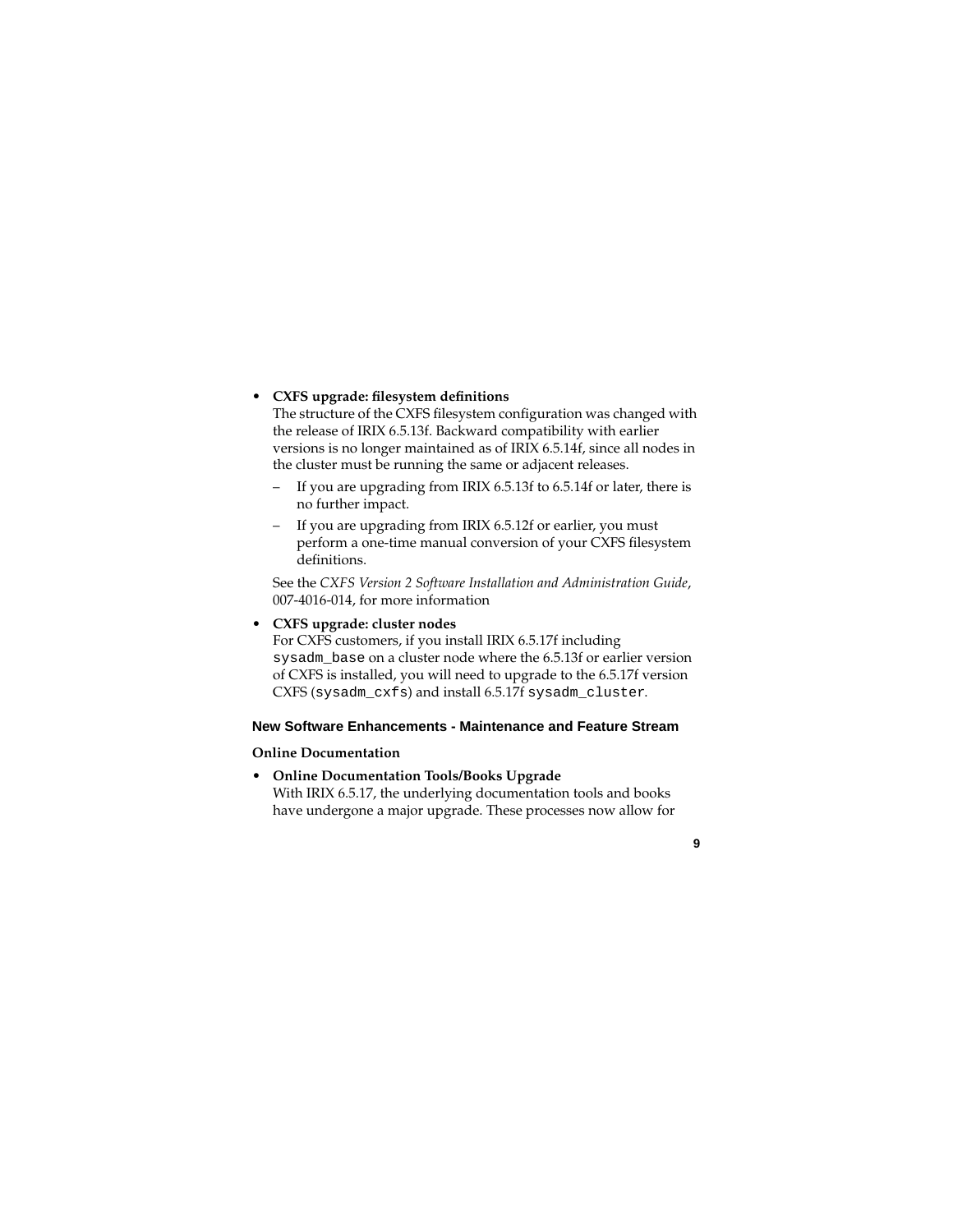SGML or XML documents to be published directly into HTML (our delivery format). These same tools are available to you as part of the "SGI Book Building Tools" product; formerly the "IRIS InSight Professional Publisher".

For viewing documentation on the IRIX Interactive Desktop, the following changes have been made: InfoSearch (the primary online documentation viewer) has been revamped to support the new document format, SGIHelp (the IRIX Desktop Help system) has undergone minor changes, and the Dynaweb product is no longer shipped (or required). In addition, the IRIS InSight Viewer (insight) now exists solely as an intermediate process that launches your standard desktop web browser to access InfoSearch. Online books can also be viewed using your standard desktop web browser by opening the (local) file:

/usr/share/Insight/library/SGI\_bookshelves/index.h tml

Our goal is to deliver all online books to you in this new format. There are circumstances whereby some books may still exist on your local system in the "old format." Examples would include some of the SGI Developer documentation: the MIPSpro compiler books and the ProDev WorkShop books fall into this category (books that require conversion). The online documentation tools will report a warning when encountering books in the "old format" that require conversion.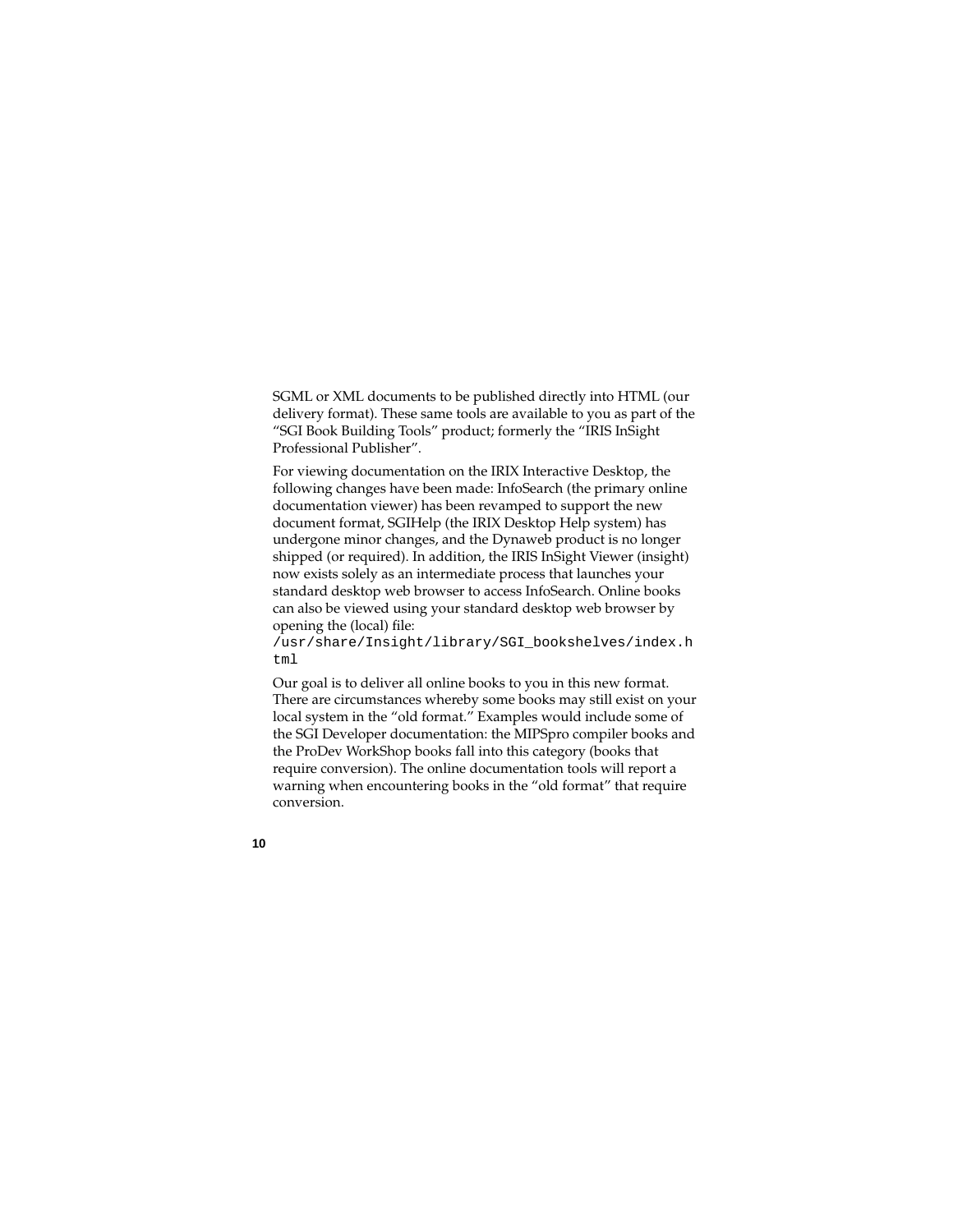A conversion process is provided (the existing insightAdmin command). Various options for performing the conversion are available through this tool. It is important to note that the conversion only needs to be done once, unless additional products are installed that still contain books in the "old format". Be advised that this process can be time consuming. Total time is based on the size and number of books that need to be converted, and the availability of system resources. On average, 1-3 minutes per book on an older desktop-class machine (R5000 O2) can be expected. For that reason, a system administrator may wish to perform this operation at an off-peak time.

For further details, see the insight and infosearch release notes, and the related man pages (insightAdmin(1), insight(1), sgihelp(1), infosearch(1)). Virtually all SGI documentation can be accessed from http://techpubs.sgi.com.

# **Networking/Security**

• **Enhancement to Remote Shell Daemon (rshd)**

In IRIX 6.5.17, the Remote Shell Daemon (rshd) has been enhanced to check for expired passwords. Users who attempt to access a system using rsh to an account that has an expired password will be denied access. An administrator who is using password expiration no longer has to disable rshd in order to prevent expired users from accessing the system. For information, see the rshd(1M) man page.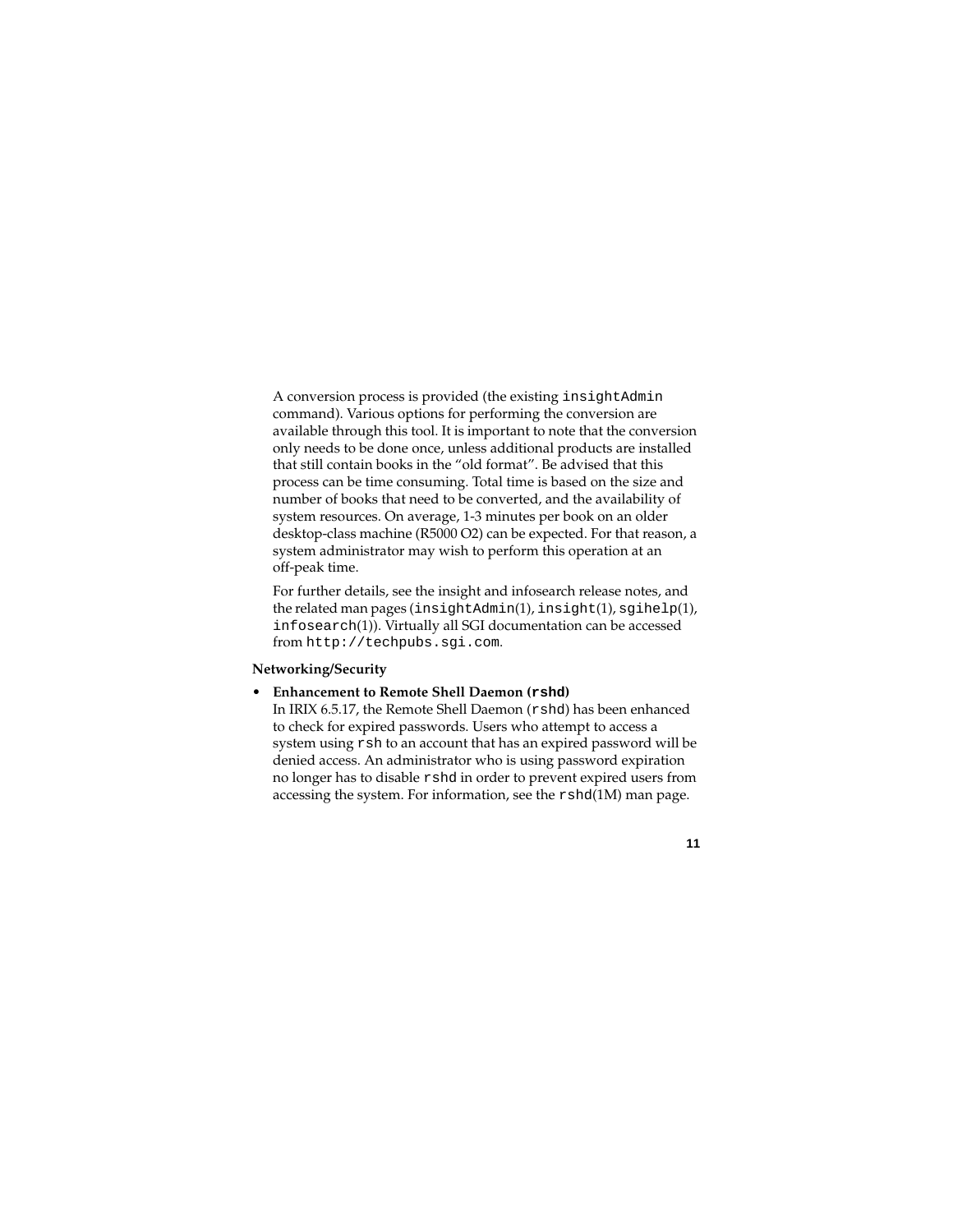# **NFS**

# • **NFS Version 3 Client Update**

The overall behavior of the NFS Version 3 client has been modified to improve mixed and heavy load performance. Most casual users of NFS will probably notice little change. However, users should see a marked improvement in performance under the following conditions:

- Running applications that write large amounts of data over NFS
- Heavy use of bi-directional NFS I/O
- Mixed heavy local disk and NFS I/O

To improve performance under heavy loads, a new set of behaviors have been added that perform the following actions:

- Enable full-duplex NFS traffic
- Prevent read and write starvations
- Provide resource limiting to make the NFS client a fairer user of system resources

These behaviors are based on the notion of fair scheduling of asynchronous NFS I/O to prevent starvations and provide more efficient use of network bandwidth and server disk resources. This also extends to prevent starvations between different NFS mounted directories.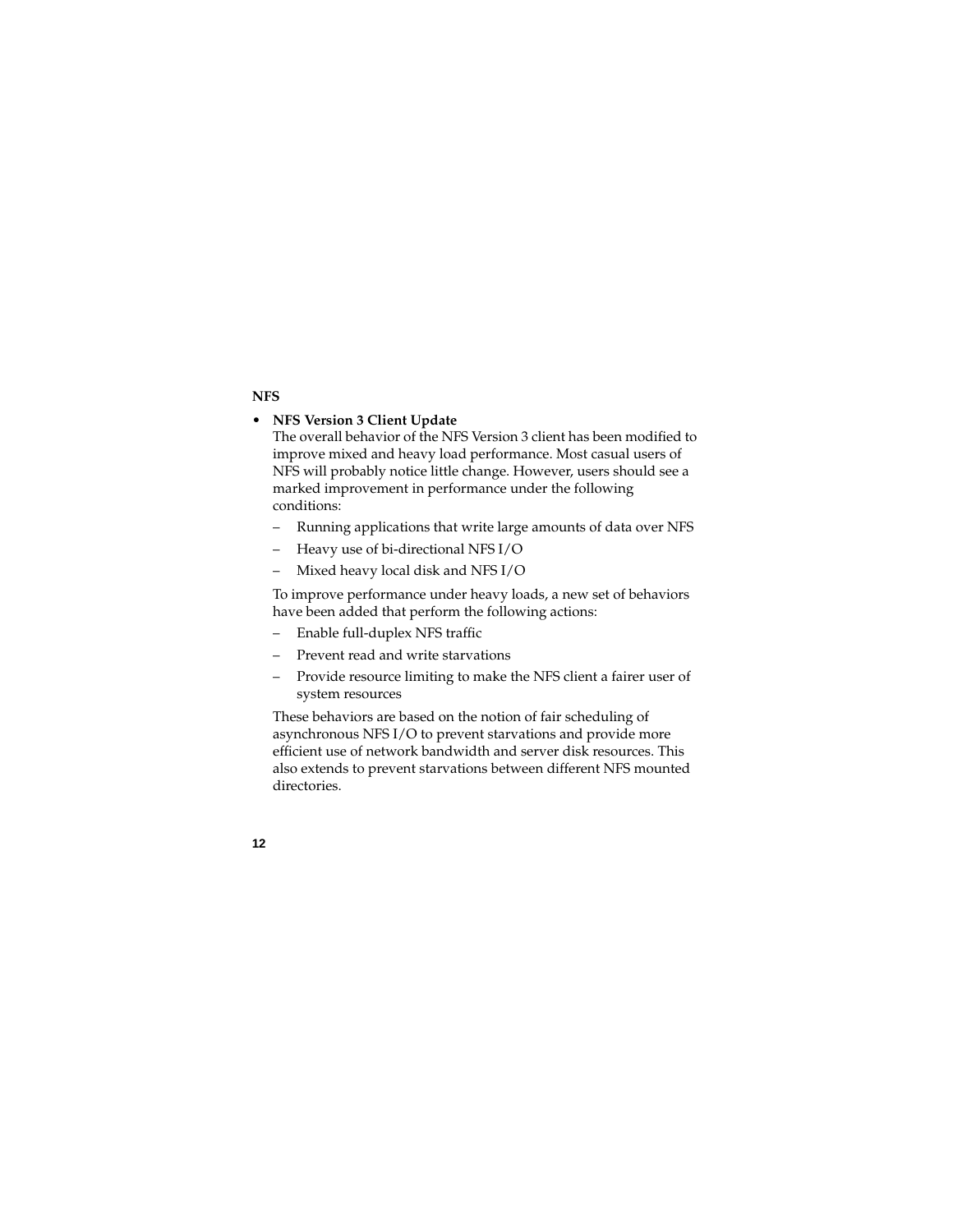#### **Cluster Management**

#### • **New build\_cmgr\_script(1M) command**

The build\_cmgr\_script(1M) command generates a cmgr(1M) script from the cluster database. The script can be used later to recreate the cluster database after performing a cdbreinit. For further information, see the build\_cmgr\_script(1M) man page.

# **Device Drivers**

# • **Device drivers and kernel threads**

For the IRIX 6.5.17 release, device drivers can create kernel threads not associated with particular interrupts to act as daemons and do background processing. For more information, see the drv\_thread\_create(3D) man page and the *IRIX Device Driver Programmer's Guide*, 007-0911-190.

### **Resource Management**

#### • **New cpuset(1) options**

For 6.5.17, two new options have been added to the cpuset command. The -M option allows the user to move a process or group of processes and their associated memory from one cpuset to another. The -T option allows the user to move a process or group of processes but not their memory from one cpuset to another. For more specific information, see the cpuset(1) man page.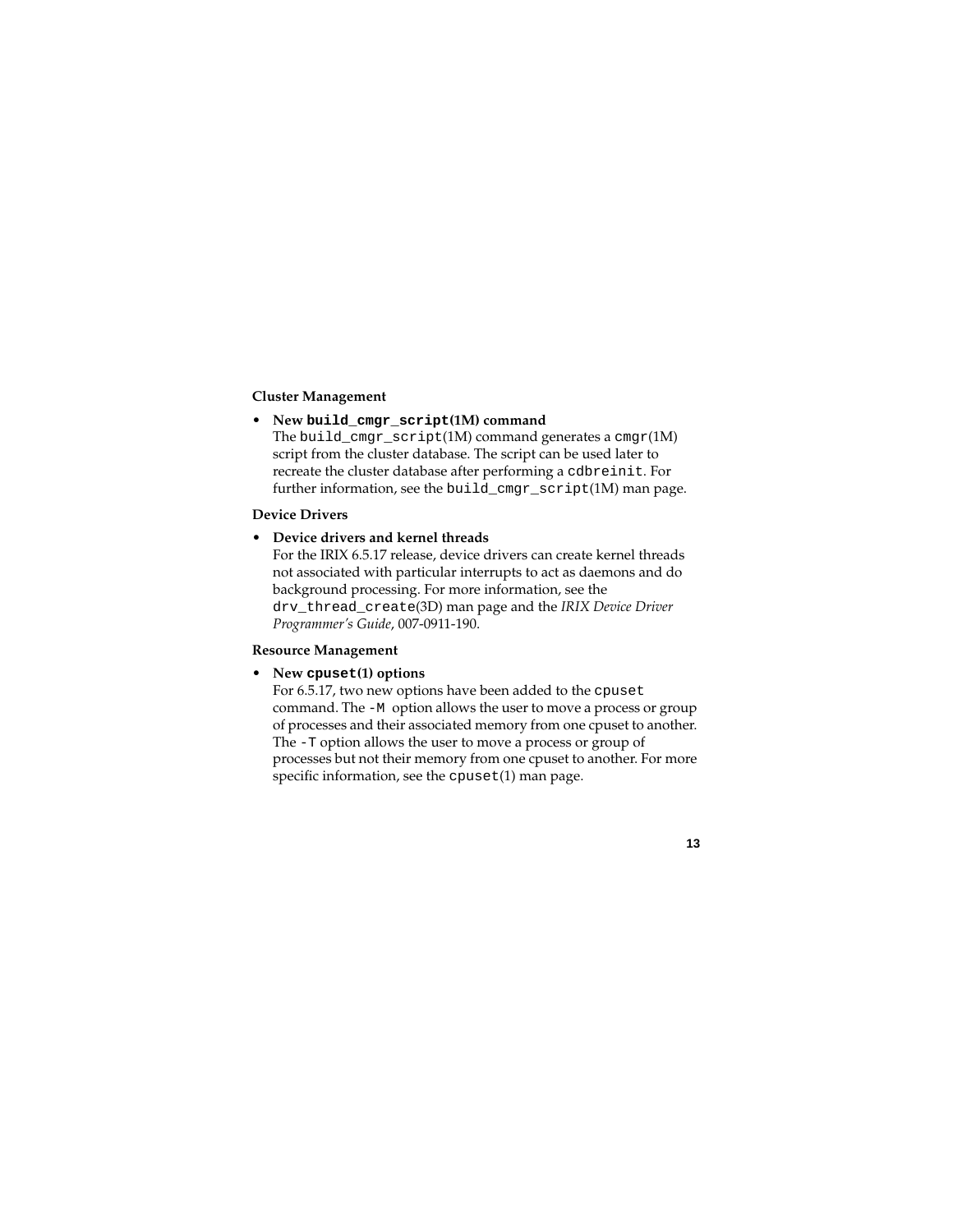# **Networking**

- **New networking interface functions** In IRIX 6.5.17, support for following interfaces has been added:
	- For nodename-to-address and address-to-nodename translations, getaddrinfo(3), getnameinfo(3), gai\_strerror(3), freeaddrinfo(3), getipnodebyname(3), getipnodebyaddr(3) and freehostent(3)
	- For interface index-to-name and name-to-index conversions, if\_indextoname(3), if\_nametoindex(3), if\_nameindex(3) and if freenameindex(3)

These interfaces perform the following functions:

- The getaddrinfo() function translates the node name and/or a service name and returns a set of socket addresses and associated information. This is used in creating a socket with which to address the specified service. It can provide the functionality of gethostbyname() and getservbyname().
- The getnameinfo() function translates a socket address to a node name and a service location.

The above translations are done in a protocol-independent manner to support both IPv4 and IPv6. (Note that IPv6 is not supported in this IRIX release.)

– The gai\_strerror() function returns a text string describing an error that is returned by getaddrinfo() or getnameinfo().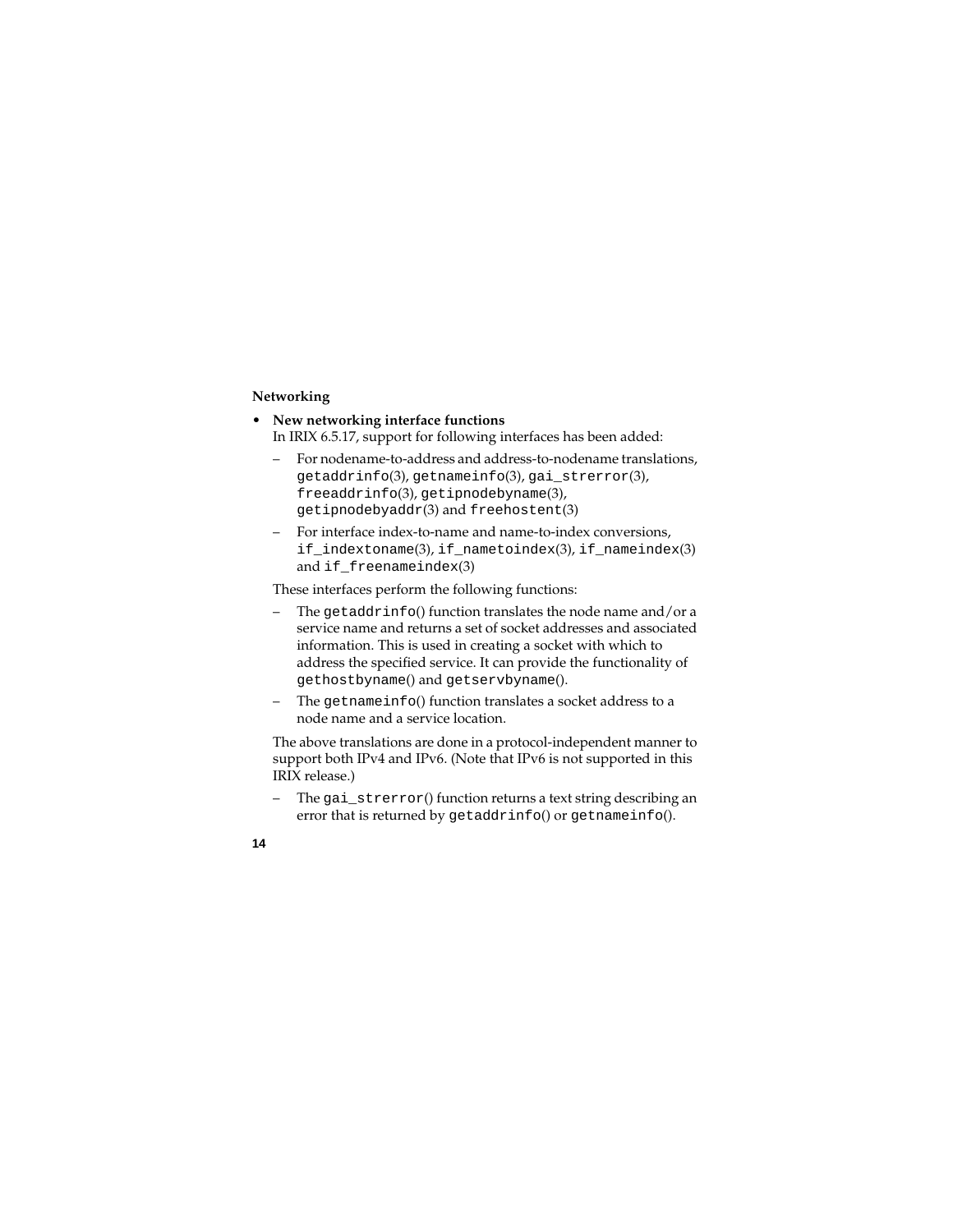- The freeaddrinfo() function frees one or more addrinfo structures returned by getaddrinfo(), along with any additional storage associated with those structures.
- The getipnodebyname() and getipnodebyaddr() functions are for node name to address and address to node name translations for a given address family type.
- The getaddrinfo(), getnameinfo(), getipnodebyname() and getipnodebyaddr() functions are thread-safe.
- The freehostent() function frees the memory occupied by the hostent structure that was obtained by a call to getipnodebyname() or getipnodebyaddr().
- The if indextoname() function maps an interface index to its corresponding name.
- The if\_nametoindex() function maps an interface name to its corresponding index.
- The if\_nameindex() function returns all interface names and indexes.
- The if\_freenameindex() function frees memory allocated by if\_nameindex().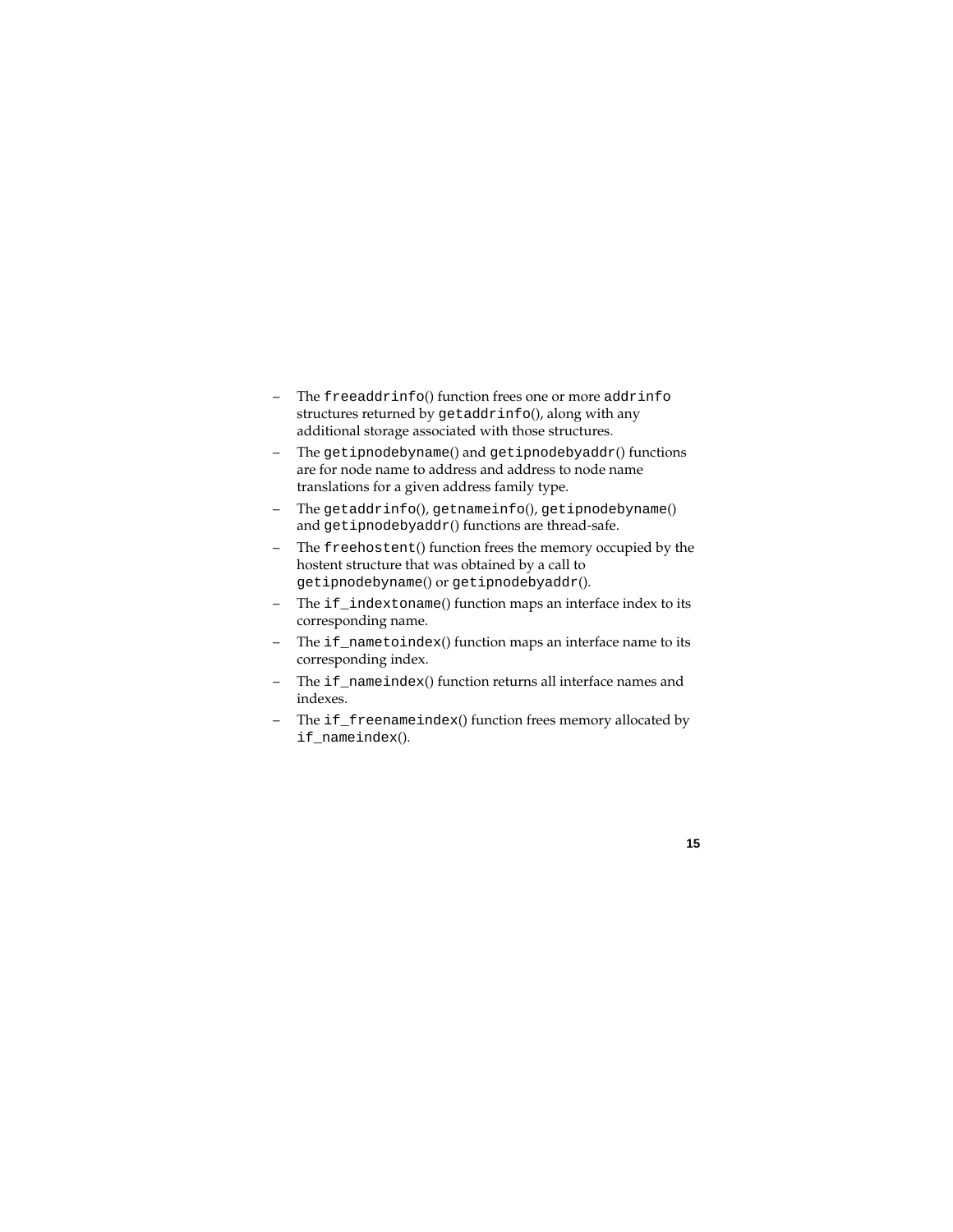For more information, see the getaddrinfo(3), getnameinfo(), gai\_strerror(3), freeaddrinfo(3), getipnodebyname(3), getipnodebyaddr(3), freehostent(3), if\_indextoname(3), if\_nametoindex(3), if\_nameindex(3), and if\_freenameindex(3) man pages.

## **Graphic Workstations**

#### • **New Falls screen saver**

The Falls screen saver is a new choice that can be selected from the IRIX screen saver control panel. It is an OpenGL depiction of a waterfall.

#### **System Availability**

For FailSafe customers, if you install IRIX 6.5.17, including sysadm\_base, on a cluster node where FailSafe 2.1.1 is installed, you will need to upgrade to FailSafe 2.1.2 (sysadm\_failsafe2) and install 6.5.17 sysadm\_cluster.

#### **SGI software product life cycle management**

### • **IRIX support policy**

In accordance with the SGI software product life cycle management strategy announced in November 2000, SGI will announce support mode changes for various software products on a quarterly basis. To view customer letters containing support mode changes announced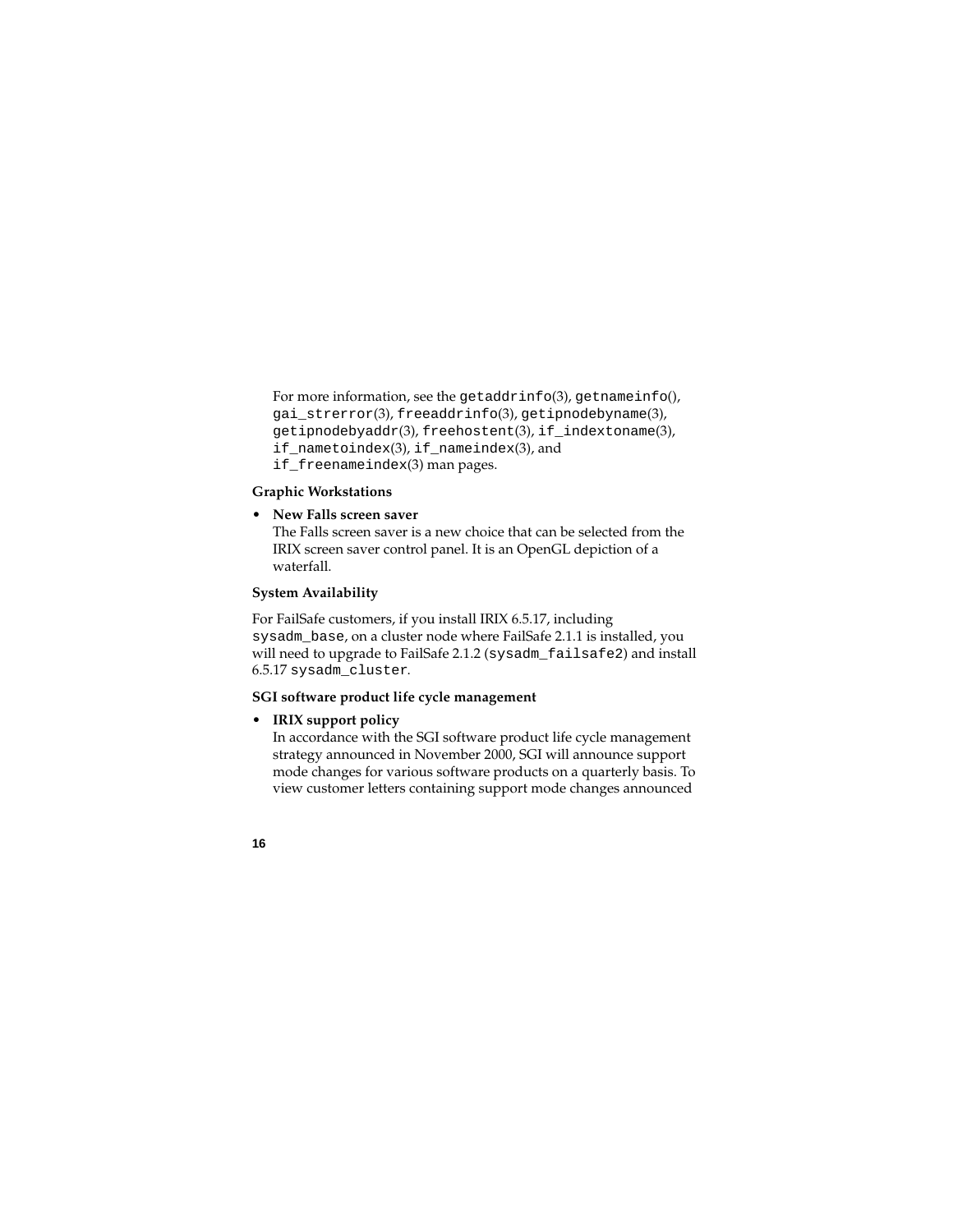since November 2000, as well as the latest IRIX Support Policy documents, visit the IRIX Support Policy webpage located at:

http://support.sgi.com/news/support/index.html

# **Applications CD**

The following products were added to the IRIX Applications CD for this release:

• MPT 1.6 - Message Passing Toolkit

MPT was previously released on a separate CD. It is also available as a free download from the http://www.sgi.com/products/evaluation Products Evaluation page. It includes MPI 4.0 and SMA 3.2.

• SCSL 1.4.0.1 - Scientific Computing Software Library

SCSL was moved from the Overlay CD to the Applications CD. It is also available as a free download from the http://www.sgi.com/products/evaluation Products Evaluation page.

• Teleffect 1.0 - Mouse and keyboard sharing service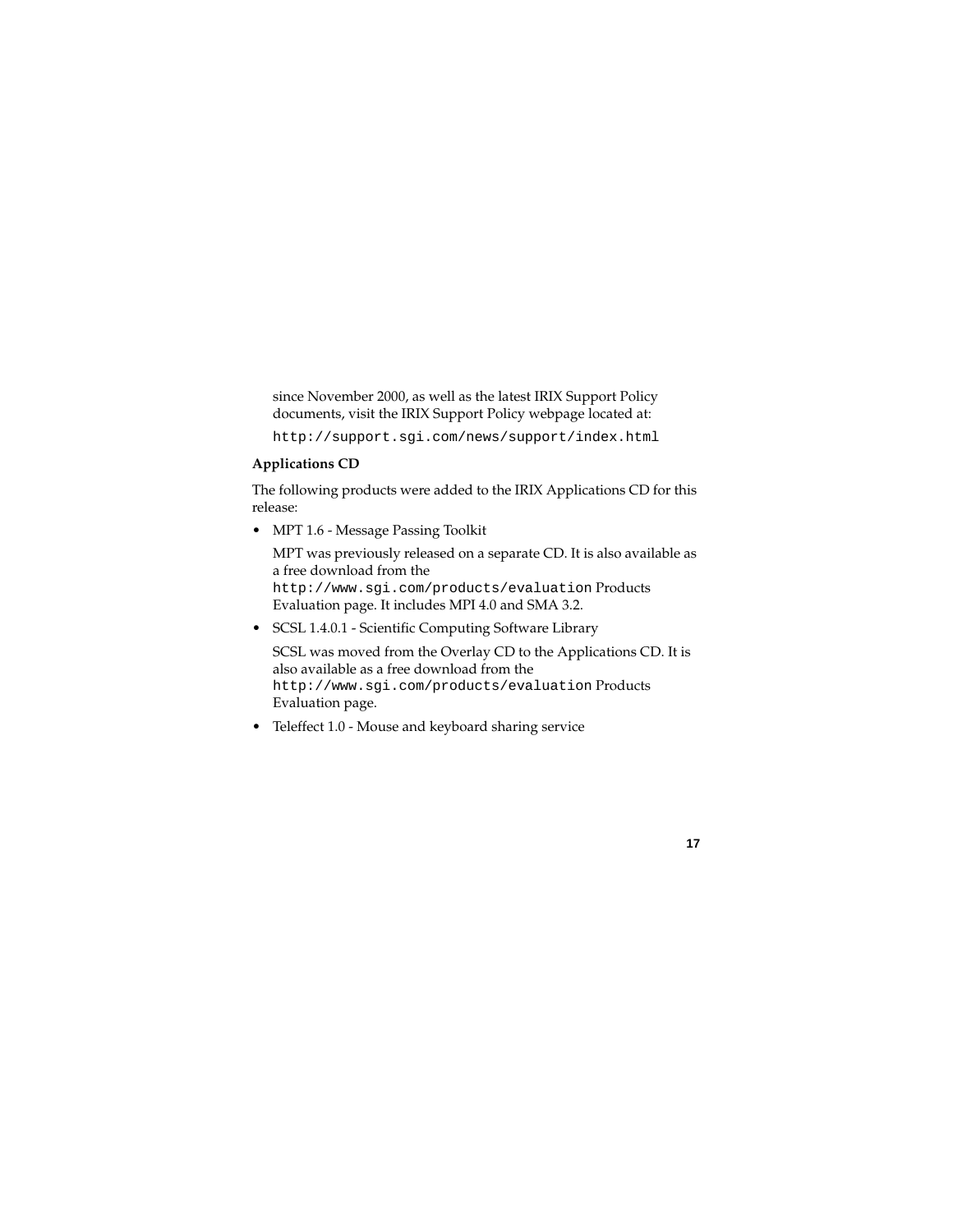Teleffect was moved from the Teleffect CD to the Applications CD. The Teleffect product enables the sharing of a single keyboard and mouse between multiple IRIX or Windows NT systems. An NT install shield for Teleffect is located in /CDROM/NT/TeleffectInstall.exe.

The following products were updated with bugfixes only:

- Impressario Printing Tools
- Webviewer
- IRIX Interactive Desktop
- IRIX Interactive Desktop Tools
- IRIX Interactive Desktop Administration

In IRIX 6.5.17, the Jot text editor was replaced with a wrapper to launch NEdit. The Desktop Utilities customization panel still allows Jot to be chosen as the desktop environment Text Editor.

The following products contain enhancements or new features:

- $\bullet$  NEdit 5.2a
- SGImeeting 2.0.3

The SGImeeting user interface was reworked to make it more compact and attractive. Changes include new icons, popup tooltips, color scheme support, and better desktop integration.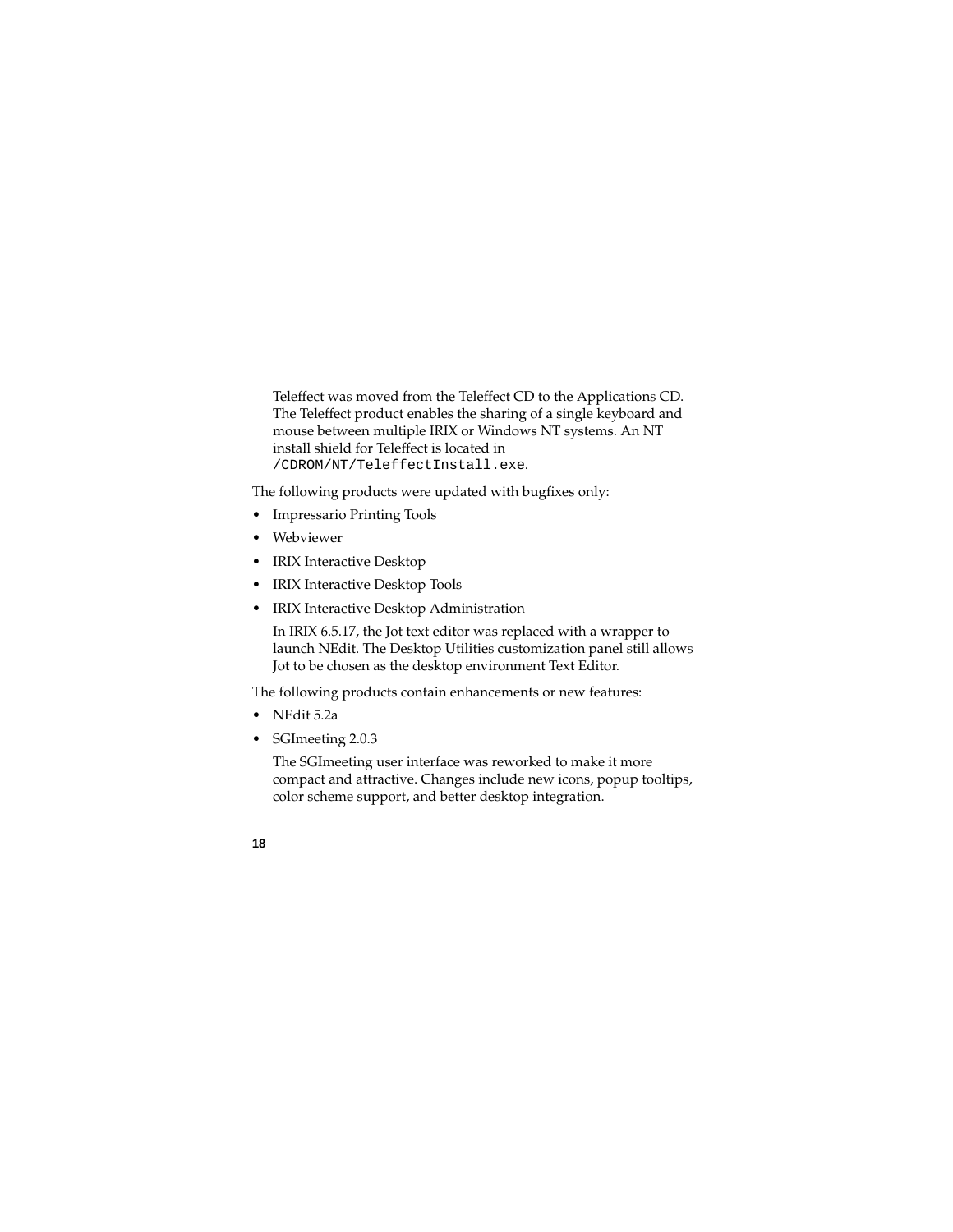- SGI Webserver 1.3.26
- FLEX1m License Tools 3.4.7

The floating license server was upgraded to FLEXlm v8.1b. For a detailed list of new features and bugfixes see the release notes.

- InSight 5.0
- InSight Dev 5.0
- Information Searching Execution Environment 6.5.17m
- SgSearch 4.0

InSight, SgSearch, and InfoSearch changed from being overlay images to being full images. Because of the changes for InSight, AccessX, Gateway, Imgtools, Outbox, Showcase, and Sitemgr had their online books rebuilt with no other software changes.

Dynaweb has been removed from the IRIX Applications CD since its functionality has been integrated into InSight and InfoSearch.

#### I**RIX OS Bundled Software**

For information about the bundled software that is included with this release, see CD Contents and the Bundled Software and Licenses webpage that you can access from the Welcome webpage.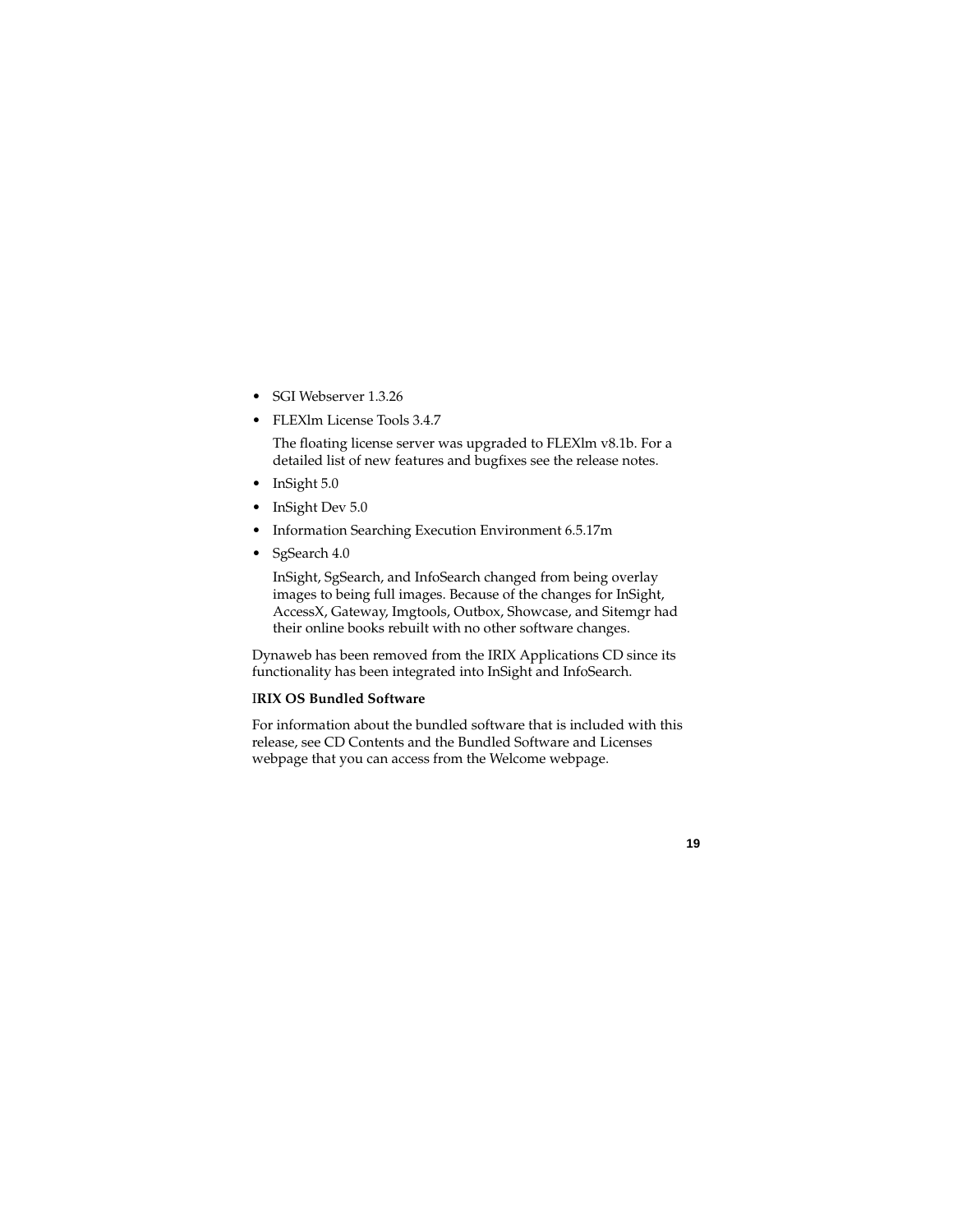#### **Freeware CD**s

The following changes have been incorporated into the August 2002 update to the SGI IRIX Freeware Project.

#### **New products for this release:**

- apache2-2.0.39 Apache web server
- bbdate-0.2.1 blackbox date tool
- bbmail-0.8.2 blackbox mail tool
- bbpager-0.3.0 blackbox window pager
- bbtime-0.1.3 blackbox clock tool
- bbweather-0.4 blackbox weather tool
- blackbox-0.62.1 blackbox window manager
- curl-7.9.5 URL transfer tool
- emiclock-1.0.4 Hyper animated face analog clock for X11
- epic4-1.0.1 EPIC4 IRC client
- gb-0.0.17 GNOME Basic
- gimp-print-4.2.1 high quality printer drivers
- gnome-mime-data-1.0.1 MIME and app database for GNOME
- hexedit-1.2.2 simple hex editor
- iperf-1.1.1 iperf 1.1.1 performance tool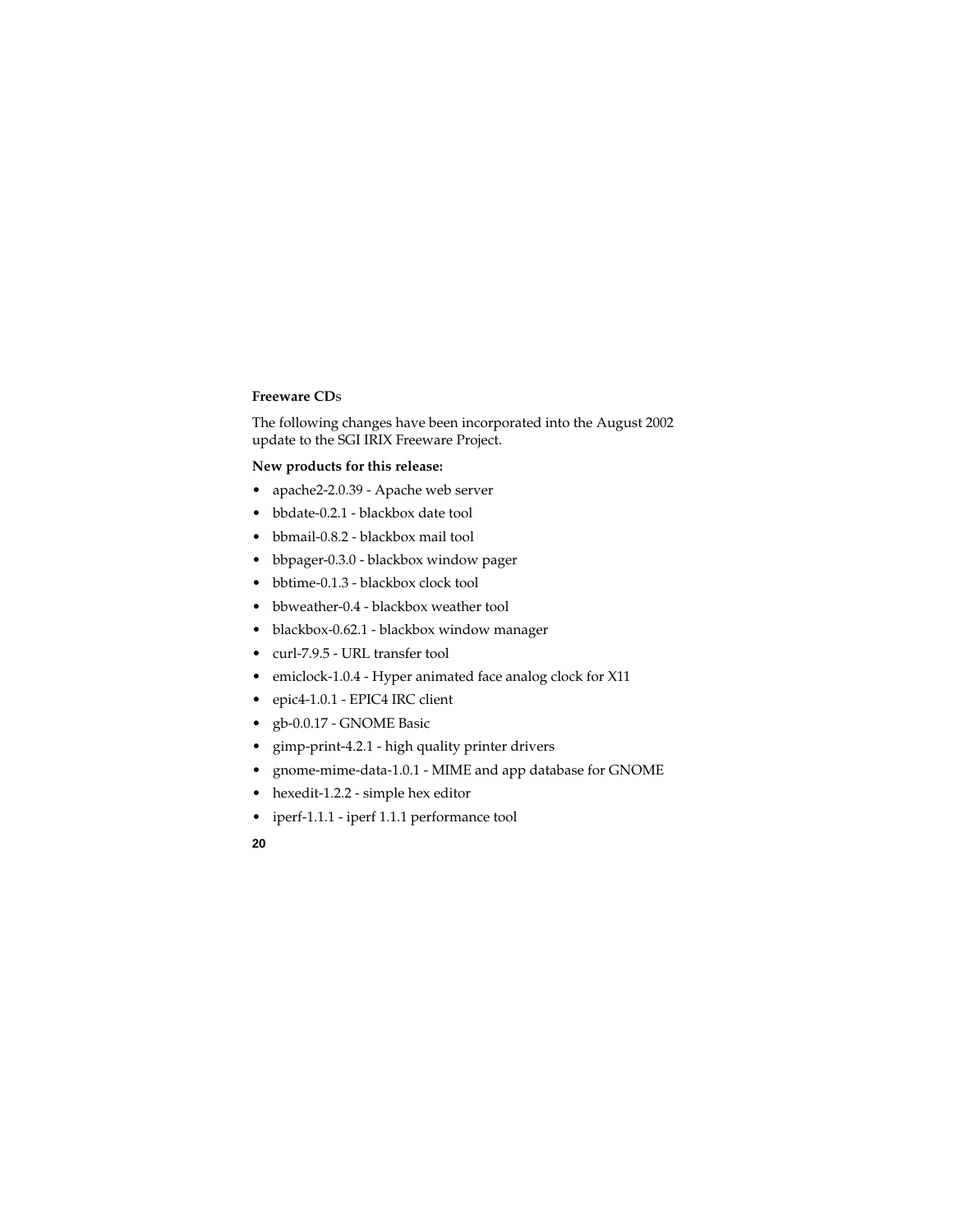- jam-2.3 make(1) replacement
- libao-0.8.2 simple portable audio output library
- libesmtp-0.8.12 -library for posting e-mail
- libogg-1.0rc3 Ogg streaming multimedia library
- libvorbis-1.0rc3 -Vorbis audio compression library
- mm-1.1.3 shared memory library
- mod\_ssl-2.8.9-1.3.26 SSL module for sgi\_apache server
- mpt-helpers-1.0 Message-Passing wrapper libraries
- netcat-1.10 Network based cat program
- nttcp-1.47 New Trivial TCP testing tool
- pcre-3.9 Perl-Compatible Regular Expressions library
- Ted-2.11 Ted, an easy rich text processor
- thttpd-2.22beta4 Tiny/turbo/throttling HTTP server
- TightVNC-1.2.3 enhanced version of VNC (Virtual Network Computing) (replaces vnc-3.3.3r2)
- vorbis-tools-1.0rc3 Ogg Vorbis audio compression tools
- wmCalClock-1.25 windowmaker calendar/clock app
- wmMoonClock-1.27 windowmaker lunar clock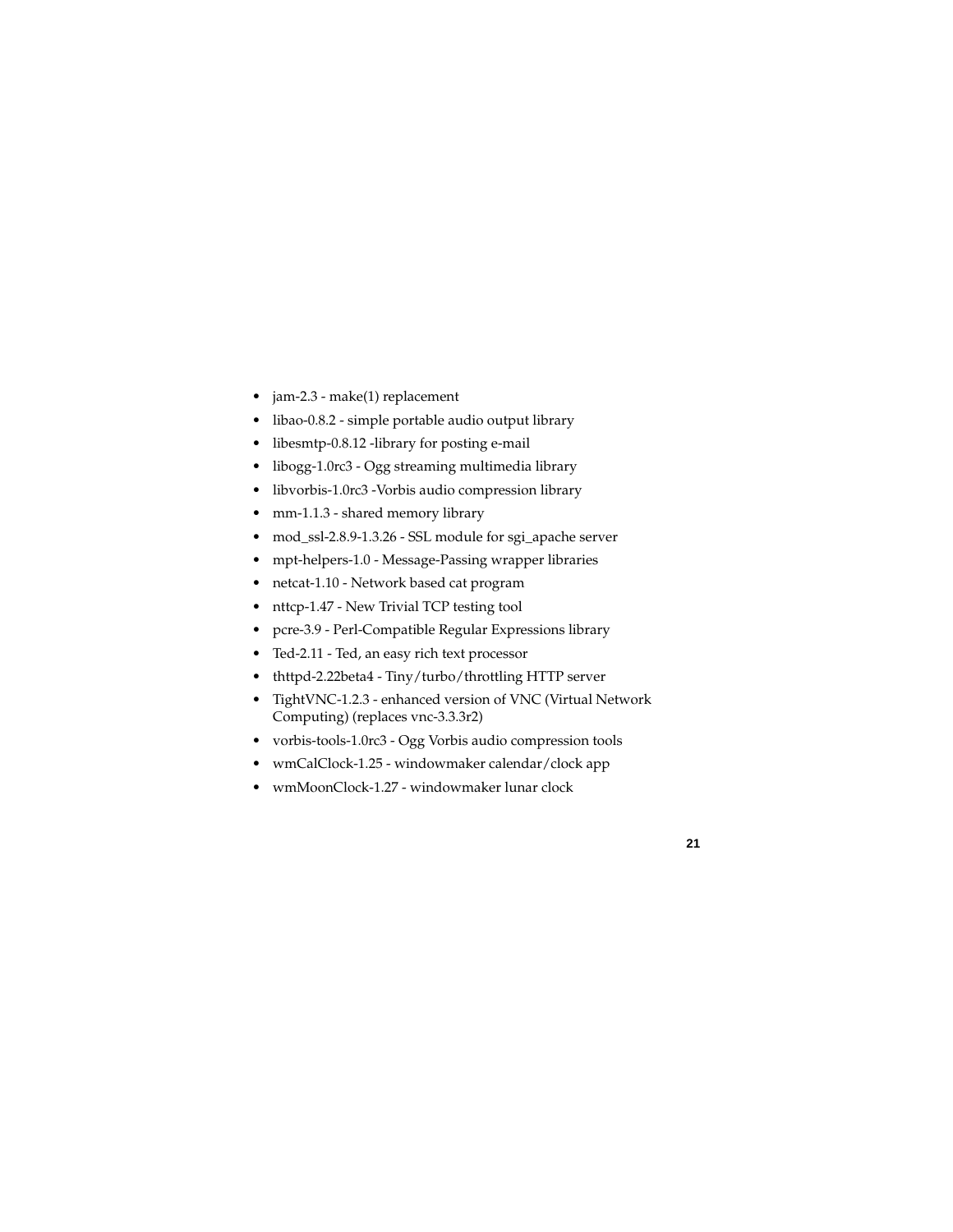### **Updated products for this release**:

- analog-5.23 HTTPD Logfile Analyser
- apache-1.3.26 Apache web server
- automake-1.6.2 generate autoconf files
- balsa-1.2.4 GNOME mail client
- bash-2.05a GNU bourne again shell
- bison-1.35 GNU replacement for yacc(1)
- bonobo-1.0.20 GNOME compound document library
- bug-buddy-2.0.8 GNOME bug reporting tool
- control-center-1.4.0.5 GNOME control center
- cpio-2.5 GNU file archiver
- diffutils-2.8.1 GNU diffutils diff/diff3/sdiff/cmp
- emacs-lisp-intro-2.04 Introduction to Emacs LISP (repaces elisp-intro-1.05)
- emacs-21.2 GNU text editor
- esound-0.2.26 Enlightened Sound Daemon (esd)
- exmh-2.5 Tk-based Interface to MH or NMH
- fetchmail-5.9.12 POP/IMAP mail retriever/forwarder
- gal-0.19.2 GNOME Application library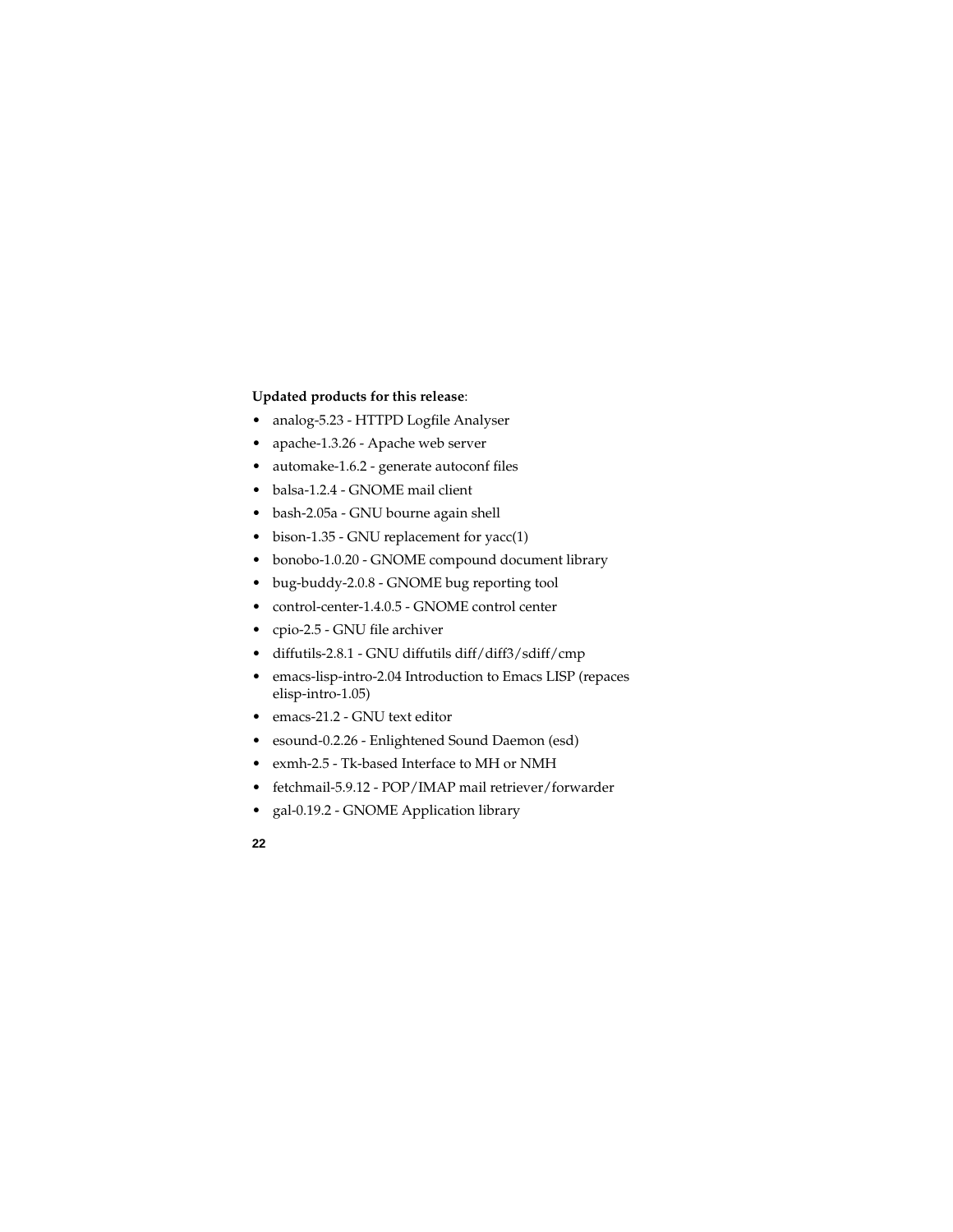- gawk-3.1.1 GNU awk
- GConf-1.0.9 GNOME Config System
- gdb-5.2 GNU debugger
- gdk-pixbuf-0.18.0 image handling library
- gedit-0.9.7 GNOME text editor
- gimp-1.2.3 GNU Image Manipulation Program
- glade-0.6.4 GNOME User Interface builder
- gnome-applets-1.4.0.5 GNOME panel applications
- gnome-core-1.4.1 GNOME desktop core programs
- gnome-games-1.4.0.4 GNOME games
- gnome-libs-1.4.1.7 GNOME libraries
- gnome-print-0.36 printing libraries for GNOME
- gnome-utils-1.4.1.2 GNOME utility programs
- gnome-vfs-1.0.5 GNOME virtual file-system libraries
- hylafax-4.1.2 distributed fax/pager system
- imlib-1.9.14 umbrella image processing library
- indent-2.2.8 Indent C programs
- libgtop-1.0.13 library to fetch system info
- libxml-1.8.17 XML parsing and manipulation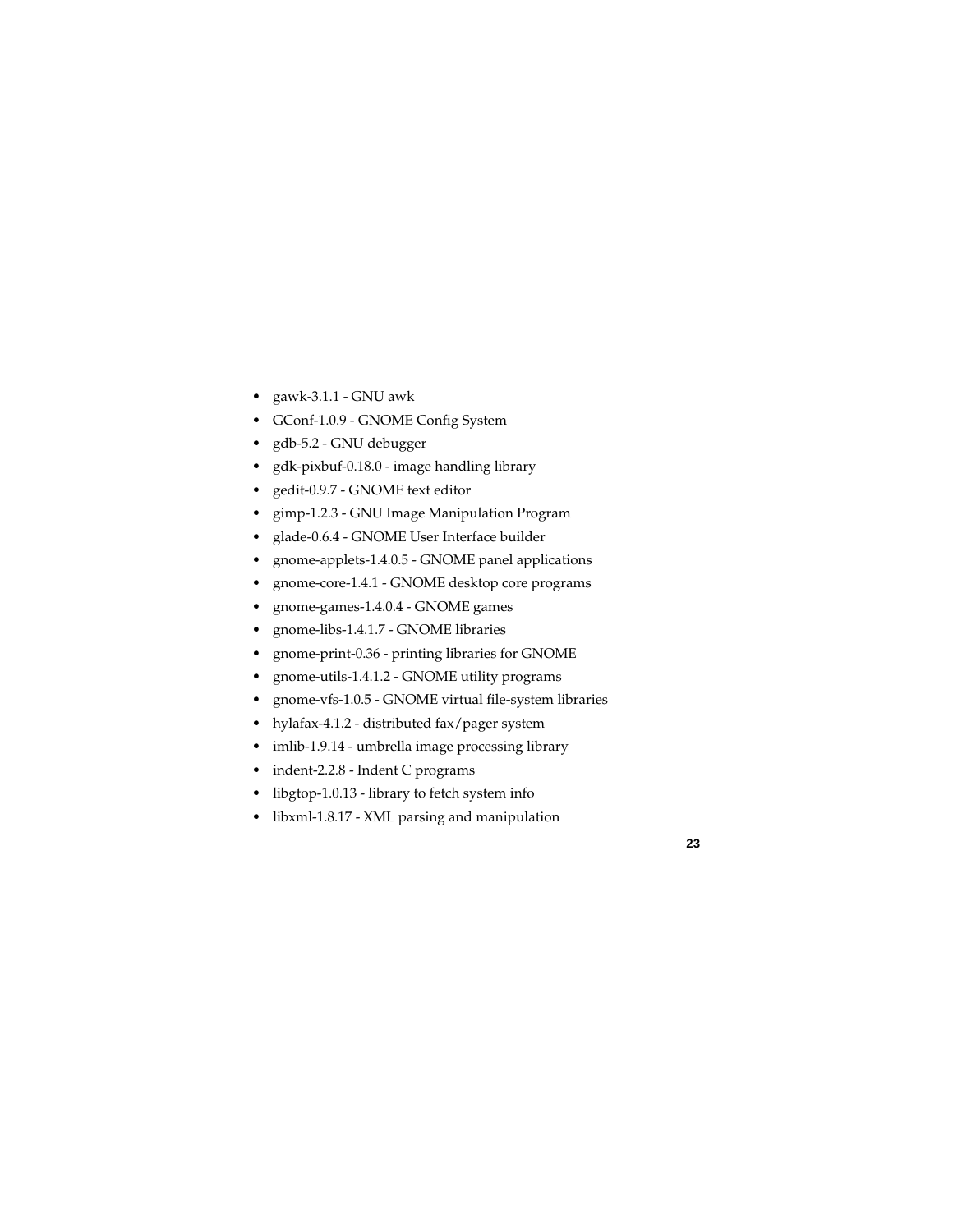- libxml2-2.4.22 XML parsing and manipulation
- mc-4.5.55 Midnight Commander visual shell
- mozilla-1.0rc3 Mozilla for IRIX
- ncftp-3.1.3 ncftp is an enhanced ftp client
- nethack-3.4.0 Rogue-like role playing game
- netpbm-9.25 command line image tools
- oaf-0.6.10 GNOME Object Activation Framework
- openssl-0.9.6d Secure Sockets Layer Toolkit
- opie-2.4 one-time password system
- ORBit-0.5.17 CORBA 2.2 compliant Object Request Broker
- perl-5.6.1 extensible scripting language
- popt-1.6.4 Command line parsing library
- readline-4.2a GNU command line prompt/history libs
- rsync-2.5.5 rdist/rcp replacement
- samba-2.2.5 serve files/printers from IRIX to PC clients (SMB)
- sharity-2.7 mount WinNT resources on IRIX (complement to samba)
- skipstone-0.8.2rc3 Skipstone a small browser-only app built on Gecko
- squid-2.4.STABLE6 Internet Object Cache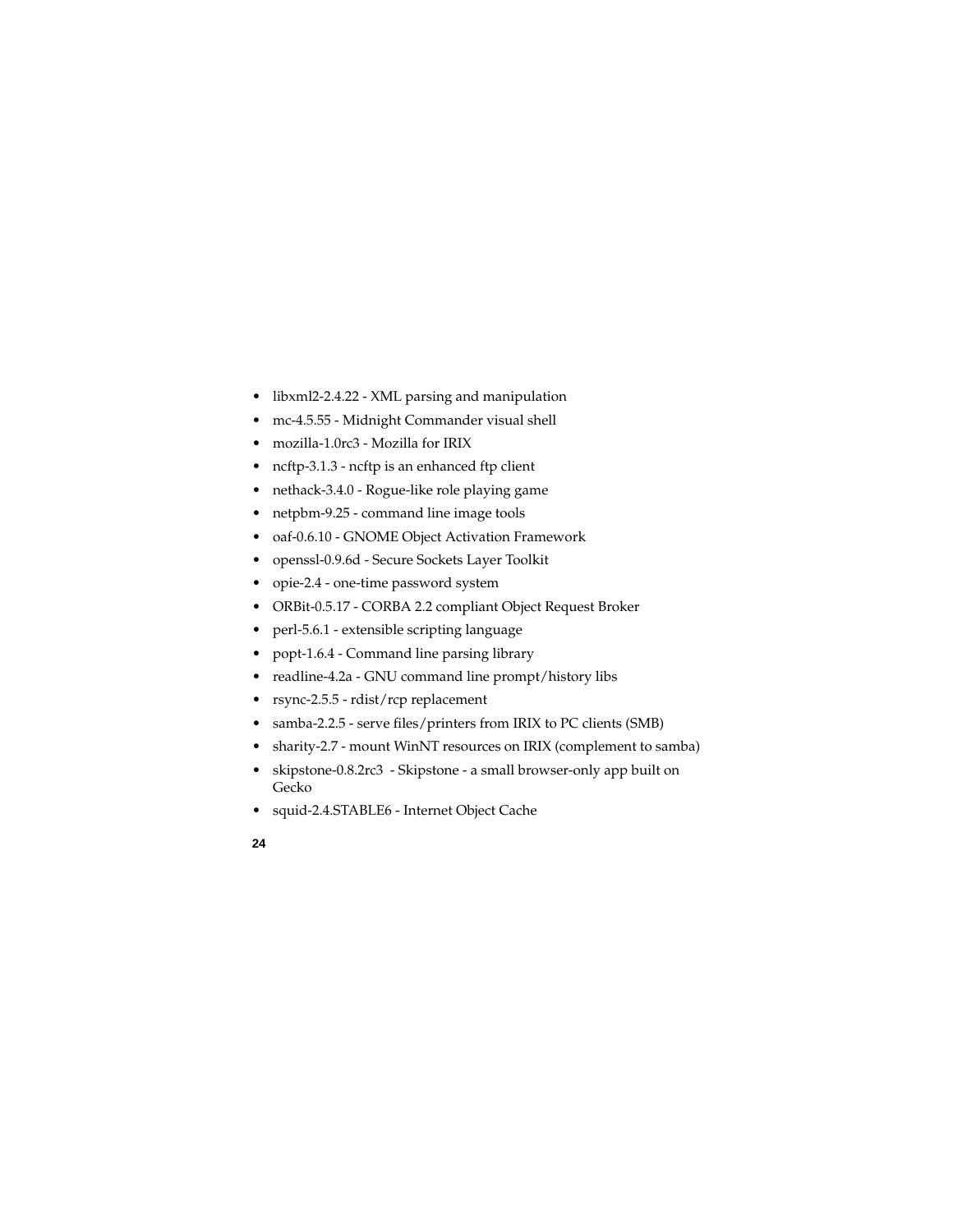- sudo-1.6.6 restricted superuser access
- $\bullet$  tar-1.13.25 GNU tar
- unzip-5.50 Info-ZIP UnZip Archive uxtraction utilities
- vera-1.9 dictionary of computational acronyms
- wget-1.8.2 batch site mirroring tool
- xmms-1.2.7-sgipl1 X Multimedia System sound player
- xmorph-2001jul27 image morphing program

#### **Products that were omitted for this release:**

• gnomehack-1.0.5 - NetHack for GNOME

For more information about the freeware that is included with this release, including a complete list of the freeware packages, see http://freeware.sgi.com/.

For more information about the bundled software that is included with this release, see CD Contents and the Bundled Software and Licenses webpage that you can access from the Welcome webpage.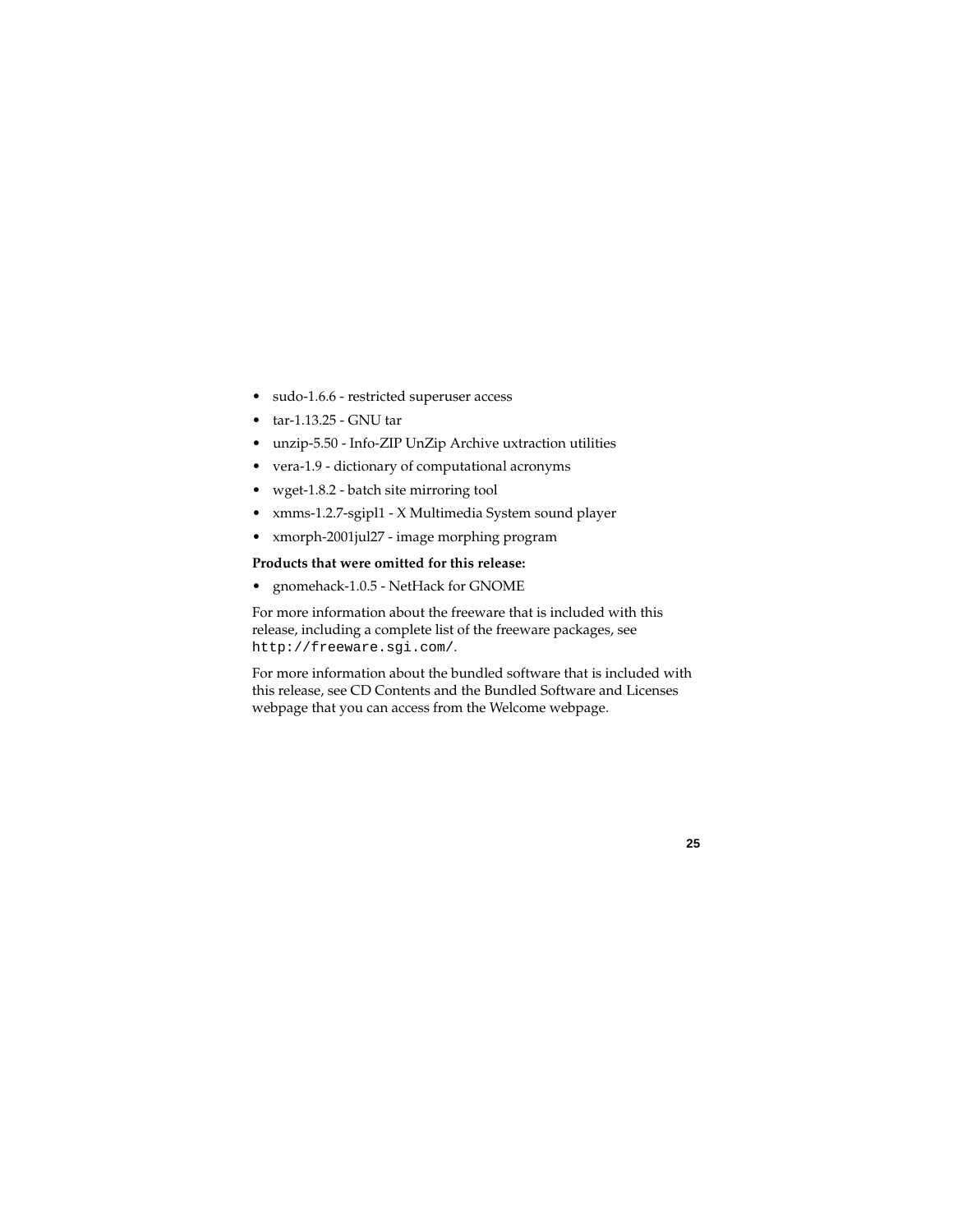#### **Documentation**

The following manuals have been revised for the significant new features incorporated into this release.

- *IRIX Admin: Resource Administration*, 007-3700-011, adds information about new options to the cpuset(1) command.
- *IRIX Device Driver Programmer's Guide*, 007-0911-190, documents creating kernel threads not associated with particular interrupts.
- *CXFS Version 2 Software Installation and Administration Guide*, 007-4016-014, contains a new appendix with an example /etc/ipfilterd.conf file that can be used to provide IP filtering for the CXFS private network. The guide contains information about the new build\_cmgr\_script and a sample script to unexport and locally unmount an lofs filesystem.
- *XVM Volume Manager Administrator's Guide*, 007-4003-011, includes information on the XVM Manager GUI and the XVM snapshot feature.

The following manuals have been revised in association with this release of IRIX.

- *SGIHelp Viewer Help*, 007-2181-007, has been updated to document the upgrade to the online documentation tools.
- *InfoSearch User's Guide*, 007-3304-006, has been updated to document the upgrade to the online documentation tools.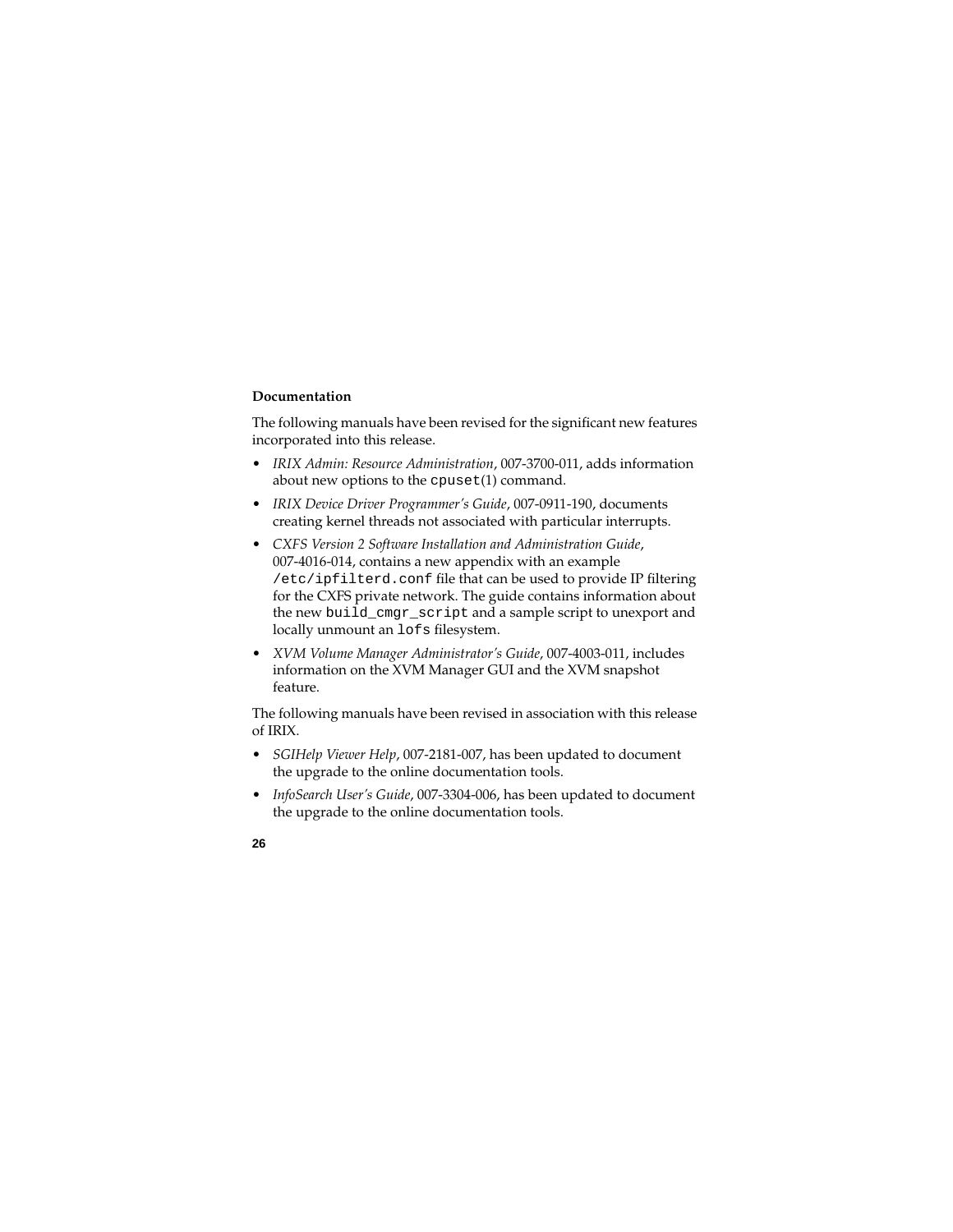- *InSight Professional Publisher's User Guide*, 007-2863-003, has been updated to document the upgrade to the online documentation tools.
- *REACT Real-Time Programmer's Guide*, 007-2499-009, adds information on using threaded or nonthreaded interrupts when writing VME drivers.
- *Embedded Support Partner User's Guide*, 007-4065-007, adds information about the disk monitoring tools for the SGI TP9100 and SGI TP9400 disk subsystems and how they work with ESP to provide disk events; describes the security features that ESP uses to prevent unauthorized access to ESP, the data it contains, and the system that is running it; describes the system performance impact of running ESP; updates the descriptions of the espconfig and espreport commands and adds a description of the esplognote command; and incorporates miscellaneous technical and editorial changes throughout the document.
- *IRIX Environment Variables Ready Reference*, 007-3942-002, was updated with technical and editorial improvements.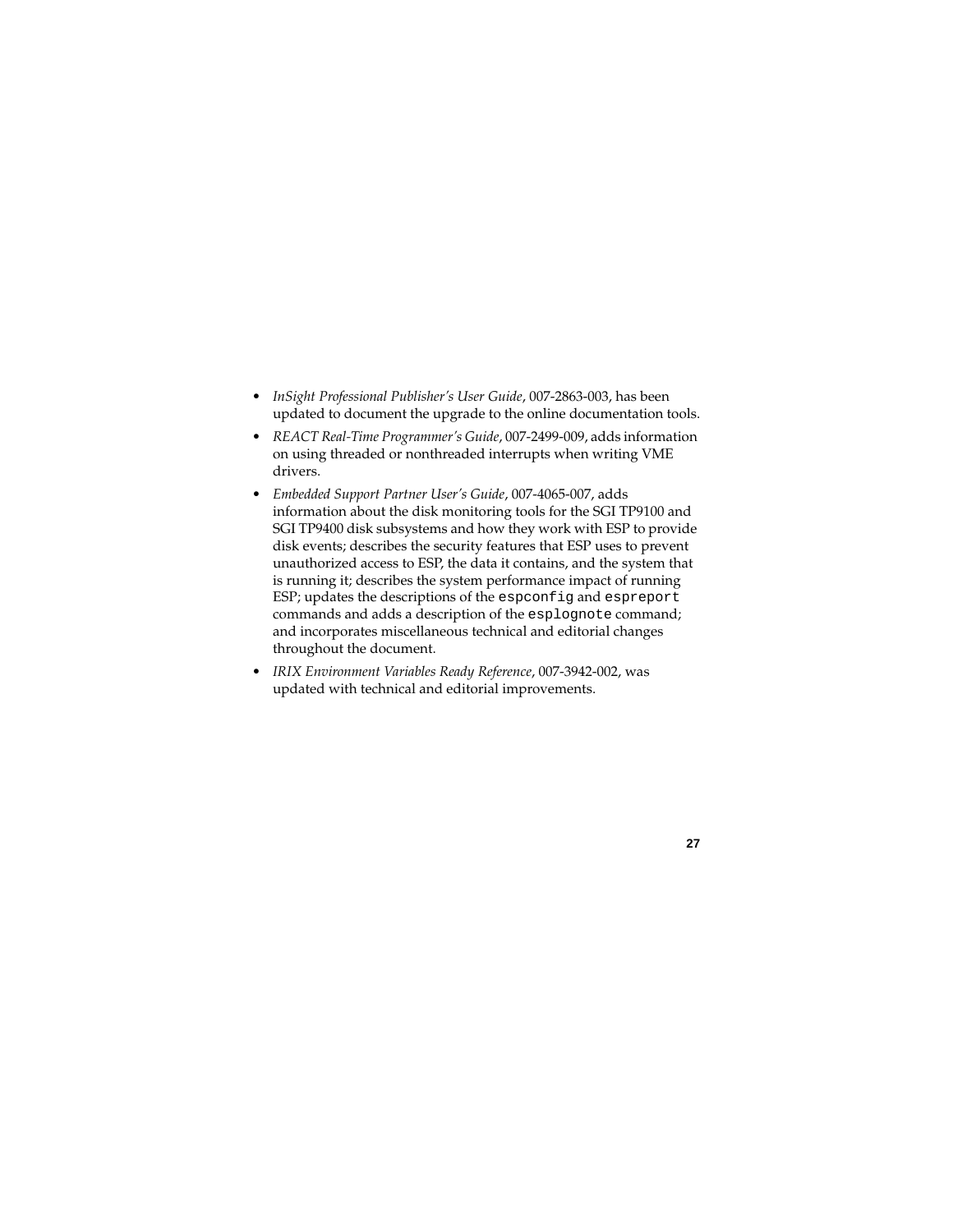# **Key New Features from IRIX 6.5.1 to IRIX 6.5.16**

### **Hardware Platforms and Features Supported**

Introduced in IRIX 6.5.15:

• Support for PCI Expansion Module to Origin 300 systems

Introduced in IRIX 6.5.14:

• Support for the SGI Origin 300 server series.

Introduced in IRIX 6.5.13:

• Support for the 500MHz ebpageebpage000 processor on SGI Origin 2000 and Onyx2 systems

Introduced in IRIX 6.5.12.

• Support for the 500MHz R14000 processor on SGI Origin 3000 series and Onyx 3000 systems

Introduced in IRIX 6.5.9:

- Support for the SGI 3000 series of servers, including the SGI 3200, SGI 3400, and SGI 3800 servers
- Support for the TVO digital video option board for Silicon Graphics Onyx2 systems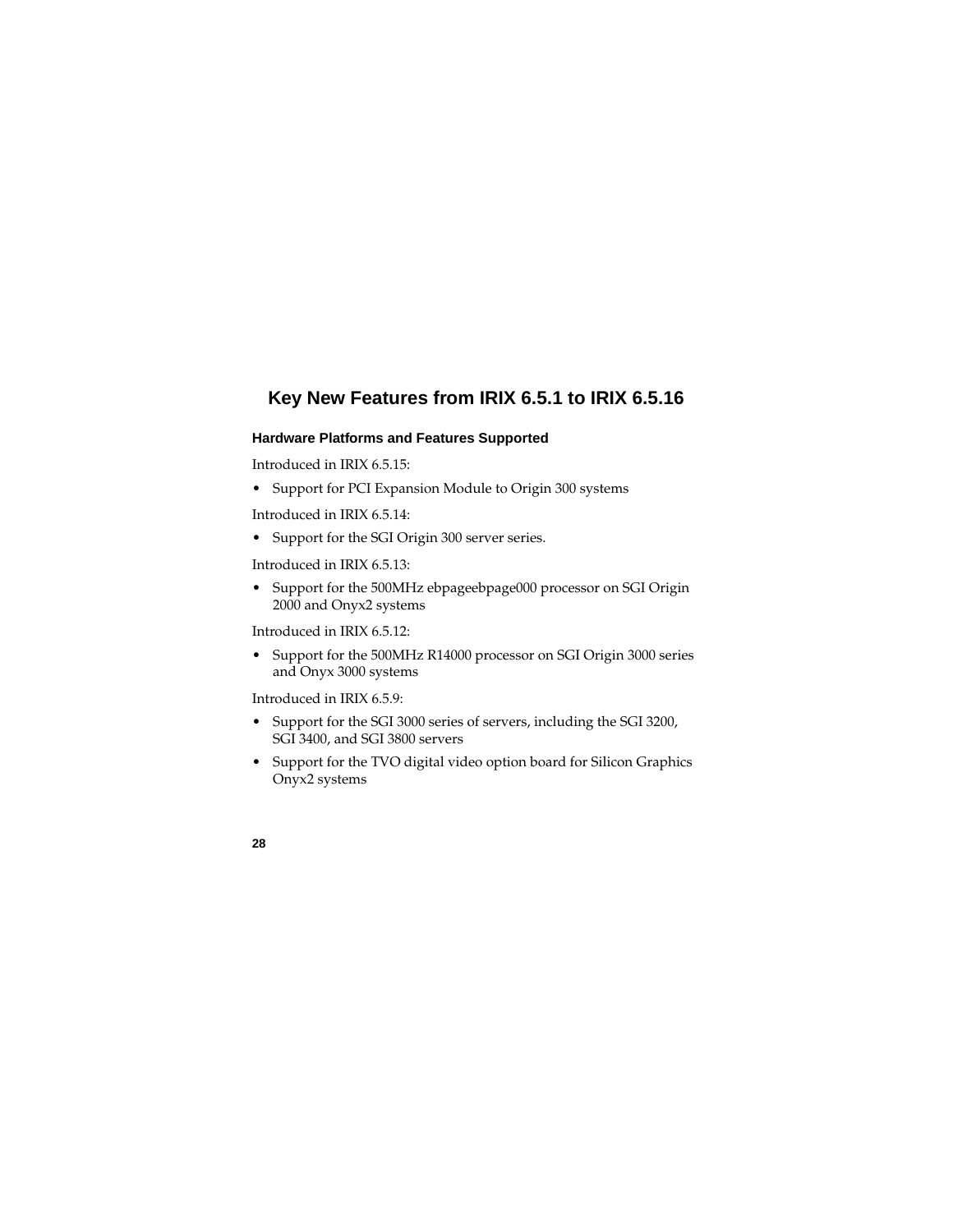• Support for the QED RM7000 processor on Silicon Graphics O2 systems

Introduced in IRIX 6.5.8:

• Support initiated for VPro Graphics, the next generation graphics for Silicon Graphics Octane systems

Introduced in IRIX 6.5.7:

- Support for Silicon Graphics Onyx2 InfiniteReality3 systems
- R12000S CPU on SGI 2200, SGI 2400, SGI 2800, SGI 2100, and Origin 200
- Support for the 66 MHz QLogic 2200 controller
- Support for the FC-Tape on a Storage Area Network (fabric) using the QLogic 2200 fibre channel controller to the tpsc driver

Introduced in IRIX 6.5.5:

• QLA2200 (copper and optical) is supported for FC-AL, FC-AL via the Emulex hub, or fabric attach via the Brocade Silkworm 2000 switches

Introduced in IRIX 6.5.4:

- 270-MHz processor for Silicon Graphics O2 and Silicon Graphics Octane visual workstations
- HDTV XIO Board for Silicon Graphics Onyx2 and SGI Origin 2000 systems (this now includes the former Cray Origin 2000 system)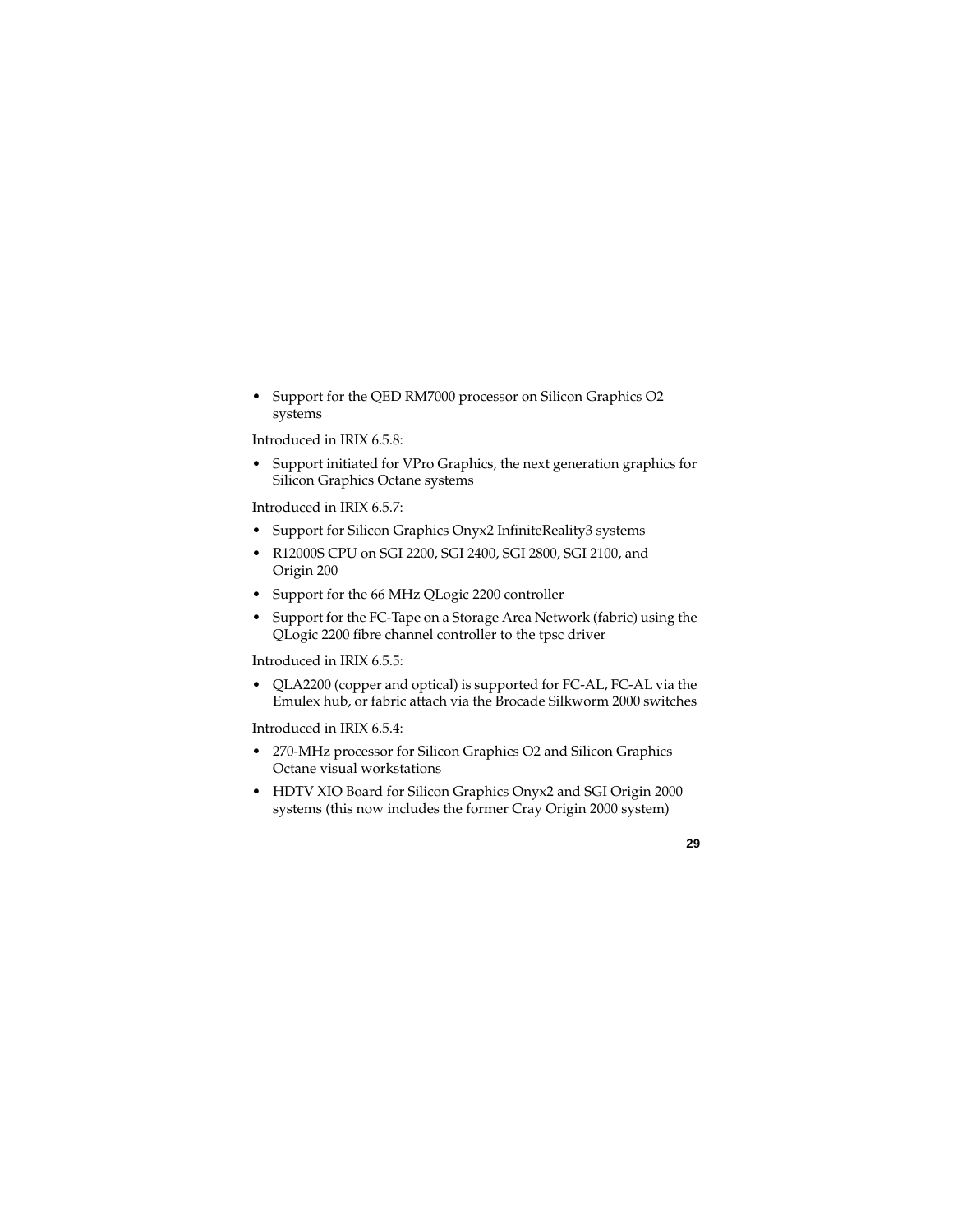Introduced in IRIX 6.5.3:

- Systems using the MIPS R12000 processor
- Digital Video Multiplexer option board (DPLEX) for Silicon Graphics Onyx2 systems
- Redundant Power Supply (RPS)
- 21" Monitor Support for O2 and Octane systems

Introduced in IRIX  $6.5.2$ 

- Flat Panel Monitor for O2 systems
- 16-pipe Onyx2 InfiniteReality systems
- GSN network adapter

Introduced in IRIX 6.5.1:

- Gigabit Ethernet for Octane and SGI Origin systems
- 128p Metarouter for Origin 2000 systems (formerly known as Cray Origin 2000 systems)
- Dual Channel Display option for O2 systems
- Onyx2 InfiniteReality2 systems
- 225QC for SGI Origin 200 systems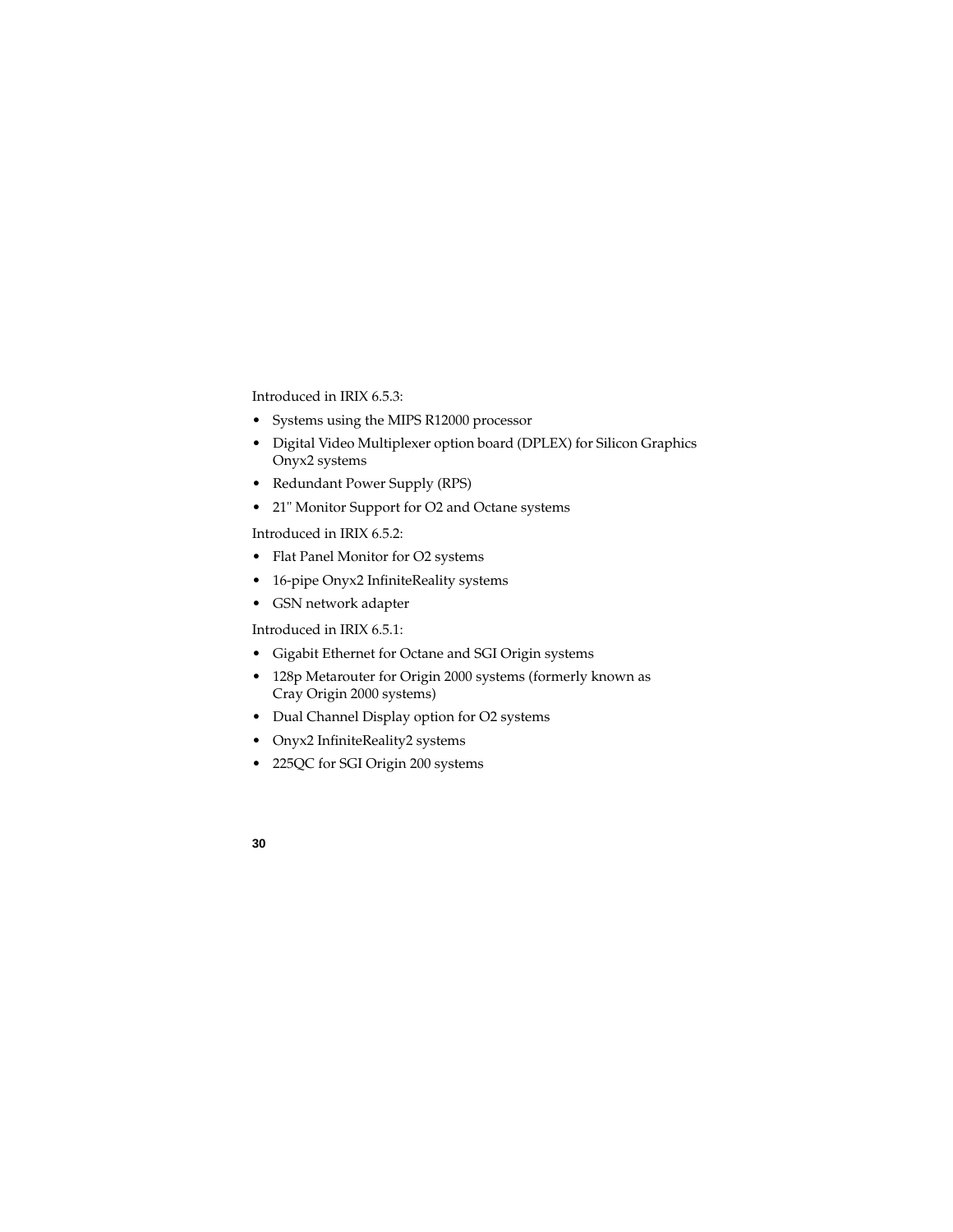#### **New Software Features-Feature Stream Only**

Introduced in IRIX 6.5.16

- For the IRIX 6.5.16f release, the -extend option was added to the XVM show command.
- For IRIX 6.5.16f, CXFS features include the following:
	- Support for multiple operating system (multiOS) clients, such as Solaris nodes and Windows NT nodes.
	- I/O fencing, which allows a problem node to be isolated from the storage area network (SAN) so that it cannot corrupt data in the shared CXFS filesystem; this is required for Solaris nodes and Windows NT nodes. A Brocade switch is required to support I/O fencing.
	- Support for a two-node CXFS cluster running with FailSafe and an L1 controller on Origin 300 and Origin 3200 systems.

See the *CXFS Version 2 Software Installation and Administration Guide* for more information

• The IRIX 6.5.16f release added the joblimitsign group of kernel tunables that can be used to specify that specific job limit resource accumulation and enforcement should be ignored by the kernel. The following kernel tunable parameters were added: jlimit\_cpu\_ign, jlimit\_data\_ign, jlimit\_nofile\_ign, jlimit\_numproc\_ign, jlimit\_pmem\_ign,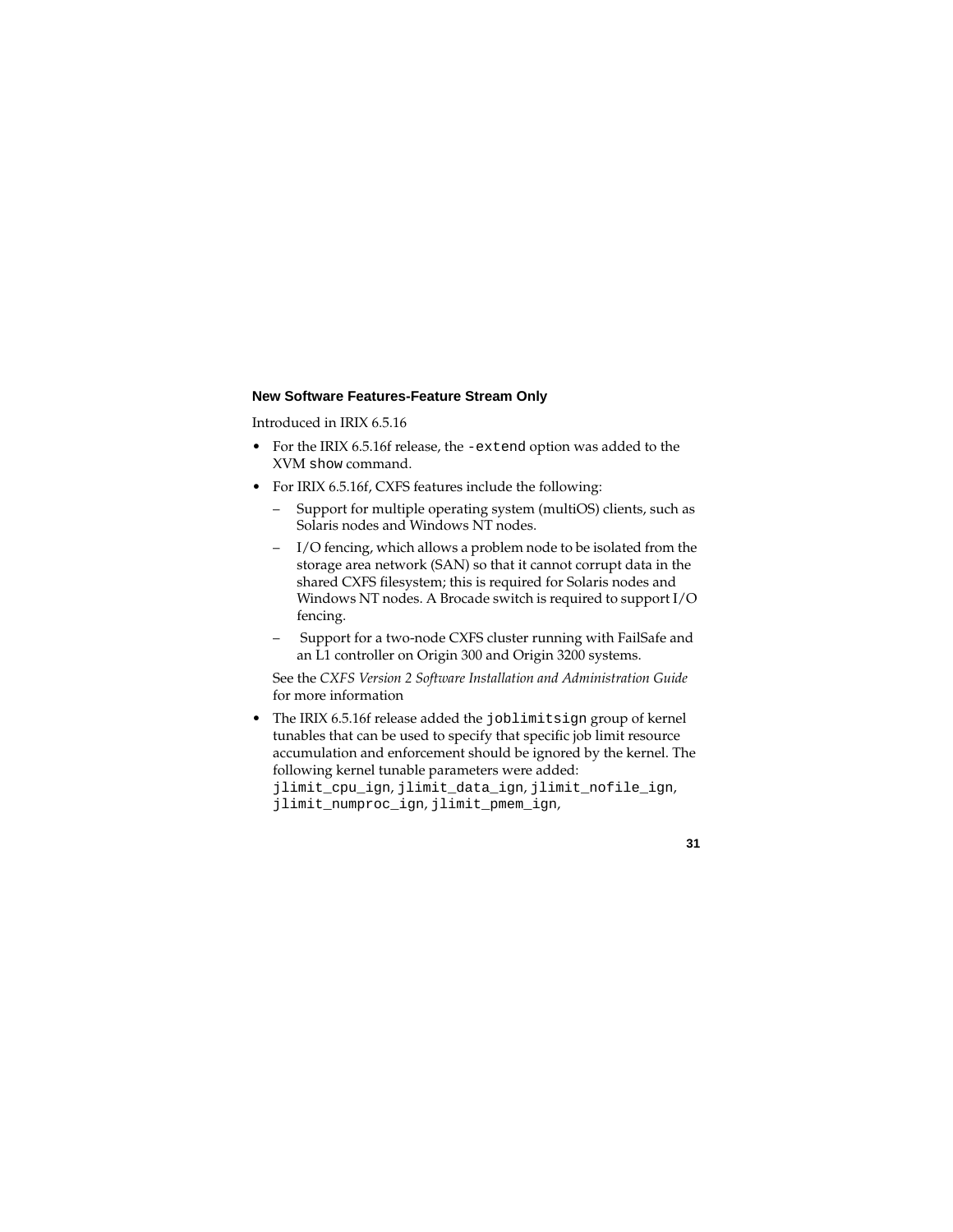jlimit\_pthread\_ign, jlimit\_rss\_ign, and jlimit\_vmem\_ign. For more information on kernel tunable parameters, see the setjusage(2) entry in Appendix A in *IRIX Admin: Resource Administration*.

- IRIX 6.5.16f added the set jusage system call, used to update resource usage for jobs in the kernel. For more information, see the set jusage(2) man page and the set jusage(2) entry in Appendix A in *IRIX Admin: Resource Administration*.
- The IRIX 6.5.16 release removed the ACCT\_FS parameter in the /etc/csa.conf file. The MIN\_BLKS parameter now determines the minimum number of free 1K blocks needed on the file system on which the /var/adm/acct directory resides.For more information, see *IRIX Admin: Resource Administration*.

Introduced in IRIX 6.5.15

- For the IRIX 6.5.15f release, the default naming convention for XVM subvolumes in the /dev/lxvm/ and /dev/cxvm directories is *volname*, *subvolume*. For information on XVM device directories and pathnames, see the *XVM Volume Manager Administrator's Guide*.
- For the 6.5.15f release of IRIX, you can implement disk quotas on XFS filesystems according to group ID. Project and group accounting are mutually exclusive. This feature is on-disk compatible with Linux-XFS group accounting, where this feature is already active. For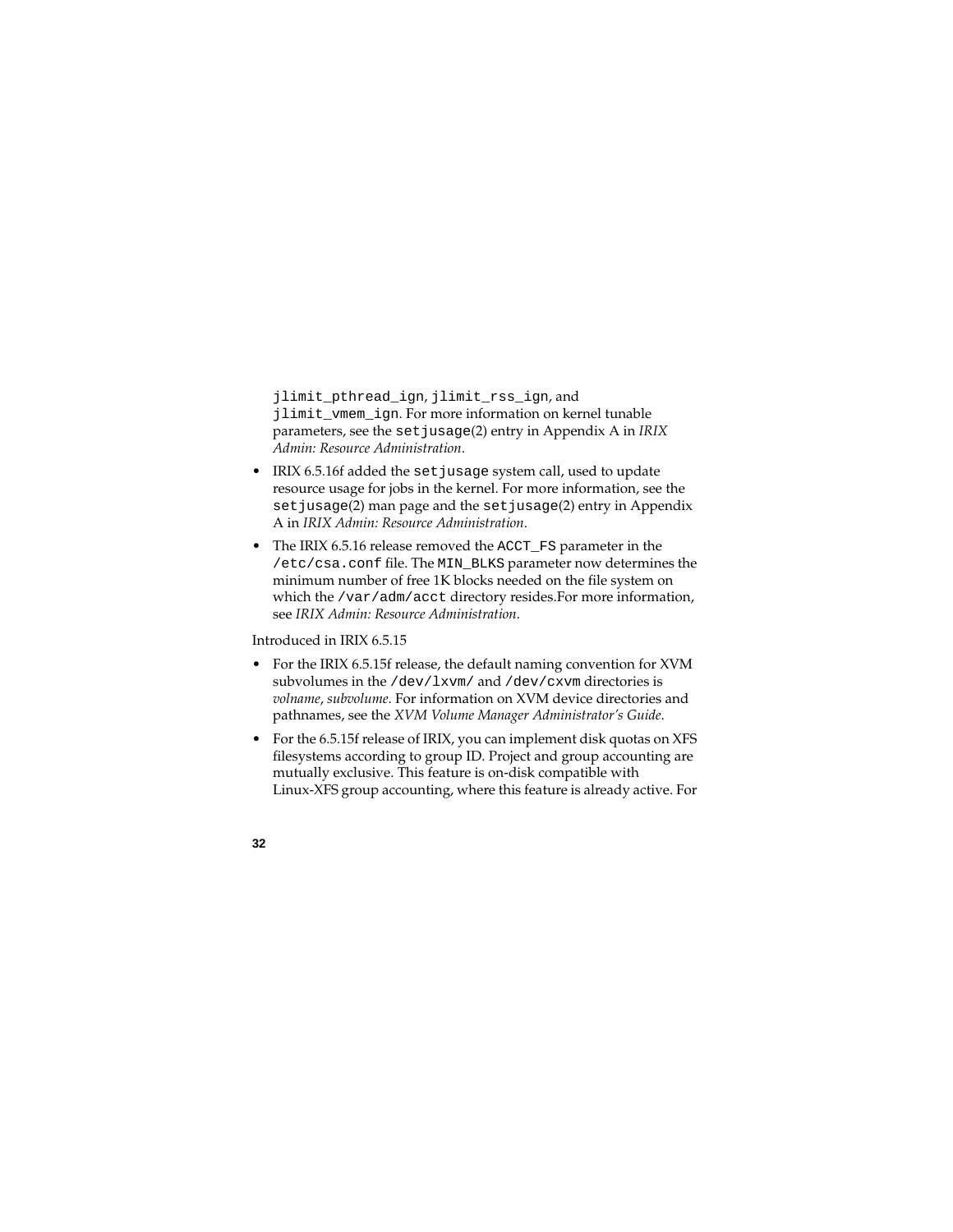information on administering XFS quotas, see *IRIX Admin: Disks and Filesystems*.

**Caution:** Group quotas are supported in the feature stream only. If you implement group quotas on a disk and, subsequently, mount that disk with the pquota mount option on a machine running the maintenance stream or an earlier release of the feature stream on which group quotas are not supported, the quota accounting could be corrupted.

- IRIX 6.5.15f provides the following new features for CXFS.
	- Support has been added for clients of other operating systems such as Solaris as defined in *CXFS Client Administration Guide*. These clients are released asynchronously from the IRIX release. This support requires IRIX 6.5.15f plus appropriate patches. For more information, contact your SGI support contact.
	- Default scripts are now provided in the /var/cluster/clconfd-scripts directory to permit NFS-exporting of CXFS filesystems listed in /etc/exports.
	- Changes have been made to the rotatelogs script syntax. The root crontab file now has an entry to run the rotatelogs script weekly. If you run the script twice in one day, it will append the current log file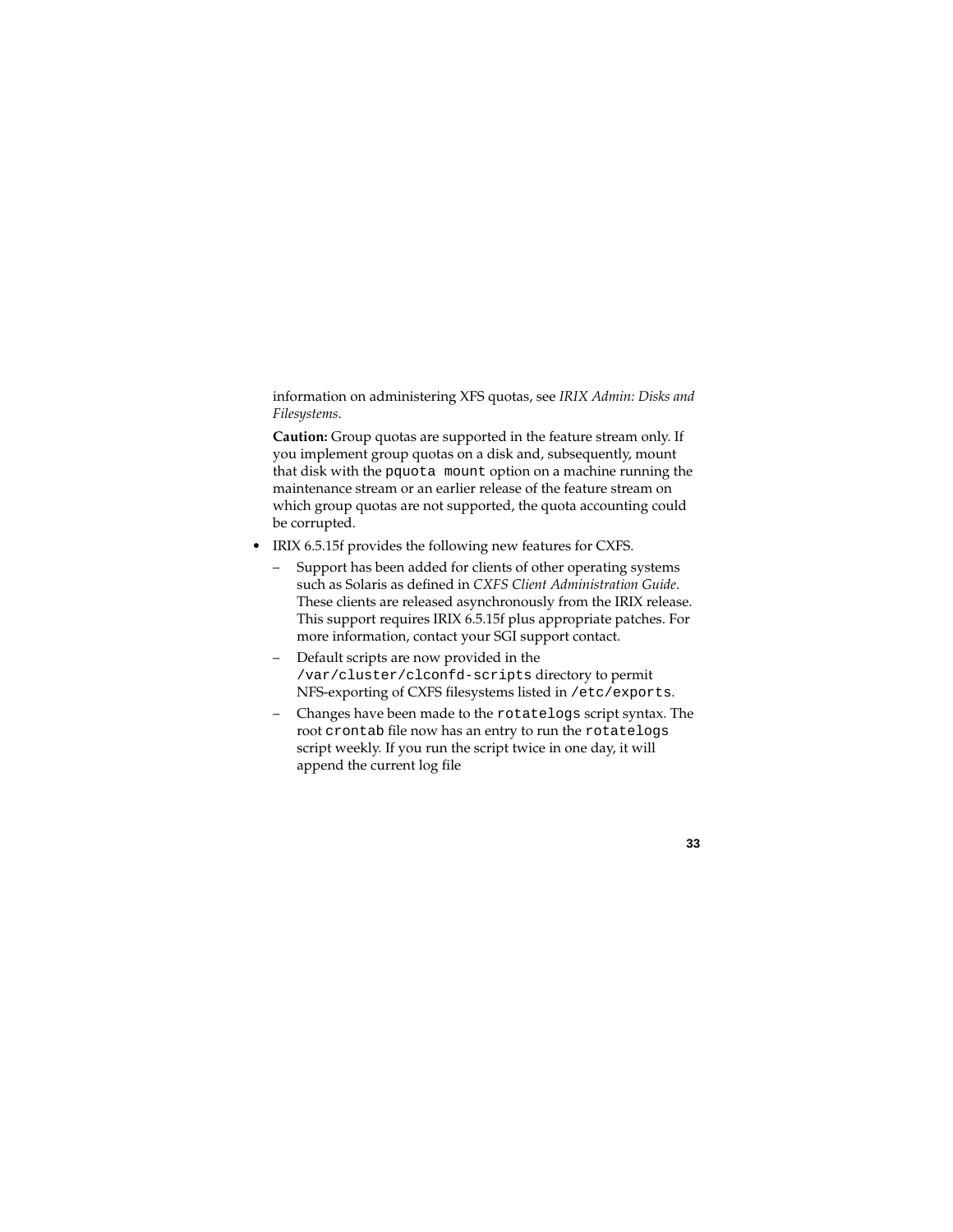# Introduced in IRIX 6.5.14

- The CXFS GUI was enhanced in the IRIX 6.5.14 release as follows:
	- **CXFS Manager** and **CXFS Cluster View** windows are now combined into one window called **CXFS Manager.**
	- Tasks can now be launched by clicking the right mouse button over the tree-view area, or by selecting **Tasks** on the menu bar.
	- Command line interfaces (CLIs) that the GUI runs can be viewed from a new **File > Show SALog** menu item.
	- You can now partially mount filesystems on just a subset of nodes, using the **Define Filesystem** and **Modify Filesystem** tasks.
	- A new **Find** text field helps you find items within the displayed tree-view area. Filesystem status and cluster status update faster.

See the *CXFS Version 2 Software Installation and Administration Guide* for more information

### Introduced in IRIX 6.5.13

• With 6.5.13, the structure of the CXFS filesystem configuration has been changed. CXFS filesystems can now be defined, modified, managed and deleted independently of each other, and of the cluster definition. (Previously, the CXFS filesystems were defined as attributes to the cluster definition.) To accommodate clusters mixing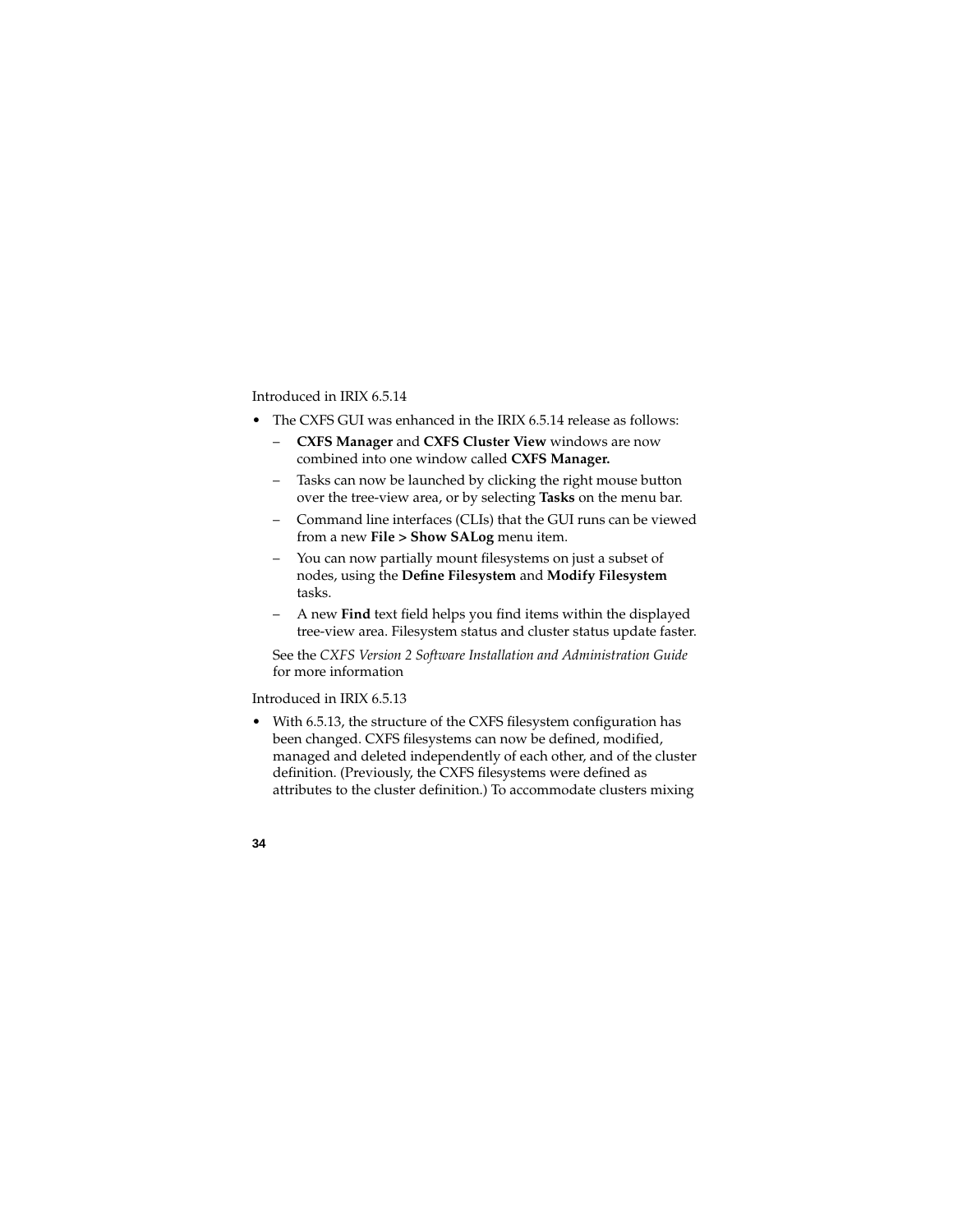nodes running 6.5.12 and 6.5.13, backwards compatibility is enforced by default in 6.5.13.

See the *CXFS Version 2 Software Installation and Administration Guide* for more information

- The XVM Volume Manager can be used when layered with the CXFS filesystem. The XVM Volume Manager can also be used as a standalone volume manager; this requires that you be running the 6.5.13f release leg of the IRIX operating system. The 6.5.13m leg does not support XVM as a standalone volume manager; this support will be added in a later release.
- Added support for the use of mirrors in XVM logical volumes. The mirroring feature of XVM requires the XFS Volume Plexing software option. Customers running CXFS and who want to run mirrors will need to purchase this license. XLV customers with plexing licenses can upgrade to XVM without having to acquire a new license.

Introduced in IRIX 6.5.12

• Supports the labeling of disks as XVM system disks in the XVM Volume Manager. For information on XVM system disks, see the *XVM Volume Manager Administrator's Guide*.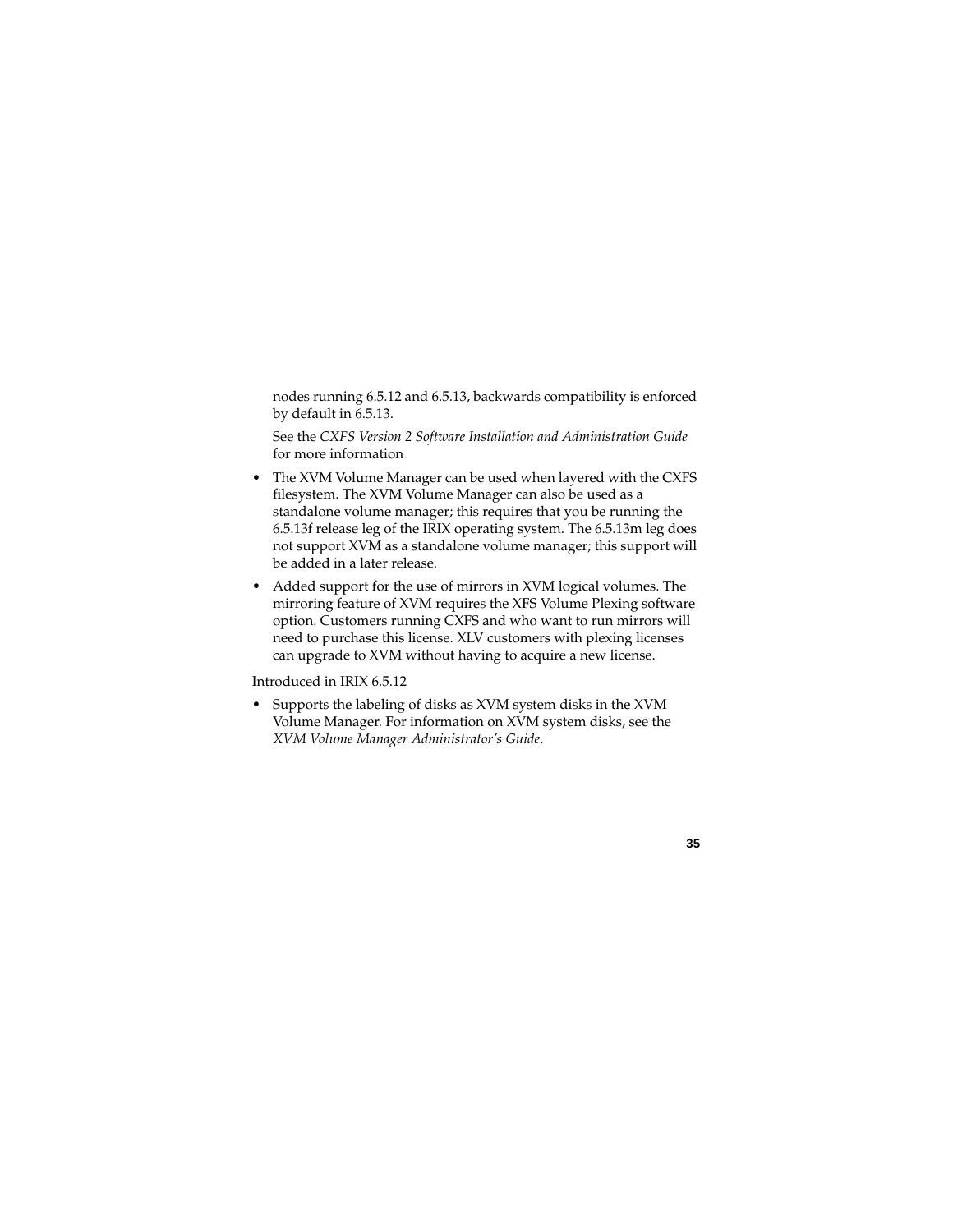Introduced in IRIX 6.5.10:

• XVM installed with CXFS is now qualified on IP35 (Origin 3000) systems in addition to the existing qualification on the IP27 (Origin 200, Origin 2000, and Onyx2) and IP30 (Octane) systems.

Introduced in IRIX 6.5.9:

- CXFS supports the use of hierarchical storage management (HSM) products through the data management application programming interface (DMAPI).
- CXFS and IRIS FailSafe 2.1 can be installed and run on the same system, which is known as coexecution.

**Note**: The CXFS and FailSafe coexecution feature is not available in the IRIX maintenance stream. IRIS FailSafe 2.1 is an independently shipped product and is not shipped with IRIX.

- Support for the Scheduled Transfer Protocol (STP). For more information, see the stp(7P) man page or http://www.hippi.org.
- Support for disk quotas that can now be set by project ID. For more information on disk quotas and their administration, see *IRIX Admin: Disks and Filesystems*. For more information on project

IDs, see *IRIX Admin: Backup, Security, and Accounting*. For more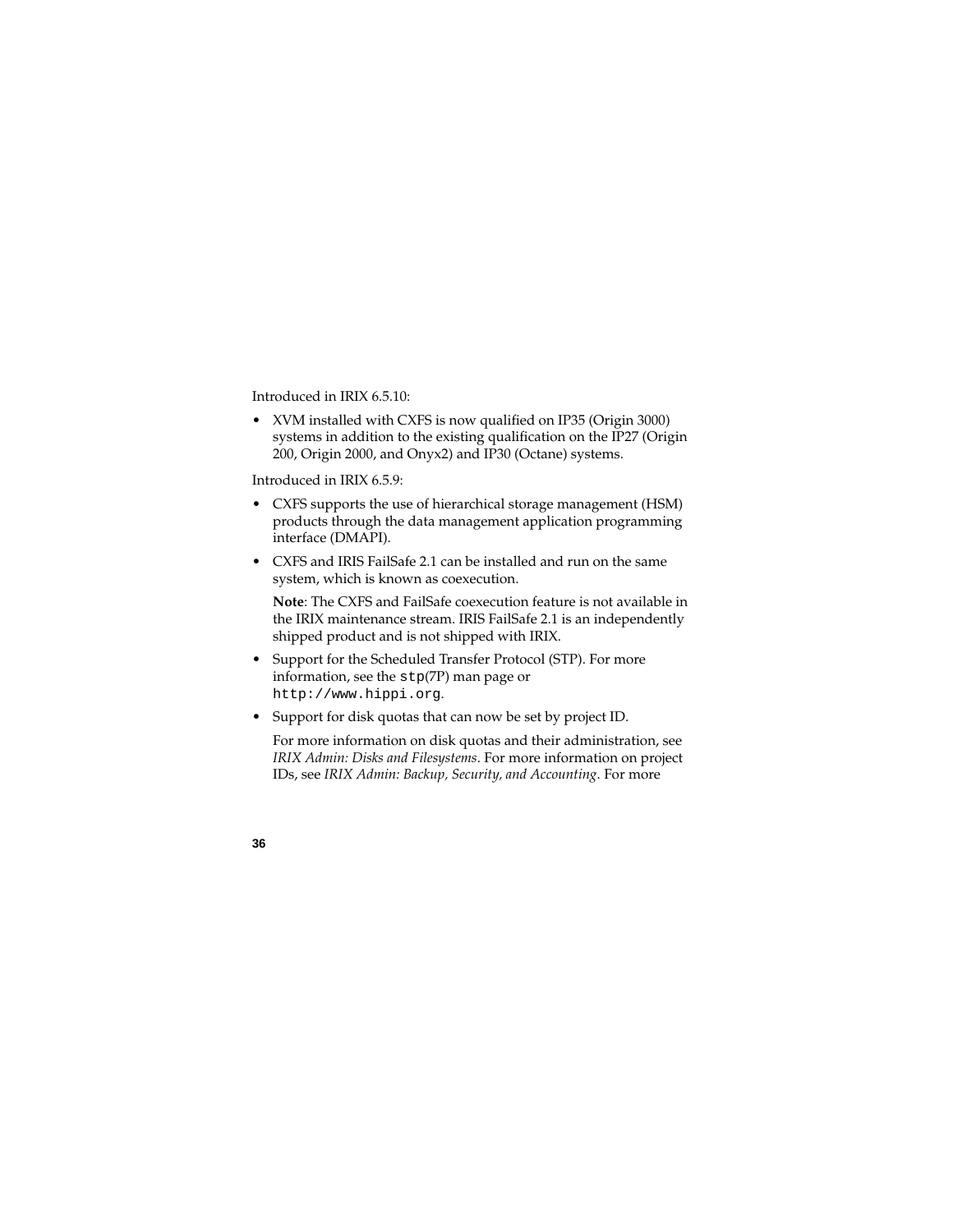information on the administration of disk quotas by project, see the edquota(1M), find(1M), quota(1M), repquota(1M), and fstab(4) man pages.

• Support for the waitjob feature, which includes the new functions setwaitjobpid() and waitjob(). For more information, see *IRIX Admin: Resource Administration* and the wait job(1M) and setwaitjobpid(1M) man pages.

Introduced in IRIX 6.5.8:

• Support for Comprehensive System Accounting (CSA). For more information, see *IRIX Admin: Resource Administration* and the csa(1M) man page.

Introduced in IRIX 6.5.7:

• Support for job limits

Job limits allow system administrators to manage user access to system resources by setting limits on different system usage parameters. For more information on the usage of the different system usage parameters, see the *IRIX Admin: Resource Administration Guide* and the following man pages: jstat(1), jlimit(1), job limits(5) genlimits(1M), and showlimits(1).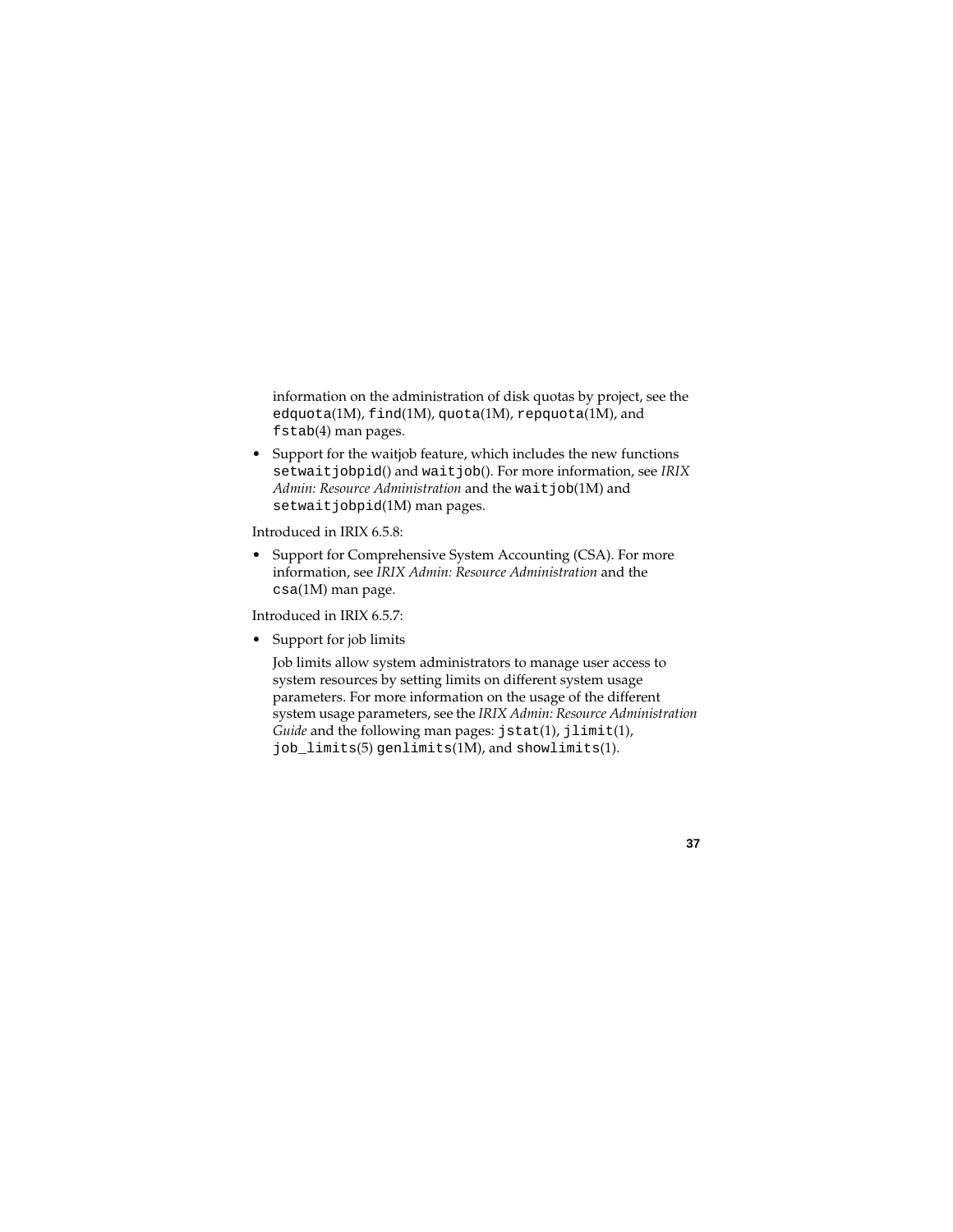• Support for the CXFS product

CXFS provides a cluster file system that allows file sharing between machines. CXFS requires a new volume manager, XVM. The IRIX 6.5.7 release version of CXFS contains metadata server recovery. See the *CXFS Version 2 Software Installation and Administration Guide* for the administrative shutdown procedures and additional troubleshooting information.

The Caveat and Release Note Updates link at http://support.sgi.com/6.5/caveat\_updates.html should be checked periodically for information on the latest CXFS and XVM patches, descriptions of implemented CXFS and XVM features, updated Release Notes, or any late-breaking caveats.

Introduced in IRIX 6.5.6:

• Support for the Scheduled Transfers (ST) protocol. In this initial release of ST, only the Gigabyte System Network (GSN) network adapter is supported.

Introduced in IRIX 6.5.2:

- Motif 2.1/IRIS ViewKit 2.1
- IRIX Oplock support
- Support for non EUC encoding and locales (sjis/big5/gbk/utf8)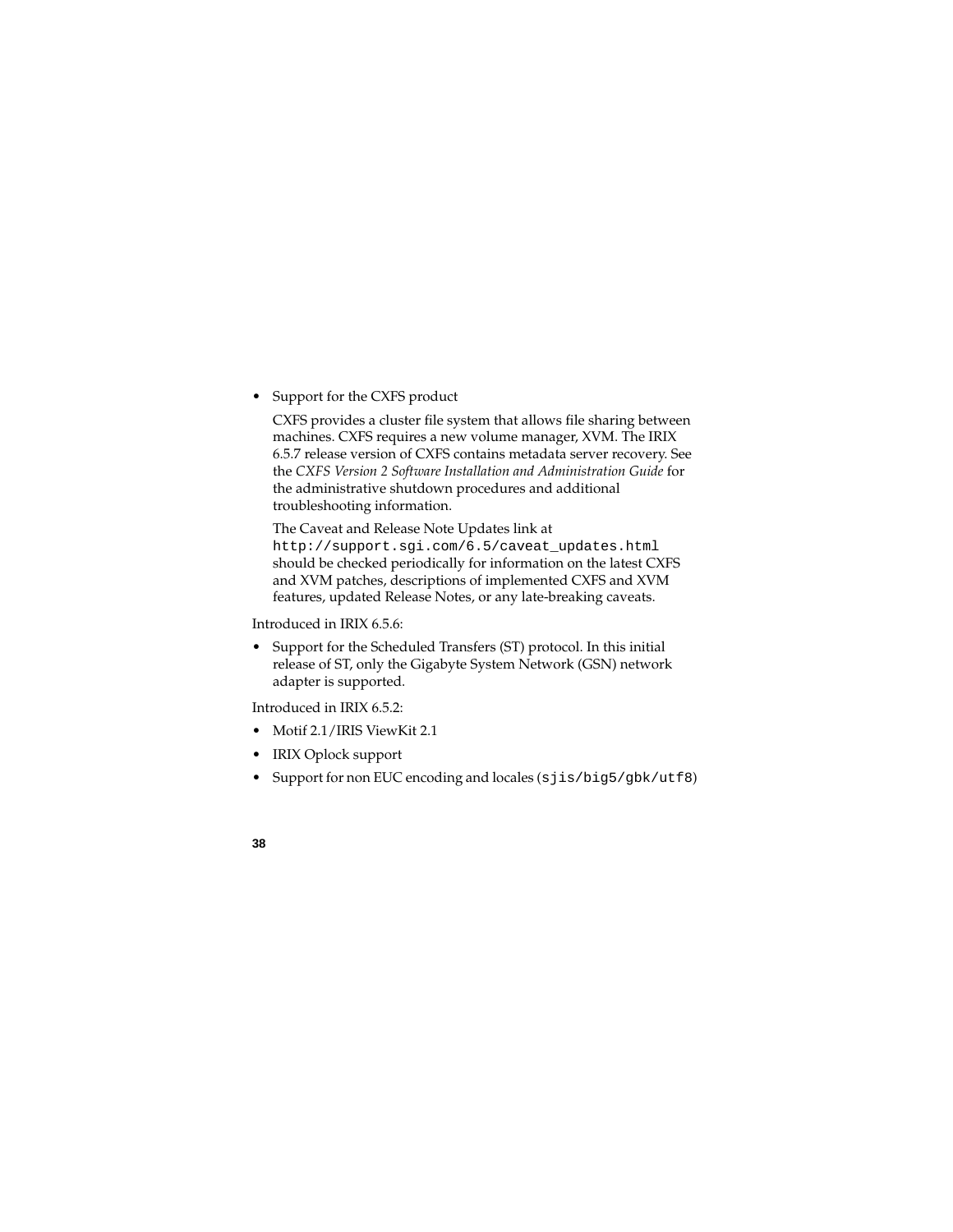#### **Maintenance and Feature Streams**

Introduced in IRIX 6.5.16:

- IRIX 6.5.16 supports a new XThread Control Interface (XTCI) that allows users to control many interrupt thread parameters, including cpu binding. For information on this interface, see the **realtime**(5) man page.
- For the IRIX 6.5.16 release, performance improvements have been made to the rtmond system monitoring daemon. For information on the rtmond daemon, see the rtmond(1) man page.
- For the IRIX 6.5.16 release, Array Services scaling support has increased from a maximum of 8 hosts to 64 hosts. Array Services also provides increased interoperability with job limits and new functions such as askillash. For more information, see the Array Services release notes and the array\_services(5) man page and the "Array Services" chapter in *IRIX Admin: Resource Administration*.
- IRIX 6.5.16 provides support for mice with more than three buttons and mice with wheels. Users with Microsoft Intellimouse or Intellimouse Explorer can use this expanded functionality in many IRIX and Open Source applications. For information on this feature, see the pcmouse(7) man page.
- The IRIX 6.5.16 release adds an -x[*processor*] option to the mpadmin(1) command that allows you to exclude the specified CPU from performing any work. This functionality is useful in a situation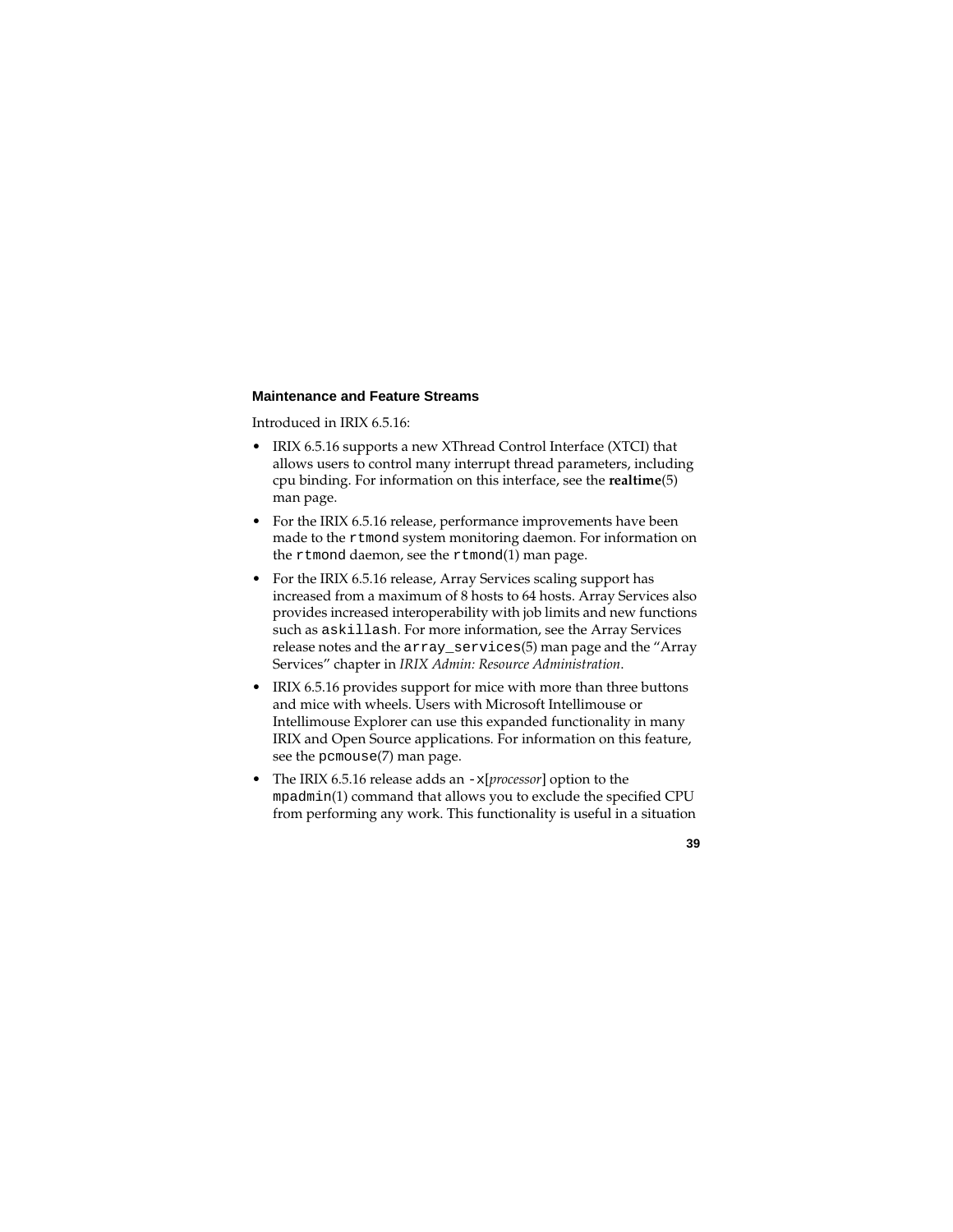in which you suspect a CPU may have a hardware error but you do not want to shut down your entire system.

For more information, see the "Excluding a CPU from Performing Work" section in *IRIX Admin: System Configuration and Operation* and the mpadmin(1) man page.

- The IRIX 6.5.16 release includes two new options to the cpr command:
	- the cpr -w option that allows you to use the attribute file located in the current working directory (versus \$HOME/.cpr).
	- the cpr-m memory migration option, which allows you to migrate the checkpointed memory to the location in the system topology where the restart operation is executing. In addition, a

For more information, see the *IRIX Checkpoint and Restart Operation Guide* and the cpr(1) man page.

- The IRIX 6.5.16 release adds a CONTENTS action keyword for the FILE policy of a CPR attribute file. For more information, see the *IRIX Checkpoint and Restart Operation Guide*.
- The IRIX 6.5.16 release adds two new functions in the Cpuset library called  $c$  pusetMove $(3x)$  and  $c$  pusetMoveMigrate $(3x)$ . These Cpuset library routines can be used to move processes between cpusets and optionally migrate their memory. For more information on the cpusetMove $(3x)$  and cpusetMoveMigrate $(3x)$  routines, see Chapter 4, "Using the cpusetMove and cpusetMoveMigrate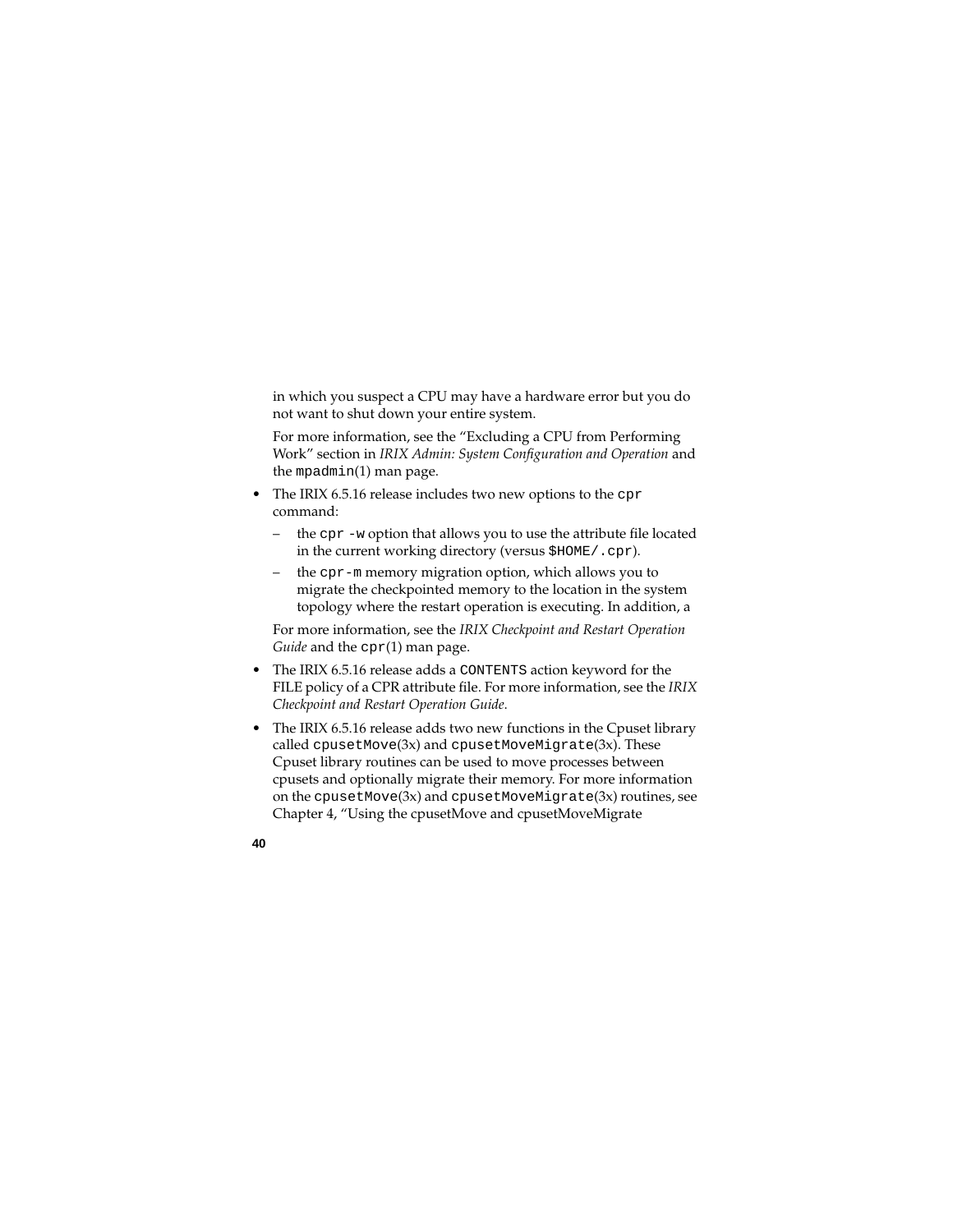Functions" in the *IRIX Admin: Resource Administration* manual and the cpusetMove(3x) and cpusetMoveMigrate(3x) man pages.

• The IRIX 6.5.16 release adds a disable\_uspollsema\_chk systune variable for the usopenpollsema(3P) library call. This variable turns off the standard access mode checking on usopenpollsema(3P) (set on the first call to usopenpollsema(3P) via the acc parameter). Some older IRIX applications that were written to work with usopenpollsema(3P) may now require this variable.

For more information, see the usopenpollsema(3P) man page and the /var/sysgen/mtune/kernel configuration file.

- The IRIX 6.5.16 release adds documentation for the following kernel tunable parameters:
	- min\_bufmem general parameter min\_bufmem specifies the minimum amount of memory held by filesystem metadata that is cached in the buffer cache when the system runs into low memory conditions.
	- rtcpus dispatch parameter rtcpus controls the quality of the real-time scheduler.
	- bdflush\_interval filesystem parameter bdflush\_interval specifies the interval at which the bdflush function executes to push dirty file data to disk.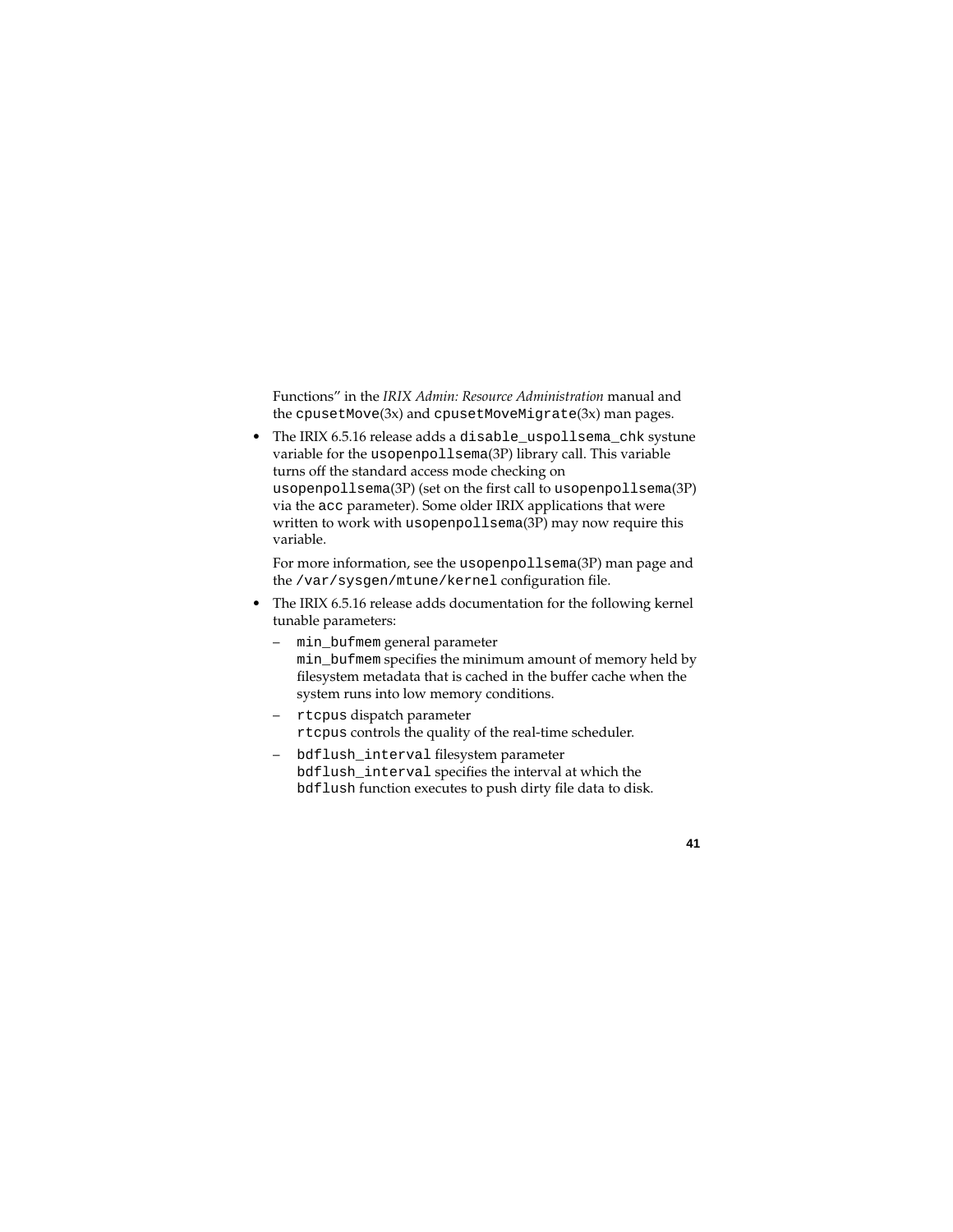For more information on kernel tunable parameters, see Appendix A in *IRIX Admin: System Configuration and Operation*.

• IRIX 6.5.16 provides support for upgrading license\_eoe to the FLEXlm 8.1a release from Globetrotter Software, Inc. The license manager daemon is built in V5 compatibility mode. For more information see the *FLEXlm End User Manual* and the associated man pages.

IRIX 6.5.16 also provides support for upgrading license\_dev to include new optional thread-safe FLEXlm 8.1a client side libraries and headers. For more information see the license dev release notes.

Introduced in IRIX 6.5.15:

• XFS inode numbers are 64-bit values containing an encoded disk location. For large filesystems (1 terabyte plus), the inode numbers can overflow into the top 32 bits of the number. Certain backup applications which use the inode number only allow 32 bits of space, and thus have severe problems dealing with very large XFS filesystems.

As of IRIX 6.5.15, XFS has been changed to allocate inodes only within the lower portion of the filesystem to avoid this overflow issue. Other allocation policies in the filesystem will make this lower order space preferred for inodes and reduce the risk of a filesystem refusing to create new inodes when it still has space available.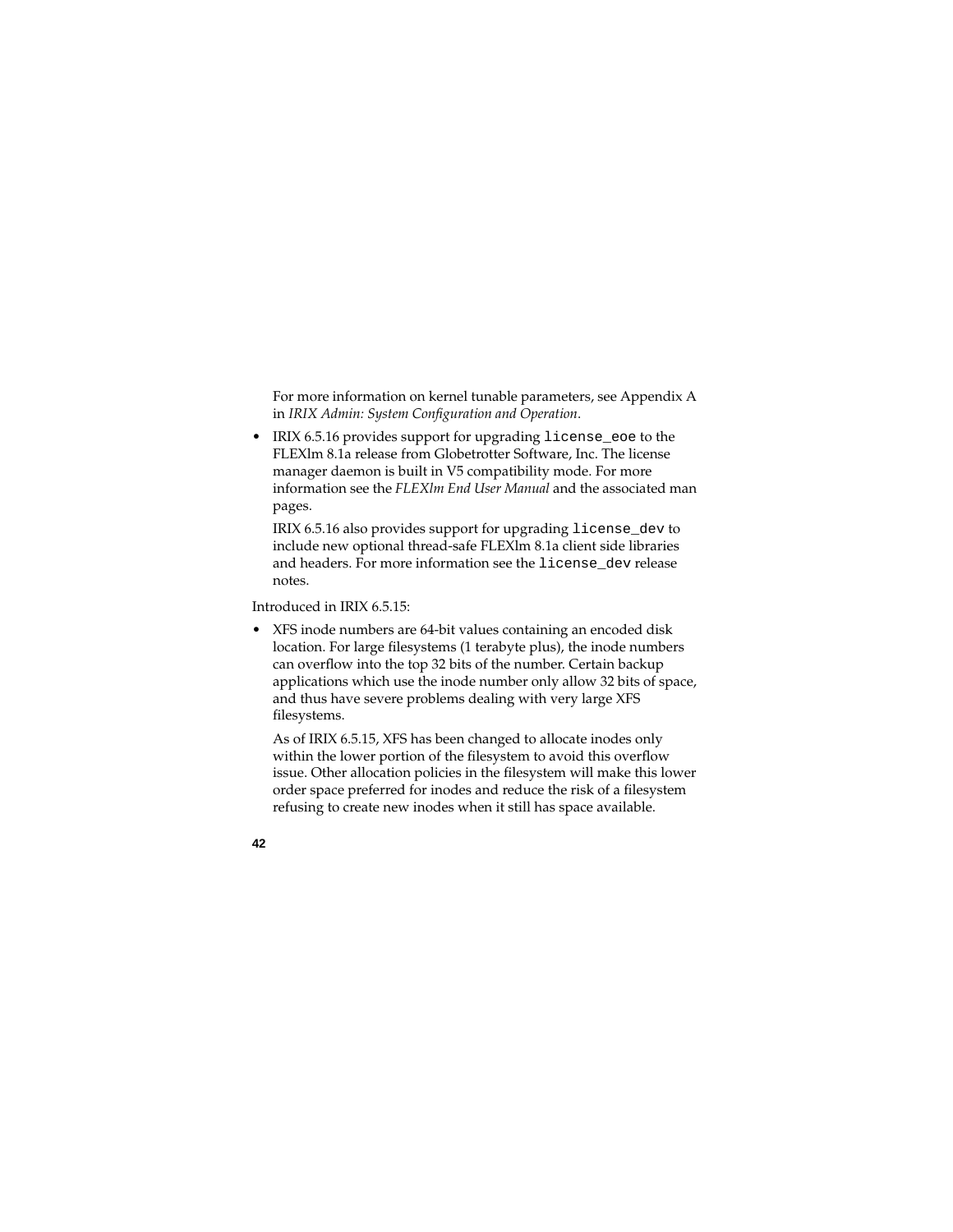For existing large filesystems with high numbered inodes this does not solve the problem, but it does solve it for new filesystems, and for new files created on existing filesystems.

For backwards compatibility a new mount option is available, inode64, this will allow xfs to place inodes anywhere in the filesystem and follow exactly the original placement policies. Filesystems which were small enough not to be able to overflow 32 bits of inode number also retain the old behavior.

- The 6.5.15 release of IRIX adds support for disks that have a capacity of 2 terabytes. Previously, the maximum was 1 terabyte.
- For the IRIX 6.5.15 release, Chapter 5 "System Administration in a Multiuser Environment" in *IRIX Admin: System Configuration and Operation* has been updated with a new section on Project ID numbers and the chproj(1) command that changes the project ownership of a file.For more information, see the chown(1) man page and the *IRIX Admin: System Configuration and Operation* manual.
- In IRIX 6.5.15, the systune parameter gang\_sched\_off is turned on by default. This means that gangs will not be running on the system unless the system administrator sets gang\_sched\_off to 0. This differs from previous IRIX releases, for which gangs ran on the system automatically.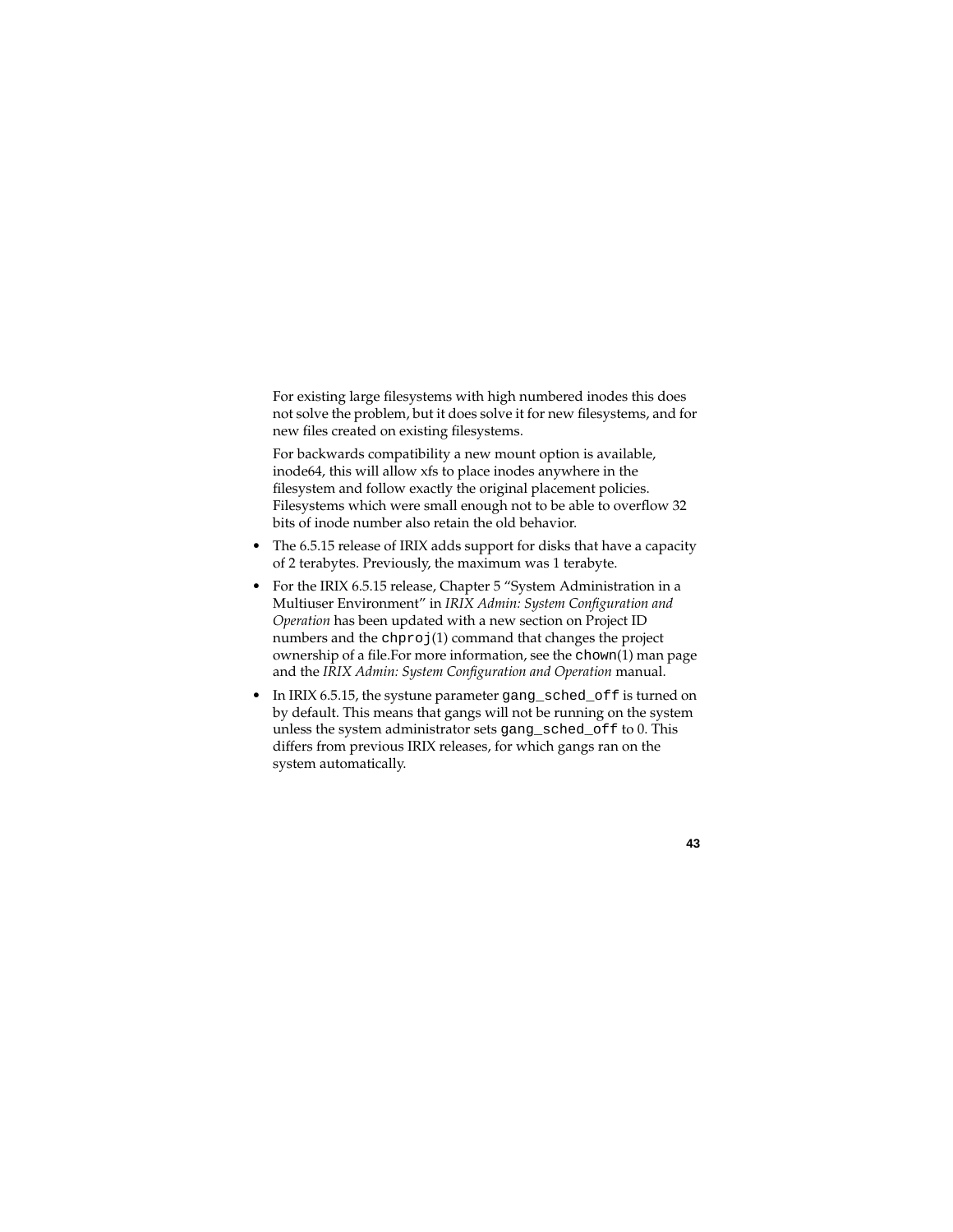This change has been made per field request because we have discovered that having gang scheduling on by default greatly diminishes system performance. Most customers have been running with it off.

• The IRIX 6.5.15 release adds a coremask parameter set in the /var/sysgen/mtune/kernel file to determine what kind of permissions a core file will receive. Currently, when a process creates a core file, it uses the umask of the owner of the process to determine the permissions. This can lead to core files containing sensitive information being created with world readable permissions. This systune variable allows the system administrator to limit access to core files. The default is 0, which is the current behavior. However, if the coremask variable is set to some other value, it uses that number as the umask and ignores the umask of the owner of the process. For example, if coremask is set to 0177 and the owner of the process has a umask of 022, the permissions set on the core file will be 600 instead of 644. This variable assumes that the number entered is octal. The default setting is 0. The minimum setting is 0. The maximum setting is 0177.

For more information on the coremask parameter, see Appendix A, "IRIX Kernel Tunable Parameters", in *IRIX Admin: System Configuration and Operation*.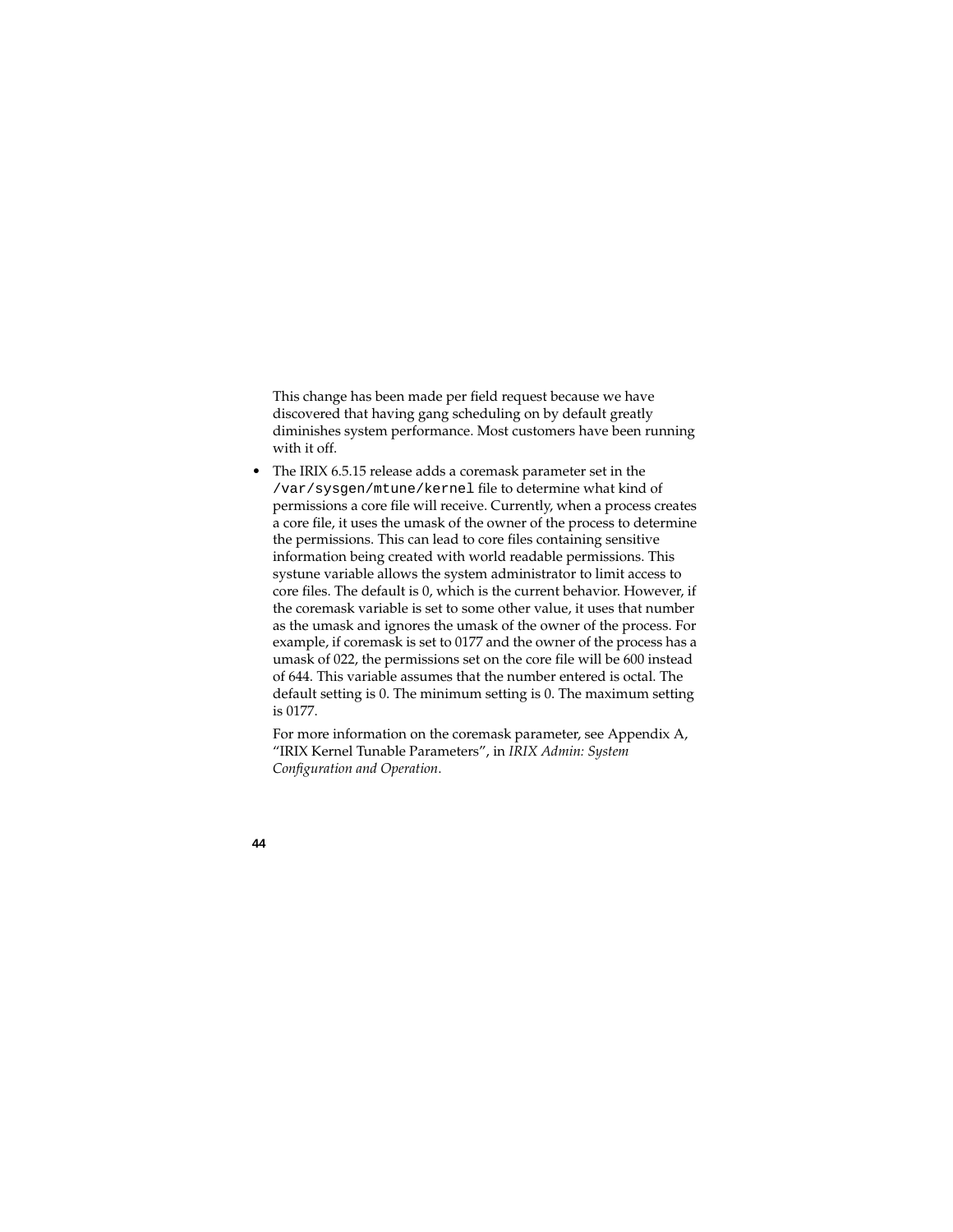- A new partitioning administration command,  $\text{partmap}(1\text{M})$ , is available to define and store partition definitions. For more information, see *IRIX Admin: System Configuration and Operation*.
- The IRIX 6.5.15 release adds support for the /dev/poll interface for scalable and efficient event notification. For information on /dev/poll, see the poll(7M) man page.
- For the IRIX 6.5.15 release, the DHCP client (proclaim) has been updated to include options to allow DHCP clients to capture changes to DNS, NIS, or GATEWAY in your environment. For more information, see the proclaim(1M) man page and *IRIX Admin: Networking and Mail*.
- The IRIX 6.5.15 release provides the ability to designate one or more CPUs or a range of CPUs on a single line in the cpuset configuration file. The CPUs in a cpuset configuration file do not have to be specified in a particular order. For more information on the cpuset configuration file, see Chapter 4, "Cpuset System", in *IRIX Admin: Resource Administration*.
- For the 6.5.15 release, the systune(1M) man page has been updated to describe a situation where the system segment size value (syssegsz) reported by the systune command is different than the value set in the /unix file.
- Starting with the IRIX 6.5.15 release, each partition of a partitioned Origin 3000 system will have a new unique FLEXlm host ID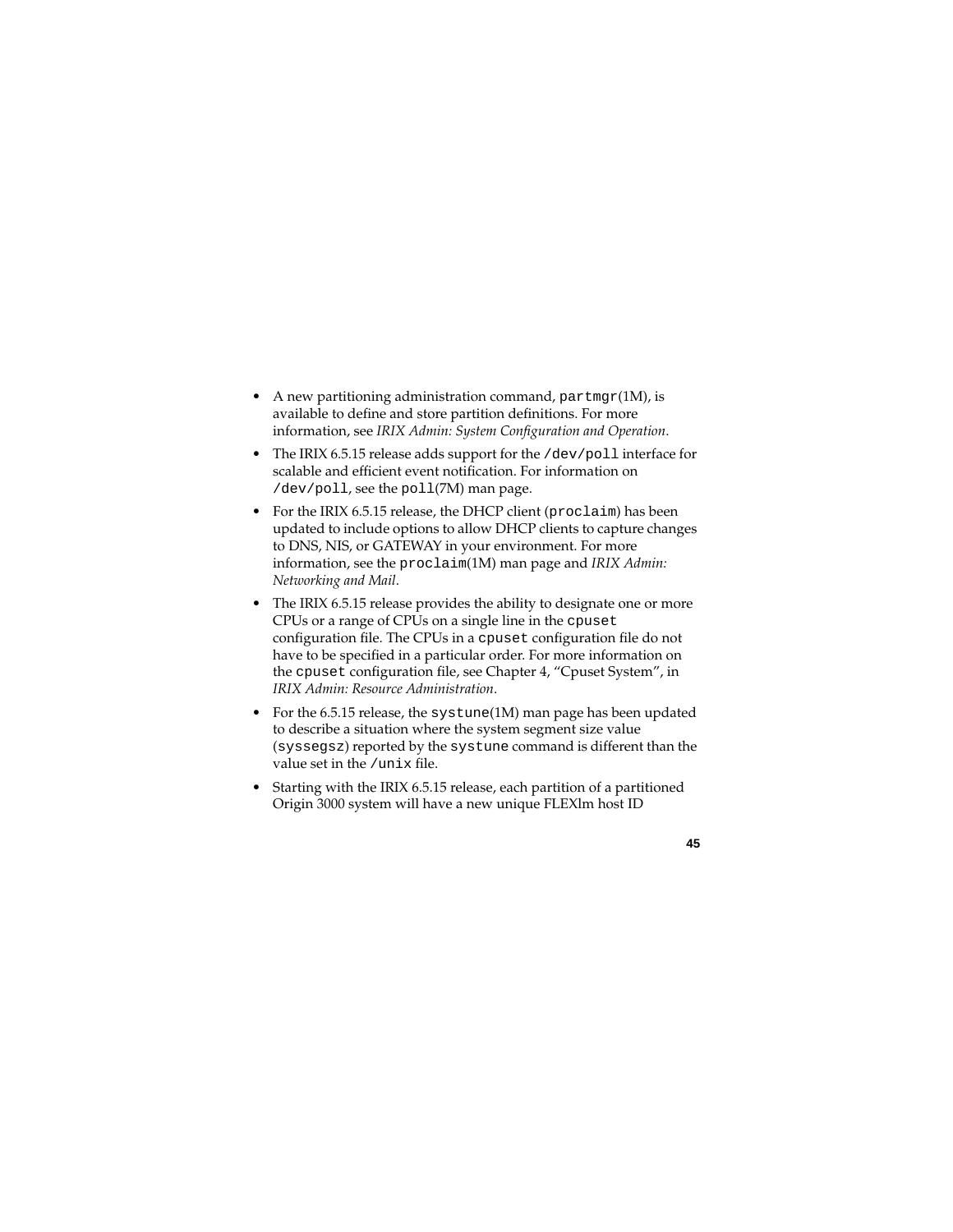(lmhostid). Any FLEXlm license based on the old non-partitioned lmhostid value will no longer work and a new license key must be generated. See the following webpage for additional details: http://www.sgi.com/support/licensing/.

- Contact the applicable software product vendor and provide the lmhostid number of the partition to generate a new license key. For nodelock licenses, provide the lmhostid for all partitions of the software installed and operating.
- For software licensed by SGI, see the following webpage for more details: http://www.sgi.com/support/licensing/.
- For e-mail and telephone contact information, see the IRIX 6.5.16 Welcome page and follow the "Bundled software and licenses" link.
- For IRIX 6.5.15 we added HOTPLUG attach and detach support for SGI Gigabit Ethernet Network adapters. This feature is supported on IP35 Origin 3000 series systems only; it is not supported on IP35 0300 systems. For information on this feature, see *IRIX Admin: Networking and Mail*.
- The IRIX 6.5.15 release supports the lmparthostids and lmbasehostid commands.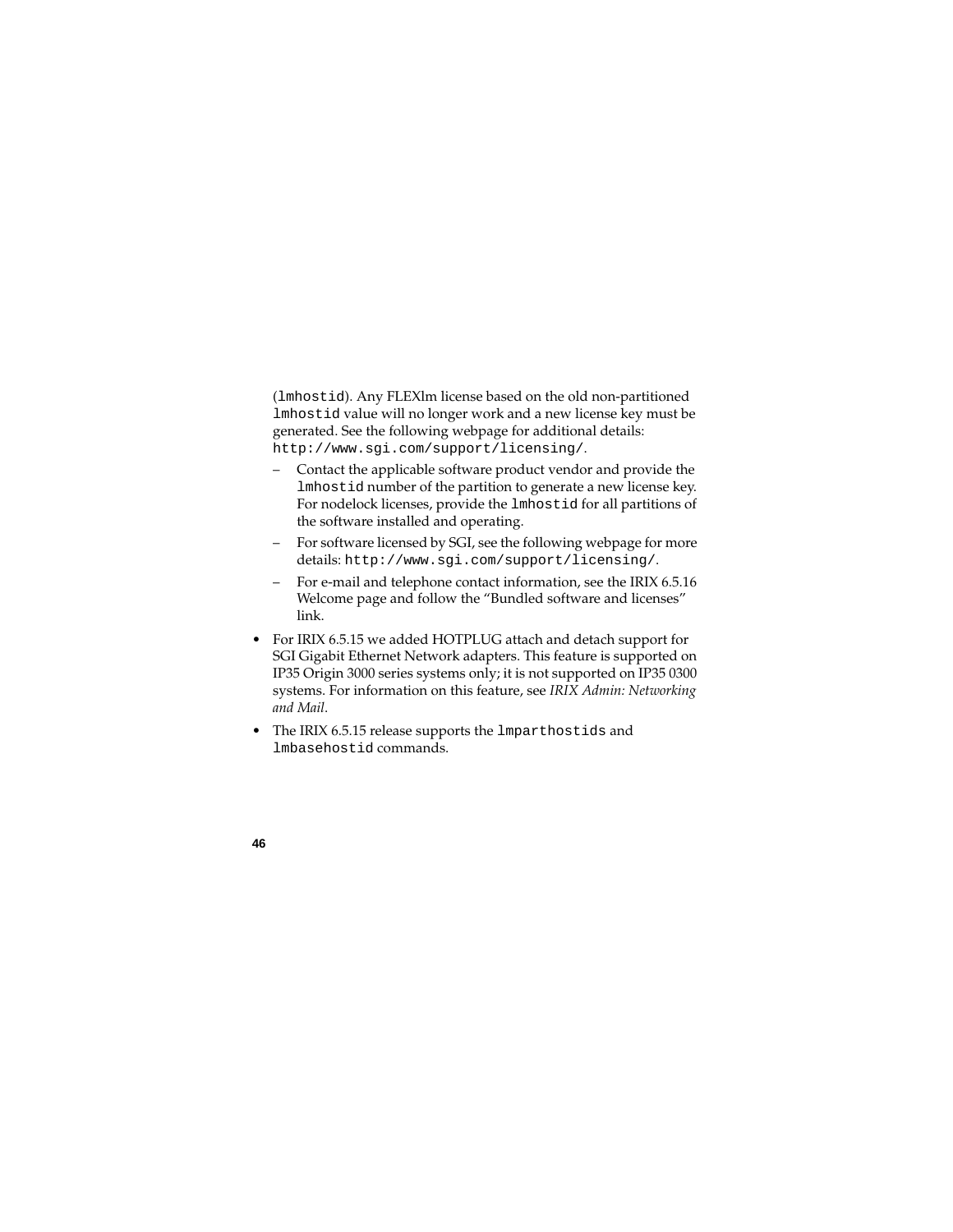Introduced in IRIX 6.5.14:

In the IRIX 6.5.5 release, SGI introduced a new optional directory format for XFS filesystems, referred to as the "version 2" directory format in mkfs output.

Beginning with the IRIX 6.5.14 release, version 2 directories of XFS will be the default for all new filesystems created with mkfs.

Version 1 directory filesystem creation will still be supported, but this will require that you specify the -n version=1 parameter of the mkfs command.

SGI recommends that all new XFS filesystems be created with version 2 directories. IRIX releases older than IRIX 6.5.5, however, will not be able to mount a filesystem created with a version 2 directory and will issue the following message when a mount is attempted:

Wrong filesystem type: xfs

There is no means for converting a filesystem, in place, between version 1 and version 2 directories. A filesystem can be converted between version 1 and version 2 directories by means of an xfsdump/mkfs/xfsrestore sequence.

For more information, see *IRIX Admin: Disks and Filesystems*.

• A-q *cpuset name* -p option was added to the cpuset command that allows you to see the properties of particular cpuset, such as, the number of processes and CPUs associated with the specified cpuset.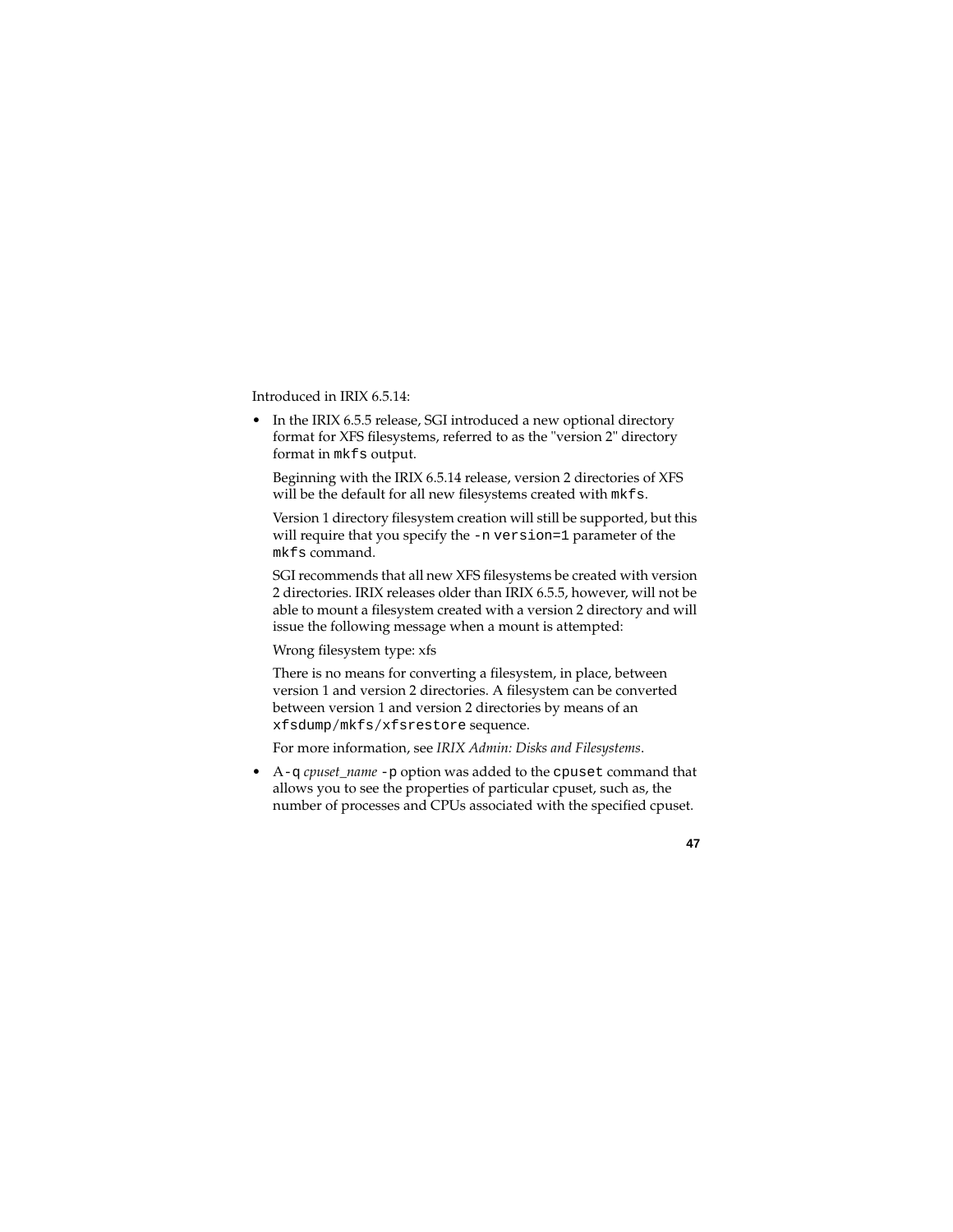- The cpusetGetProperties() and cpusetFreeProperties() functions were added to the Cpuset System library. For information, see chapter 4, "Cpuset System", in the *IRIX Admin: Resource Administration* manual and the cpusetGetProperties(3x) and cpusetFreeProperties(3x) man pages.
- Parts of the *IRIX Interactive Desktop* were refreshed in IRIX 6.5.14.

Introduced in IRIX 6.5.13

- Improved exit codes for the xfsrestore and xfsdump commands.
- Changed the mkfs command to allow you to specify the size of an XFS allocation group, as an alternative to specifying the total number of allocation groups. For information, see the mkfs\_xfs man page and *IRIX Admin: Disks and Filesystems*.
- Changed the mkfs command to allow you to specify the size of a stripe unit and the size of a stripe width in bytes or in filesystem blocks, as an alternative to specifying these values in 512-byte block units. For information, see the mkfs\_xfs man page and *IRIX Admin: Disks and Filesystems*.
- Changed the default size of an XFS allocation group; larger filesystems will result in larger default allocation group sizes.
- The xfsdump and xfsrestore commands will provide the VSN of the tape that reached its end-of-volume (or the VSN of a new tape that needs to be mounted) and pass this VSN to the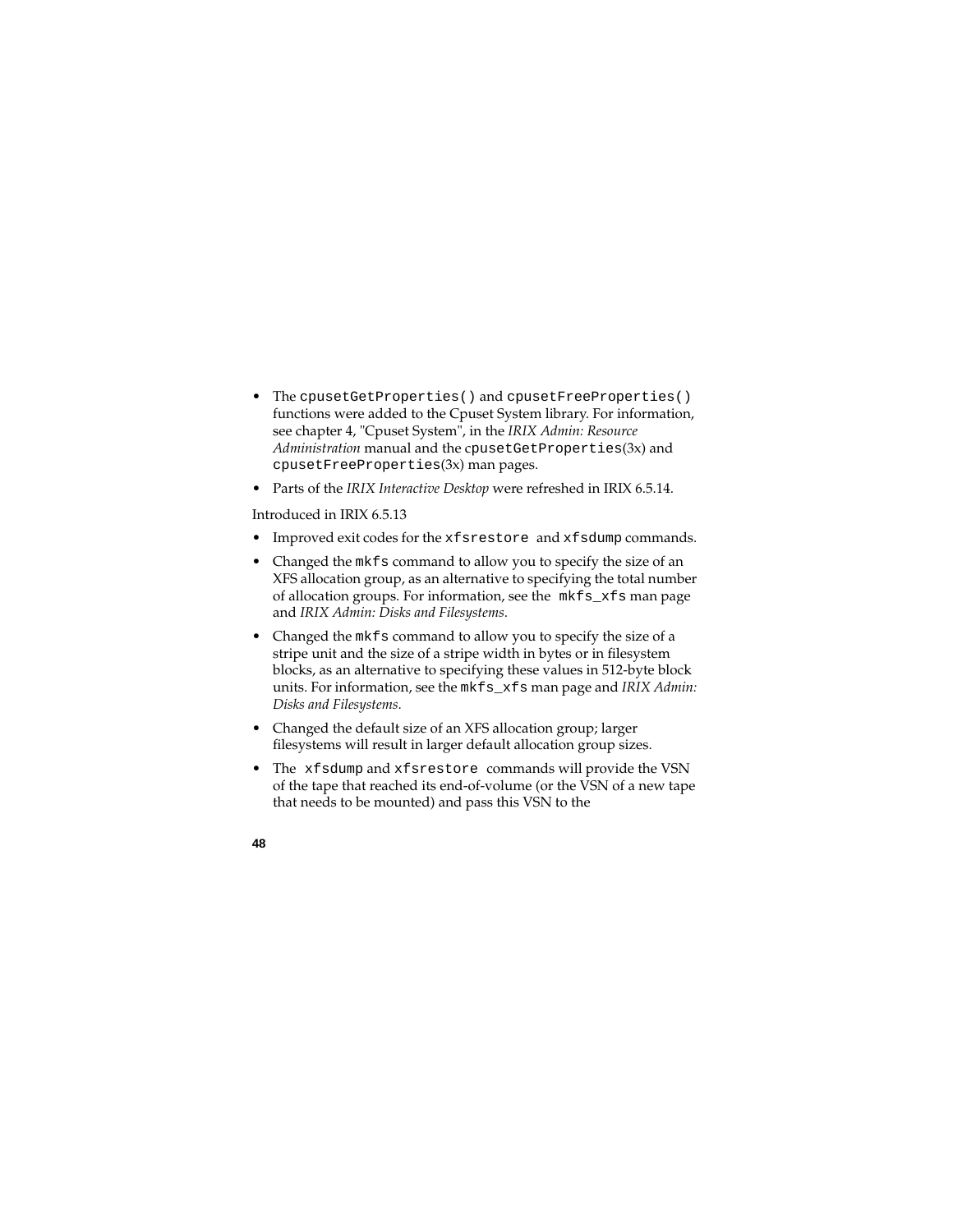media\_change\_alert\_program specified with the -c option. This lets system administrators send commands to a tape jukebox to mount the next tape.

- Changed the default size of an XFS log. The default log size grows with the size of the filesystem up to the maximum log size, 128 megabytes, on a 1 terabyte filesystem. For information on the default values of XFS allocation groups and XFS log sizes, see *IRIX Admin: Disks and Filesystems*.
- Added cpusetAttachPID() and cpusetDetachPID() functions to the Cpuset System library. For information, see chapter 4, "Cpuset System", in the *IRIX Admin: Resource Administration* manual and the cpusetAttachPID(3x)and cpusetDetachPID(3x) man pages.
- The following features have been moved from Enhanced DHCP to standard DHCP:
	- Ping check before an address is leased to insure it is not already in use
	- MAC address filtering; clients whose MAC address is listed in a file will be unable to obtain a lease and/or accesses from these clients will be logged.

For more information, see the dhcp\_bootp man page.

• Added implementation of End Sequence to Scheduled Transfer Protocol. The upper layer protocol or applications can now terminate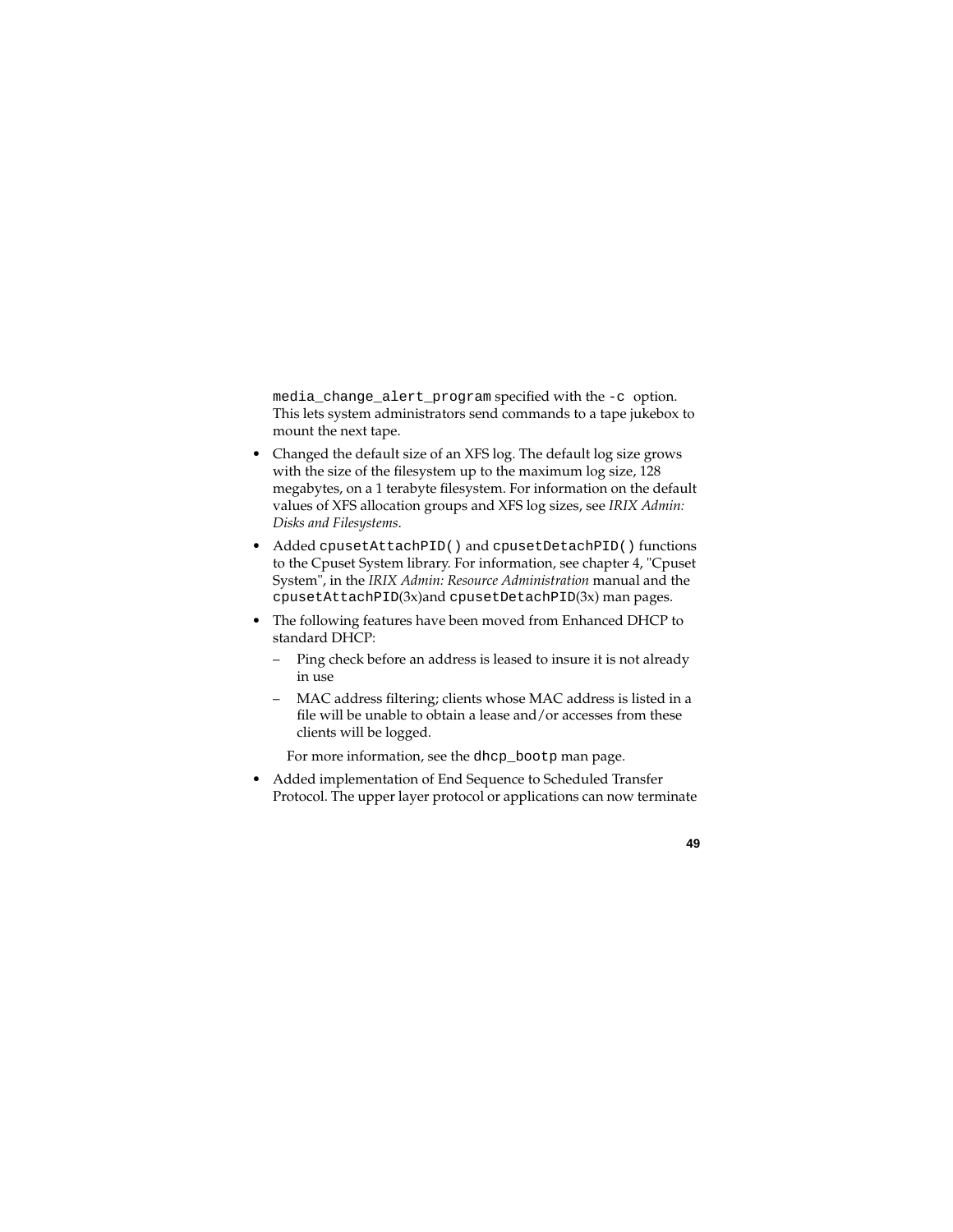a transfer and restart another one without taking down virtual connection.

- VPro for Octane and OpenGL performance improvements.
- The following new system controller features have been implemented for the SGI Origin 3000 server series:
	- Enabled router port security, which prevents unauthorized enabling of additional router ports on router bricks in the SGI Origin and Onyx 3400 server series
	- Enabled system serial number security, which prevents unauthorized changes to the system serial number
	- Completely redesigned the graphical interface for the front-panel display of the SGI 3400 and 3800 servers
- Added hotplug attach feature that allows Gigabit Ethernet cards to be installed on a running system. For more information, see the pciconfig and ifconfig man pages.
- Added Origin 3000 system partitioning support in the eoe.sw.partition software package. This feature improves how system partitioning software is installed, enabled, and disabled. It also eliminates the need to manually edit configuration files.
- Efficiency improvements have been made to the BTE driver layer to reduce both latency and contention. This feature is a performance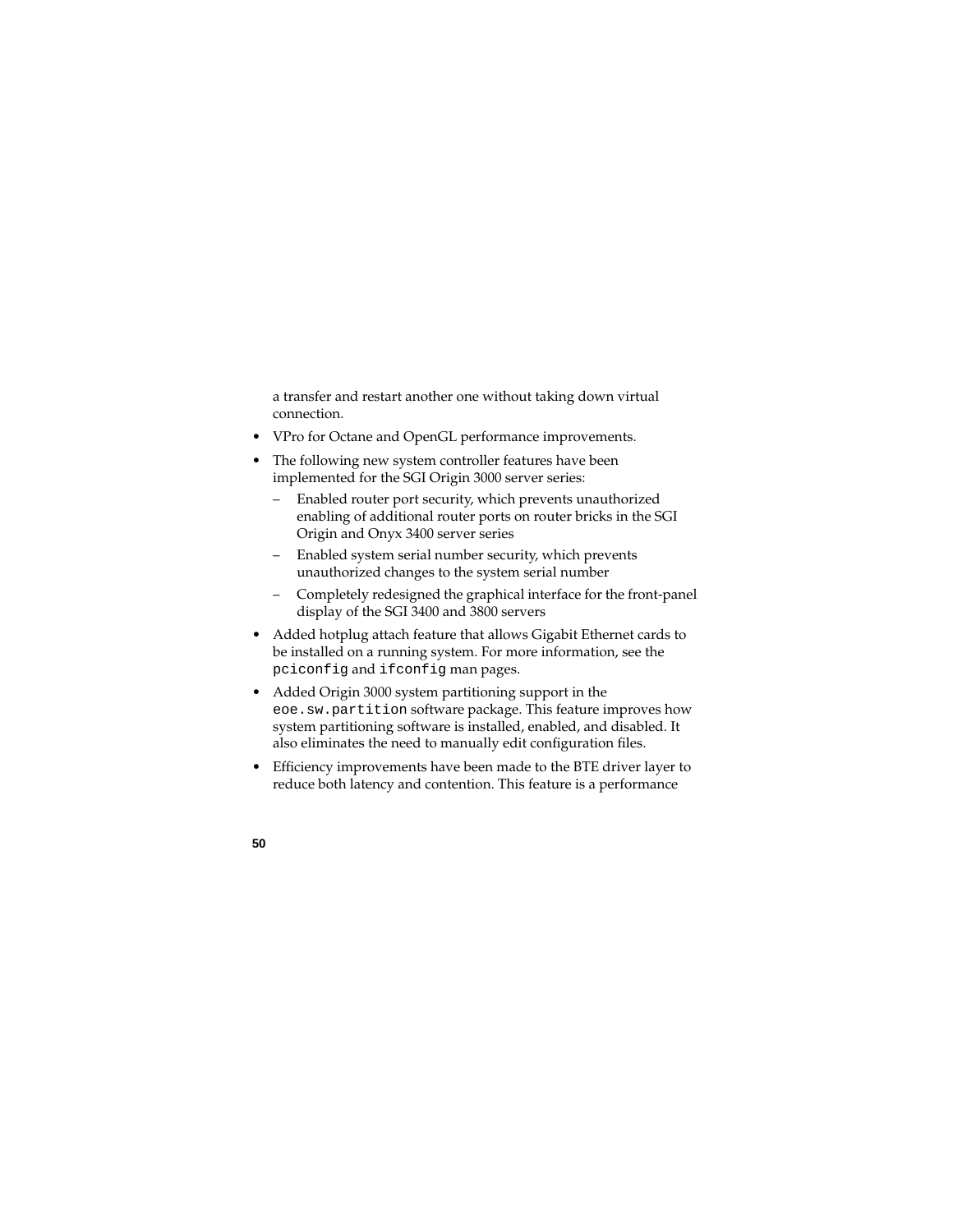improvement to the existing functionality that is used internally by the system.

• The tools that report CPU utilization have been modified to correct the sampling of %WIO to omit idle time in line with industry standards. See the  $sar(1)$  man page for details.

Introduced in IRIX 6.5.12

- OpenGL Performer 2.4.1 execution environment
- The IRIX tape-support feature consists of a tape support driver, personality daemons, and a daemon that manages the personality daemons.This release supports various devices including the Fibre Channel implementation on the StorageTek 9840 and T9940A tape drives. The reserve, release, preempt, clear, and prsv commands are available for these tape drives on the mt command. For more information, see the  $m t(1)$ , tsarchive(1M), tsdaemon(1M), tserrpt(1M), tsset(1M), tsstop(1M), ts.config(4), and ts(7) man pages.
- The Scheduled Transfer Protocol (STP) has moved from the feature stream to the maintenance and feature stream. STP is now a mature supported protocol and it includes TRIX support.

Introduced in IRIX 6.5.11:

• Support for the use of a reserved area of memory; this reserved area is between virtual addresses 0x30000000 and 0x40000000. This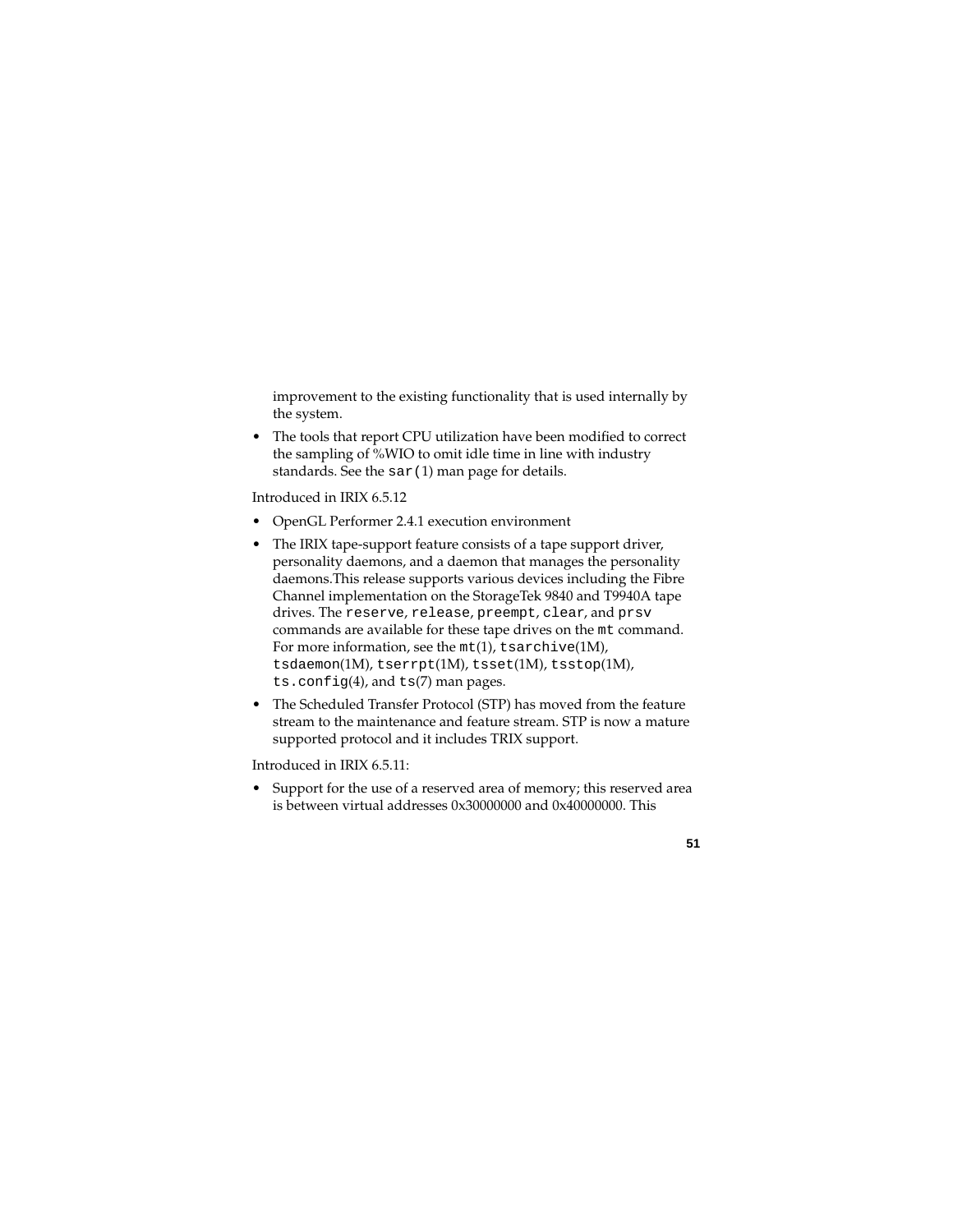feature disables the reserved area of memory that the kernel provides for applications to place their mmap and shmat mappings. For more information, see the  $mmap(2)$ , shmat $(2)$ , syssgi $(2)$ , and sgi\_use\_anyaddr(1) man pages.

- Support for weightless pthreads; they allow you to lower the priority of a process by using the npri -w command. For more information, see the  $npri(1)$  man page.
- Support for an increased maximum number of logical unit numbers (LUNs) in the SCSI infrastructure from 64 to 255. This change impacts only the fcadp and qlfc fibre channel drivers and they will now enforce this LUN limit. If a LUN is greater than 255, it will be ignored after issuing a message to this effect. If you use large numbers of LUNs, you can exhaust the hardware graph. You may need to use the systune command to increase the hwgraph\_num\_dev parameter to let the kernel build larger hardware graphs.
- Support for licensing of partitioned environments. For more information, see *IRIX Admin: Software Installation and Licensing*.
- Support for the PCI Hot Plug infrastructure on the SGI 3200, SGI 3400, and SGI 3800 servers.For more information, see the pciconfig(1) man page for specific administrative options.
- Support for HP Laser Jet 4050 and HP Laser Jet 8100 printers
- OpenGL Performer Runtime 2.2.11 overlay incorporates the latest fixes. The Performer 2.2.11 overlay can be installed from the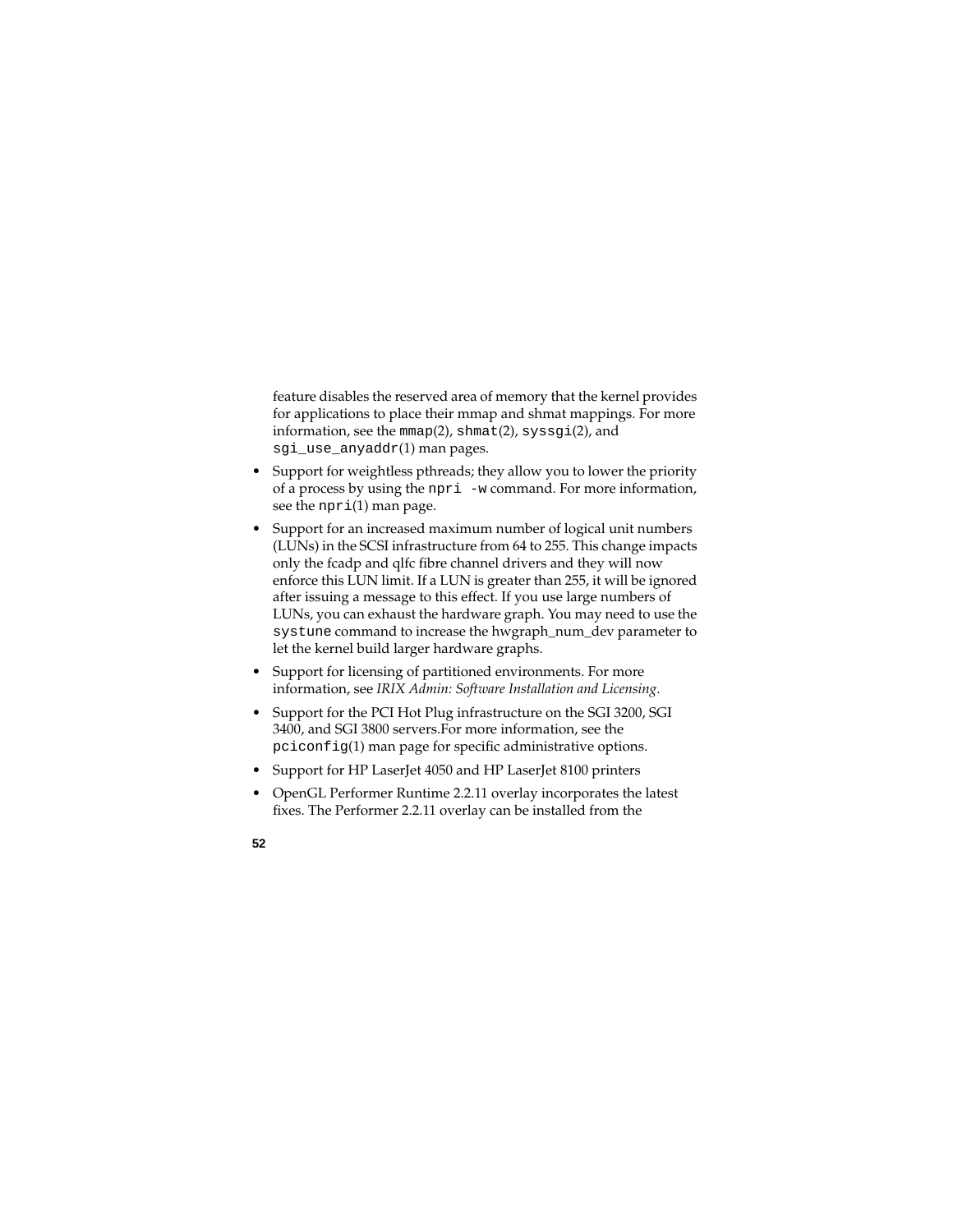/CDROM/dist/ directory of the IRIX 6.5.11 Overlays CD (3 of 3), February 2001.

Introduced in IRIX 6.5.10:

- Support for point-to-point connections between the QLogic 2200 fibre channel controller and the Brocade switch.
- Support for the IRIX SCSI tape driver (TPSC) enhancements that let system administrators and privileged applications specify a persistent reservation on shared tape drives. For more information, see the  $m t(1)$  and  $m t i o(7M)$  man pages.
- Support for the new Fortran, C<sub>++</sub>, and base compiler runtime libraries packaged under the ftn\_eoe, c++\_eoe and compiler\_eoe overlay images. These libraries are based on the MIPSpro 7.3.1.2m compilers and contain new interfaces released under the MIPSpro 7.3 compilers. The libraries are backward compatible with the libraries that were released in previous versions of IRIX 6.5. For more information, see the ftn\_eoe, c++\_eoe, and compiler\_eoe release notes.
- OpenGL Performer Runtime 2.2.10 overlay incorporates the latest fixes.

Introduced in IRIX 6.5.9:

• Support for Embedded Support Partner 2.0 (ESP2.0). The Embedded Support Partner Overview and the Embedded Support Partner User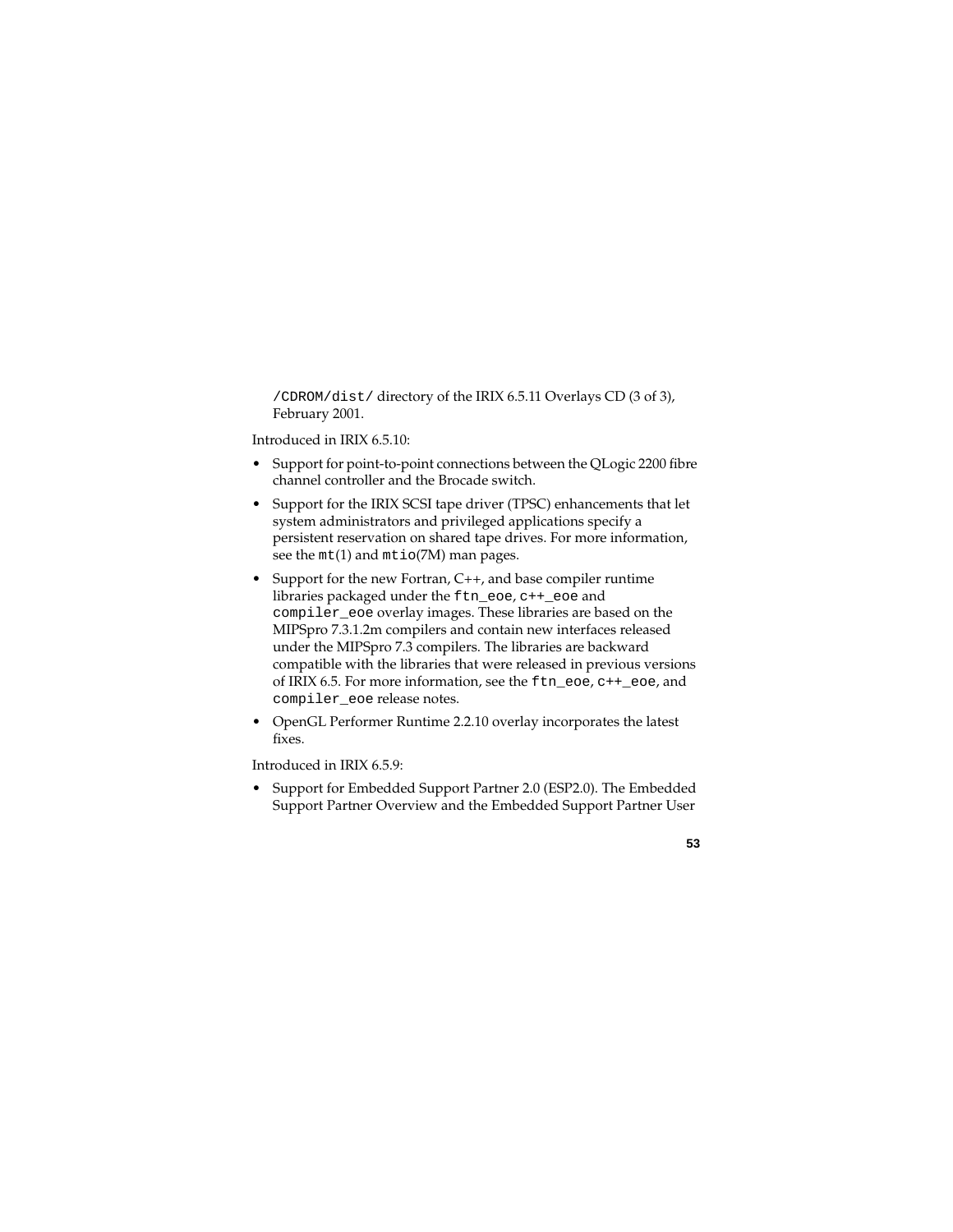Guide have been combined. The new document is called the Embedded Support Partner User Guide and will contain overview and usage information for the ESP 2.0 command line and graphical user interfaces.

- Support for the SCSI Enclosure Services (SES). A new subsystem that manages the Fibre Channel drive enclosures has been added. The new daemon, sesdaemon, supports the Xyratex 12-slot enclosure and the Clarion 10-slot enclosure. The new client application, sesmgr, uses a command set similar to the set used by the previous fcagent/fccli subsystem. For more information, see the sesdaemon(1M) and sesmgr(1M) man pages.
- OpenGL Performer Runtime 2.2.9 overlay incorporates the latest fixes.

Introduced in IRIX 6.5.8:

- Embedded Support Partner (ESP) patch 3895 migrates ESP 1.0 to ESP 2.0. This patch release includes new features and bugfixes.
- Support for 32-bit direct mapping to any node on the system. For more information, see the *IRIX Device Driver Programmer's Guide* and the pcibr\_get\_dmatrans\_node(D3) man page.
- Support for the Cpuset System programming interface application (previously known as miser\_cpuset). For more information, see *IRIX Admin: Resource Administration* and the cpuset(5) and related man pages,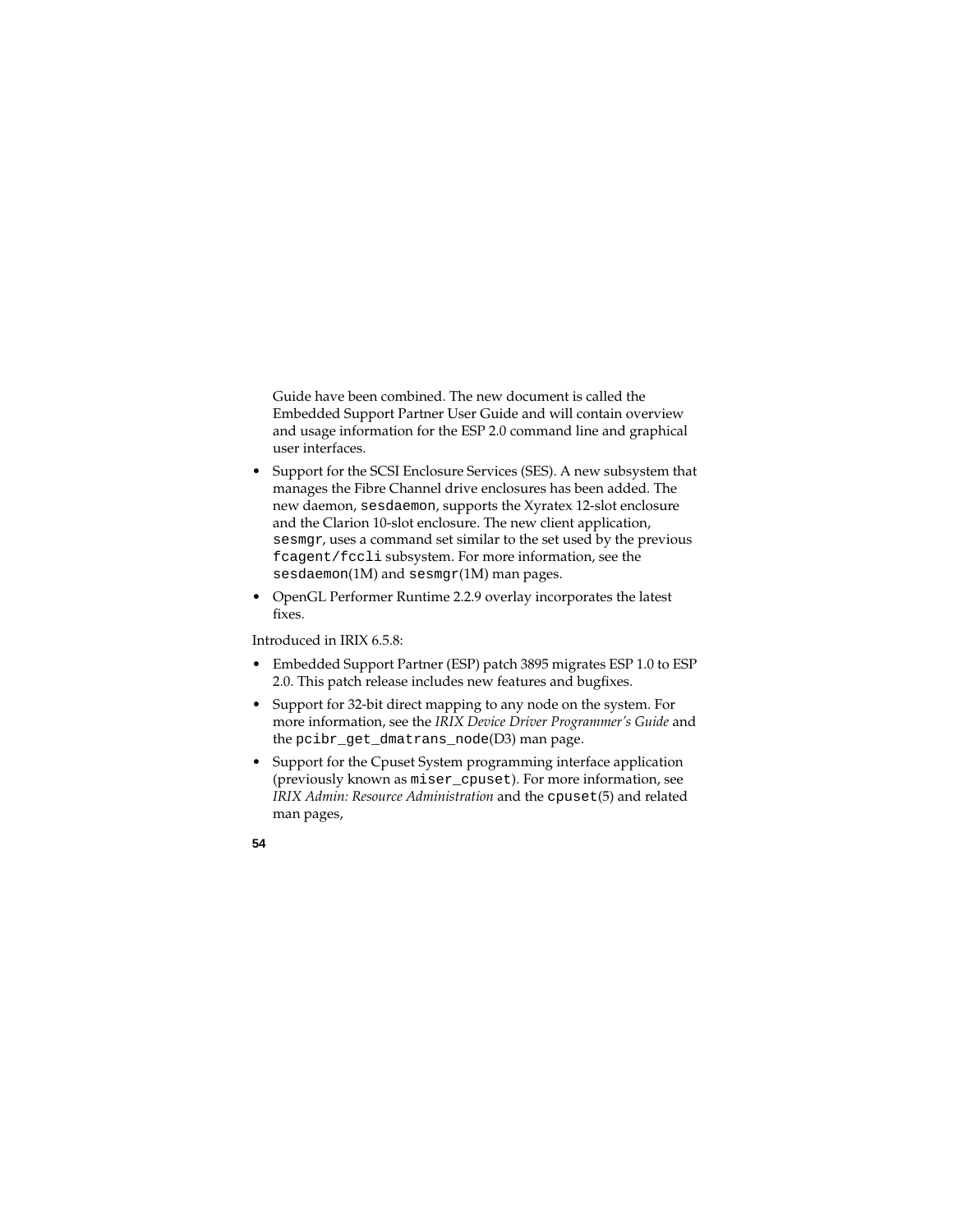- Support for new Miser cpuset options. These options allow the creation of restrictive memory pools from the nodes that contain the CPUs listed in the configuration file.For more information on these options, see the cpuset(4) man page.
- OpenGL Performer Runtime 2.2.8 overlay incorporates the latest fixes.
- Documenter's Workbench with the latest Y2000 bugfixes can be installed from the /CDROM/dist/unbundled directory of the IRIX 6.5.8 (or above) Overlays CD (2 of 3), May 2000.

Introduced in IRIX 6.5.7:

• Updating sendmail to version 8.9.3

The version of the IRIX sendmail mail system supplied on this release and previous IRIX 6.5.*x* releases is based on sendmail version 8.8.8. Due to customer demand, the current sendmail.org release, sendmail version 8.9.3 (see http://www.sendmail.org), will be supplied via patch 3865 or its successor. SGI intends to support sendmail 8.9.3 (or above) as the standard released sendmail in a future IRIX release, target 6.5.10.

For more information on the 8.9.3 version of sendmail, see the *IRIX Administration: Networking and Mail Guide* provided with the patch. For more information on how to configure sendmail 8.9.3, see http://www.sendmail.org/m4/readme.html.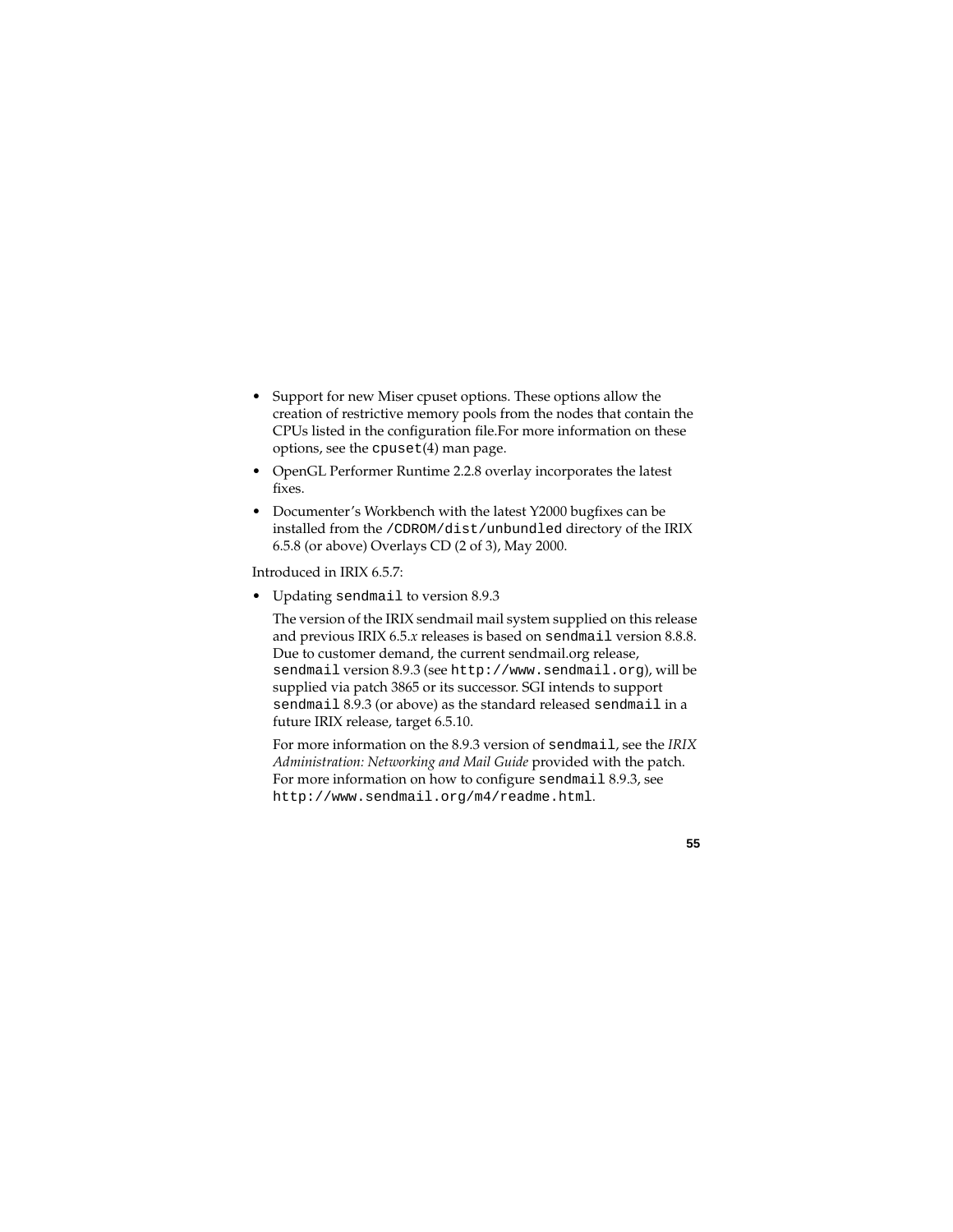- Open Inventor Runtime 2.1.6 overlay incorporates fixes included in versions 2.1.4 and 2.1.5. This overlay requires that the base Inventor 2.1.4 image be installed already, or with the overlay during the same install session. The Inventor 2.1.6 overlay can be installed on IRIX 6.5.5 and later.
- OpenGL Performer Runtime 2.2.7 overlay incorporates the latest fixes.

Introduced in IRIX 6.5.6:

• Support for a multithreaded version of the automatic filesystem mount daemon autofsd.

Introduced in IRIX 6.5.5:

- Embedded Support Partner, which is an integral part of the IRIX operating system, provides system administrators with a way to monitor various events (such as system events, changes in system hardware and software configuration, and system performance) on their systems. For more information, see the *Embedded Support Partner Overview*, the *Embedded Support Partner User Guide*, and the Embedded Support Partner man pages.
- Support for the version 2 XFS directory format; this format lets you choose a filesystem block size to match the distribution of data file sizes without adversely affecting directory operation performance. The directory format is specified with the -n parameter of the mkfs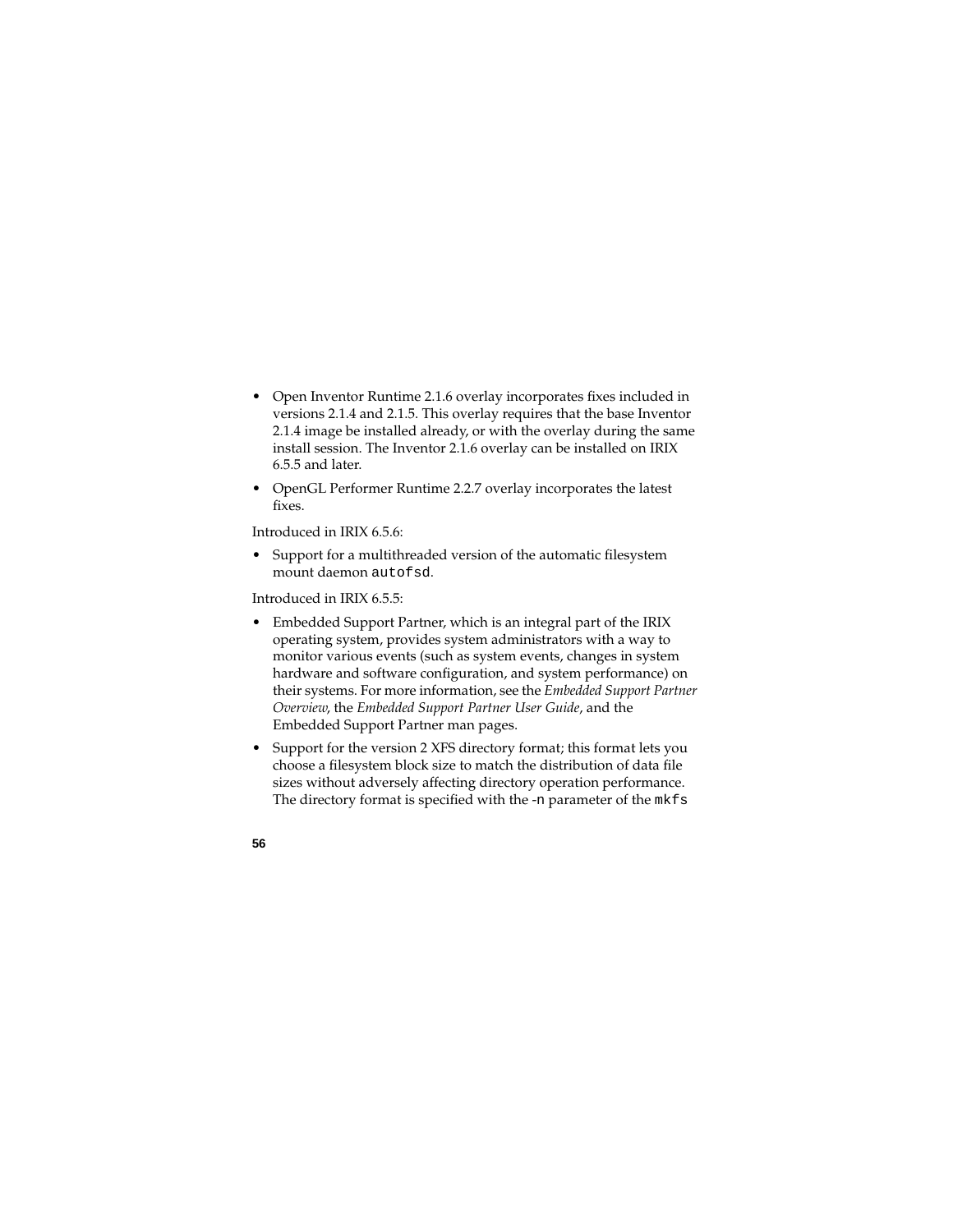command. For more information, see *IRIX Admin: Disks and Filesystems* and the mkfs\_xfs(1M) man page.

• Support for the math and scientific library SCSL 1.3. SCSL 1.3 will replace Challengecomplib on all supported system platforms at the time of the next major IRIX release.

SCSL 1.3 can be downloaded from the SGI Download Cool Software webpage at http://www.sgi.com/Products/Evaluation. If you do not have Web access and are a current support customer, you can request CD media free of charge through your local support center. Non-contract customers can contact their sales representatives to order SCSL 1.3.

For more information on SCSL, see http://www.sgi.com/software/scsl.html

- Support for Automated Performance Monitoring. For more information, see the  $pmi$ e(1) and  $pmi$ econf(1) man pages, and the *Performance Co-Pilot IRIX Base Software Administrator's Guide*.
- Two new options were added to the miser\_create\_cpuset command. These options allow additional restrictions on memory assignment for processes running on a CPU set. These options are documented in the miser\_cpuset(4) man pages.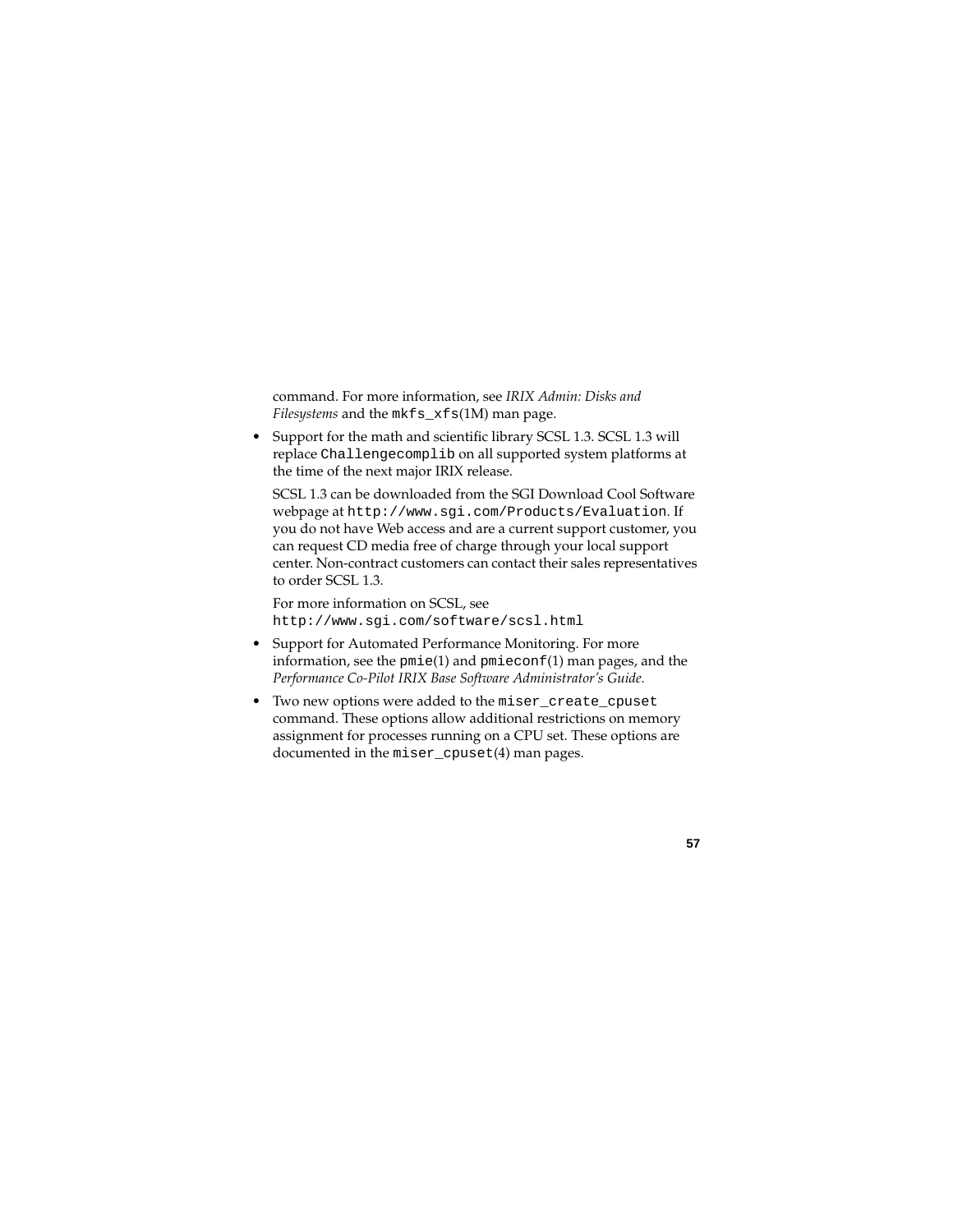Introduced in IRIX 6.5.4:

- Support for the Miser queue repack policy. For more information, see the miser(4) and miser(5) man pages, and *IRIX Admin: System Configuration and Operation*, Chapter 7 "Managing User Processes."
- Distributed Computing Environment (DCE) Client for accessing shared resources in distributed computing DCE/DFS serving environments
	- Kernel libraries only
	- Requires installation of DCE/DFS 1.2.2a software for full functionality

Introduced in IRIX 6.5.3:

- (Octane systems only) The worst-case interrupt response time is guaranteed to be less than one millisecond on properly configured Octane systems
- Support for the X security and appgroup extensions (combined with a new Netscape plug-in, these allow the embedding of X applications in webpages)
- Support for European fonts, including the Euro currency symbol
- New Software Manager and Inst commands to simplify selections for upgrades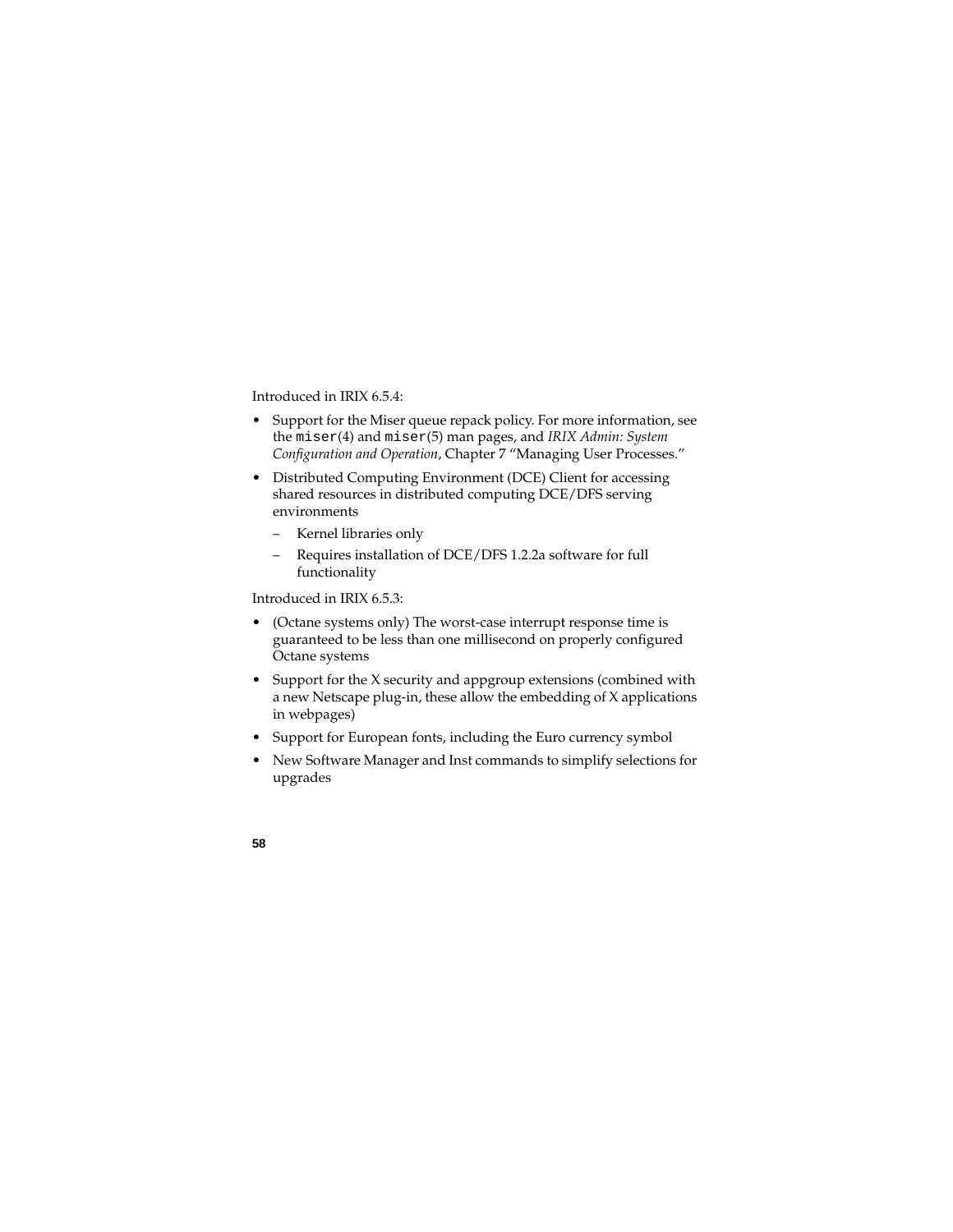- New Software Manager and Inst configuration variable to more easily handle cases where configuration files are upgraded. See the *smart\_config\_handling* preference in inst or swmgr for more information.
- Support for LDAP 3.0

Introduced in IRIX 6.5.2:

- AutoFS extended to use UNS for map information
- Support for DCShare application sharing extension
- Fibre channel support to Dmnet
- Three new HP printer drivers: HP4000, HP5000 and HP4500 (Color LaserJet 4500DN)

### **Documentation changes**

Manuals in the IRIX Admin document set are updated when necessary to document new features at each IRIX release. The front of each manual includes a description of new features and major documentation changes for the current revision, as well as a record of when the manual was revised. The most recent version of an IRIX Admin document available on the Technical Publications Library includes information for features available in the current IRIX release.

The Techpubs Library is available at: http://techpubs.sgi.com.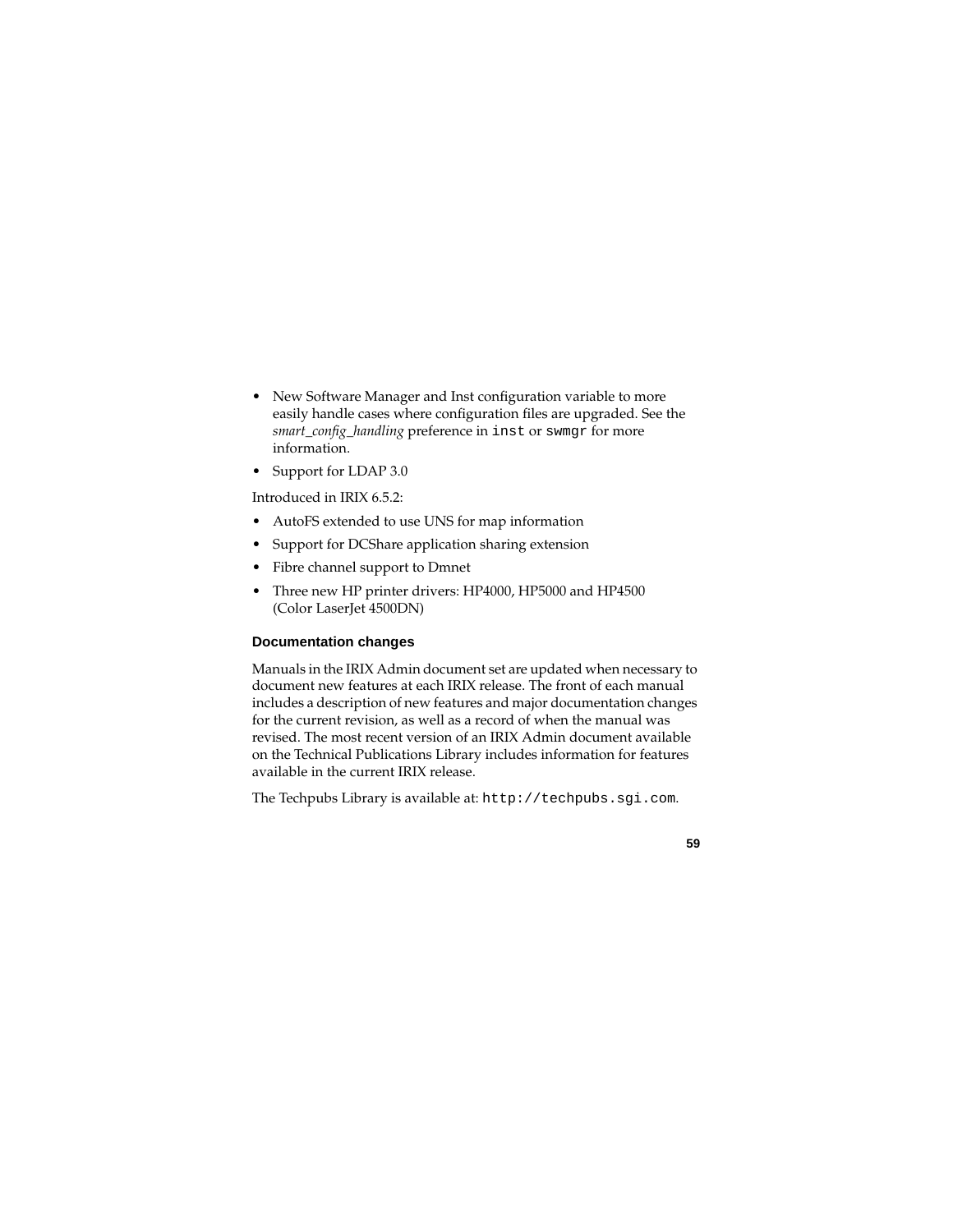## **Applications CD changes**

**Note:** Applications take two forms: full images and overlays. The base versions of each can be found on the Applications CD. When full images are updated, new versions are placed on the Applications CD. Upgrades of overlay products, however, are located on the Overlay.

Introduced with IRIX 6.5.16

- Impressarion Printing Tools, IRIX Interactive Desktop, IRIX Interactive Desktop Administration, IRIX Interactive Desktop Tools, and SGImeeting 2.0.2 were updated with bugfixes.
- Array Services 3.5, Information Searching Execution Environment, License Tools 3.4.6, NEdit 5.2, and Xinet Appletalk 10.02 were updated with enhancements or new features.

Introduced with IRIX 6.5.15

• Netscape Communicator 4.79 was updated with bugfixes.

By default, Netscape Communicator version 4.79 will install the new N32 version of the browser. Any existing third-party plugins for the browser that are O32 will no longer function. Support for the O32 Macromedia Flash plugin is also included but requires the O32 Netscape client which must be manually selected for installation. For more information on the features of the Netscape client, see http://browsers.netscape.com/browsers/main.tmpl.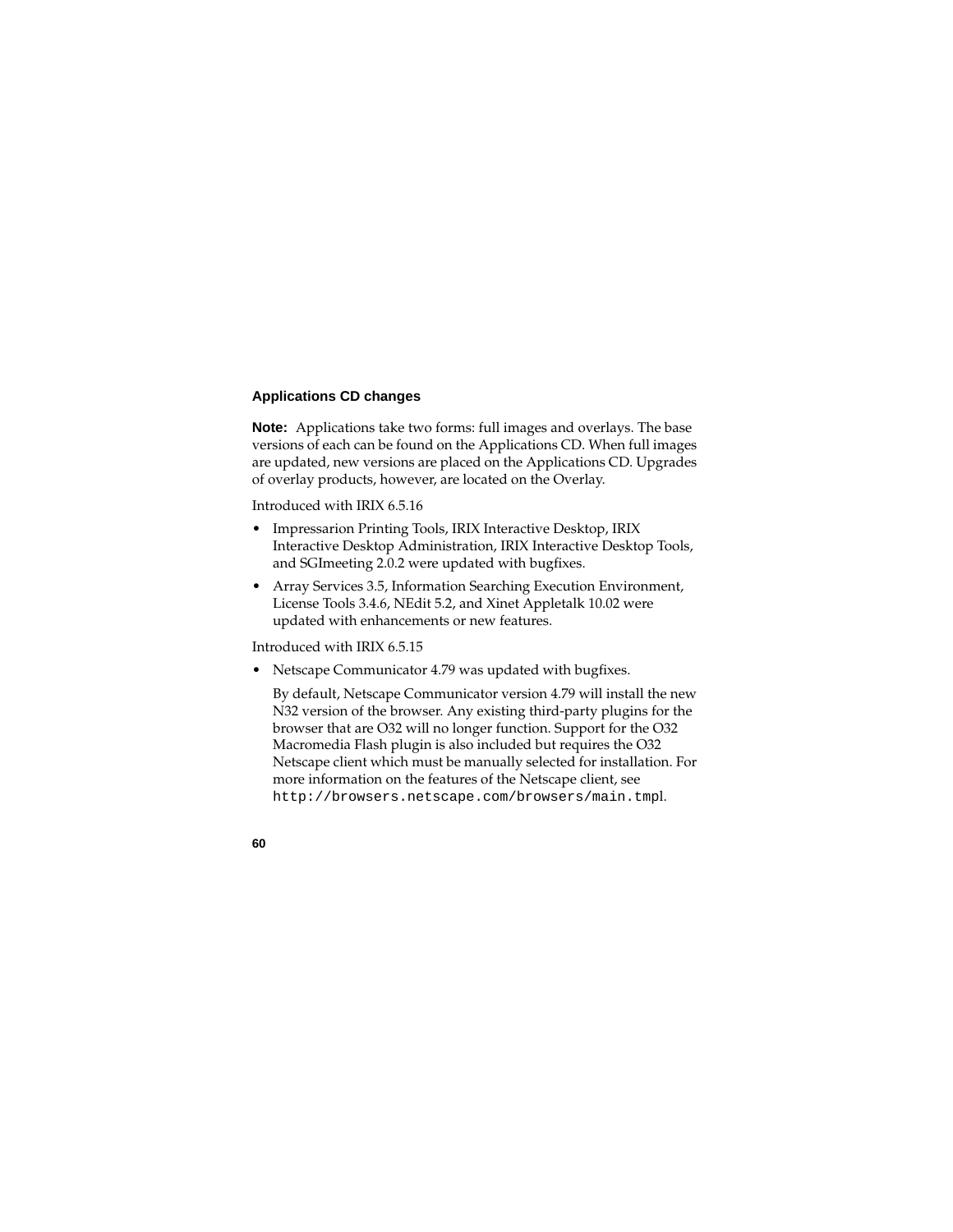- IRIX Interactive Desktop System Administration, Information Searching Execution Environment, Impressario 2.10.5, NEdit 5.1.1c, and Webviewer 3.0.2 were updated with bugfixes.
- InSight Online Doc Viewer 4.4.1 is now N32 for better performance.
- SGI Web Server is now based on the Apache 1.3.22 release.

Introduced with IRIX 6.5.14

• SGImeeting 2.0.1, Color Management, Internet Gateway 3.2 , NEdit 5.1.1b, Appletalk 10.01 and Netscape Communicator 4.78 were updated to incorporate bugfixes.

Introduced with IRIX 6.5.13

The following products were updated with bugfixes only:

- SGI Web Server, based on the Apache 1.3.20 release, IRIX Interactive Desktop System Administration, Information Searching Execution Environment, InSight Online Doc Viewer 4.4, Netscape Communicator 4.77 were updated to incorporate bugfixes.
- WebSetup 3.3 was updated to support the SGI web server based on Apache 1.3.20 and an administration GUI was added.
- Impressario 2.9.5 supports a new HP6300 Scanner driver and an Epson PPD bugfix.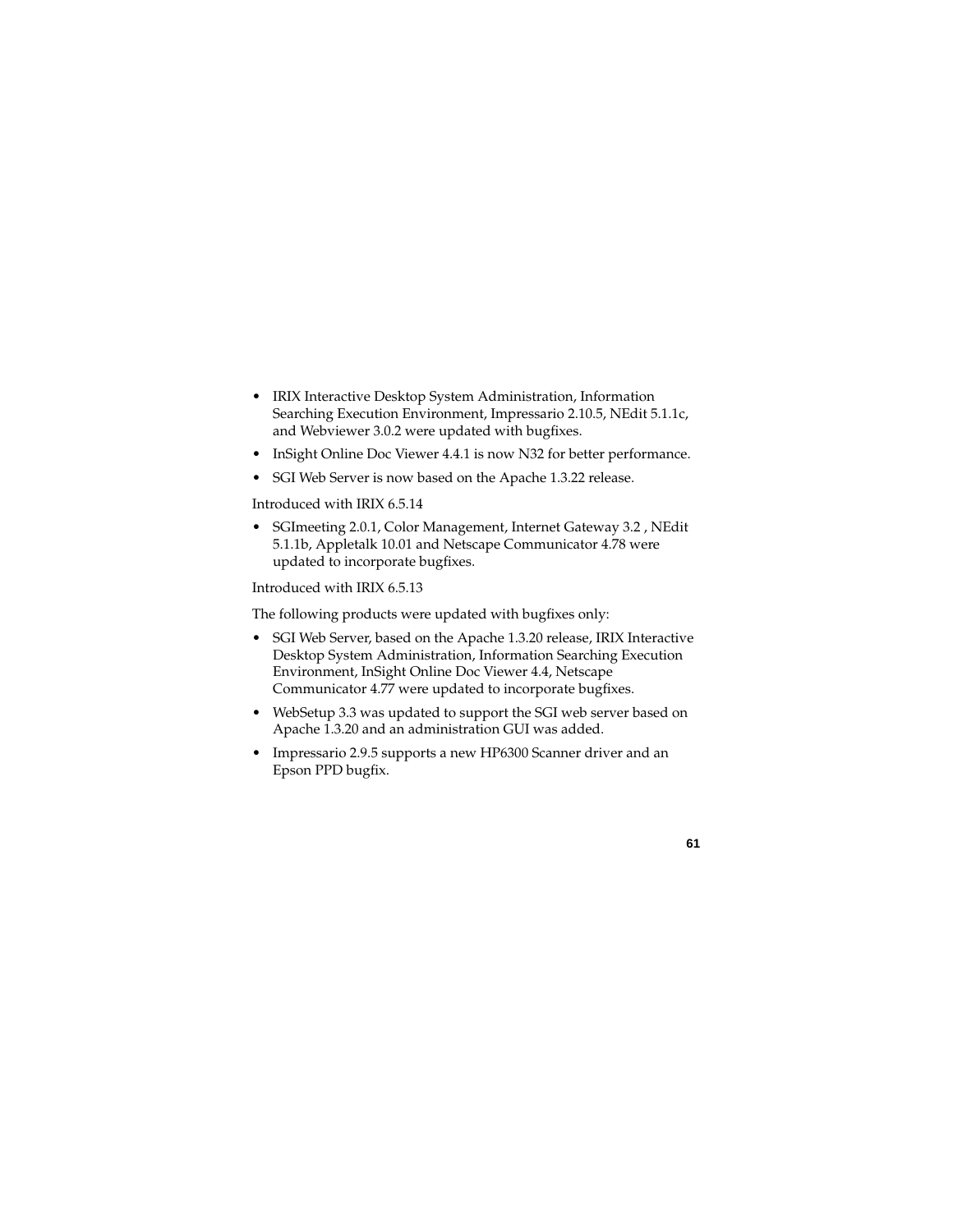Introduced with IRIX 6.5.12

- SGI web server, based on the Apache web server version 1.3.17, replaces the Netscape FastTrack web server.
- WebSetup 3.2 has been updated to support the SGI web server based on Apache
- NEdit version 5.1.1a has added extensions to the regular expression syntax, an improved international character set input, new macro subroutines, and improved syntax highlighting for several programming languages
- Impressario 2.8.5 provides support for two new HP printer drivers, HP4050 and HP8100
- Runtime Plug-in for IRIX, Java Edition 1.1.1b has added support for the Netscape N32 plugin and the O32 plugin
- The following products from the Isogon Corporation have been removed: LicensePower/iFOR IS4.0.1 ARK and LicensePower/iFOR IS4.0.1 CRK. Sales and support has been divested to the Isogon Corporation at http://www.isogon.com. For more information on support modes, see the Support Policy page at http://www.support.sgi.com/news/support/index.html #support\_policy.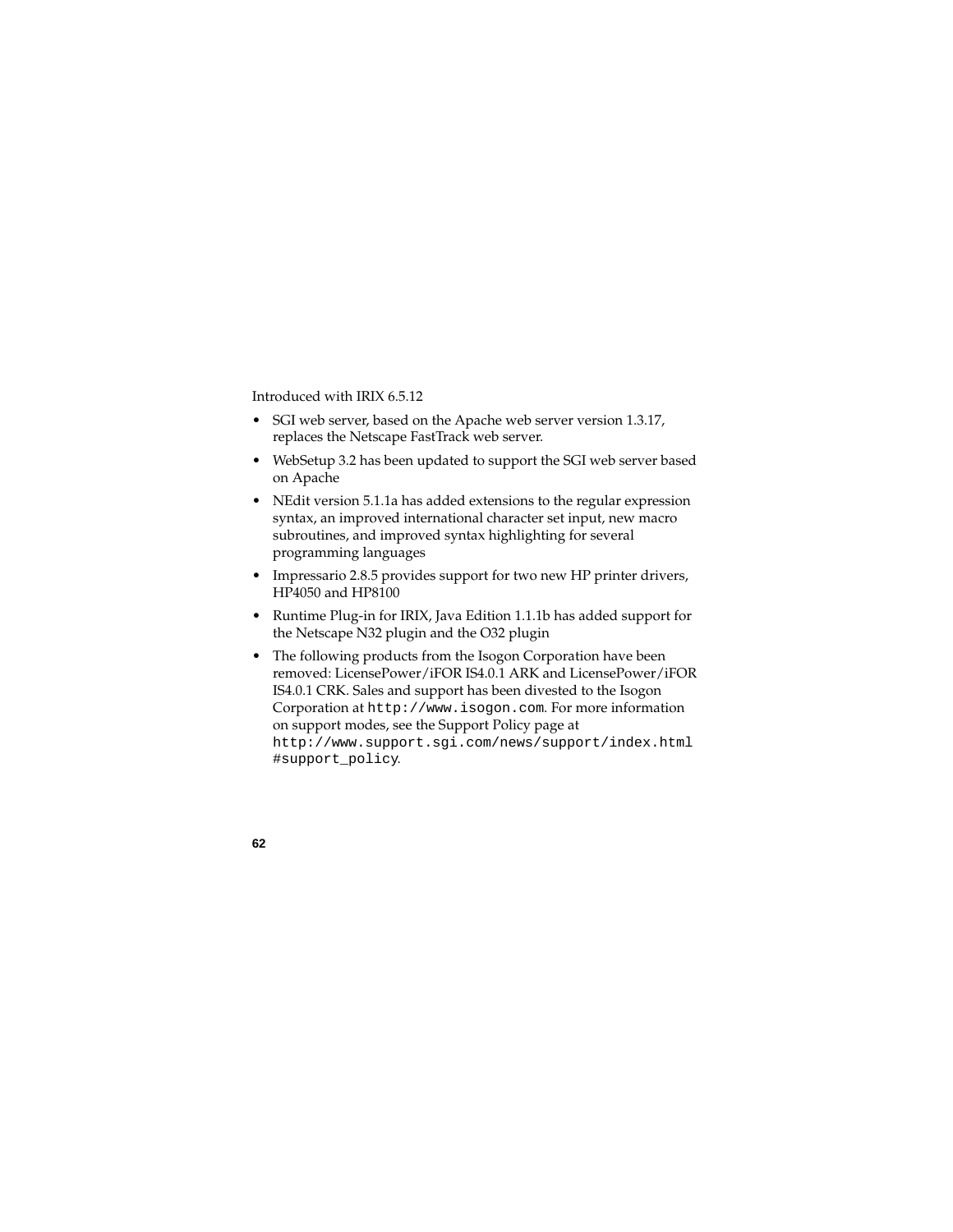Introduced with IRIX 6.5.11:

- Cosmo Player, IRIX Interactive Desktop, Impressario, IRIX Interactive Desktop Tools, IRIX Interactive Desktop Administration, IRIS InSight Viewer, IRIS InSight Developer, and IRIS InSight Dynaweb Server, Netscape Communicator, Netscape Developer, and IRIS Showcase have been updated to incorporate bugfixes.
- AccessX has been updated with the latest revision of the help book. It can be viewed after installation of the product.
- Graphics Demonstration Programs, Graphics Demonstration Programs for O2, Octane Demos, and Octane Demos 2 software have been removed from the IRIX Apps CD and incorporated into existing platform specific Demonstration Program CDs that ship with new systems.
- NEdit GUI style editor has been updated from version 4.0.3 to the latest freeware version, 5.1.1.
- Netware 1.1.1 is now compatible with SGI 3000 systems.
- Webviewer has been revised to prepend the new threaded Cosmo Player plugin directory to the default webviewer plugin search path.

Introduced with IRIX 6.5.10:

• IRIX Interactive Desktop, IRIX Interactive Desktop Tools, IRIX Interactive Desktop Administration, IRIS InSight Viewer,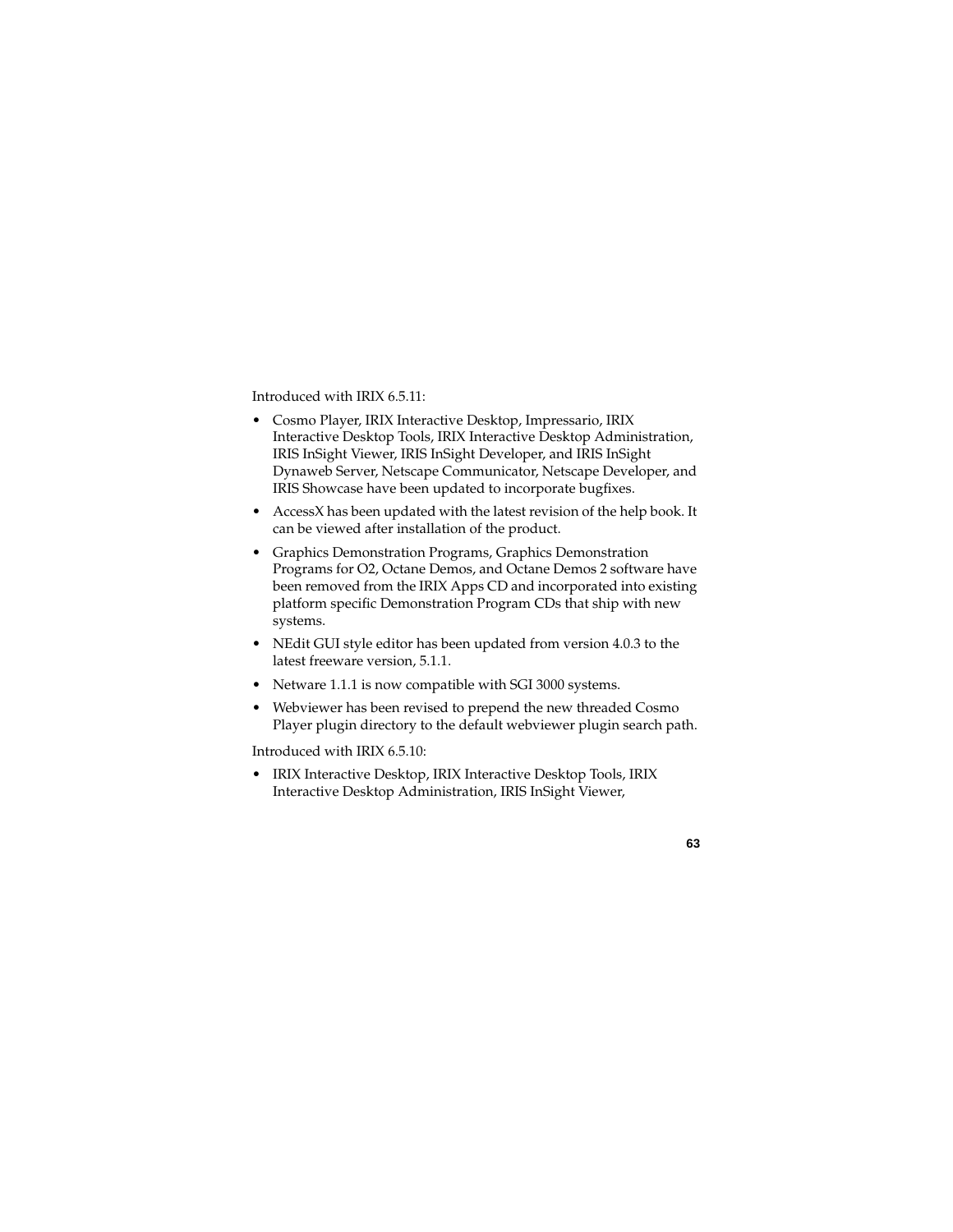IRIS InSight Developer, and IRIS InSight Dynaweb Server have been updated with bugfixes.

- Cosmo Player 2.1.4 release has added support for the Netscape N32 plugin.
- CustomerLink Client Software will no longer be supported. Its key features have been migrated to the SupportFolio Online site (http://support.sgi.com).
- Customer Support Services Base Software will no longer be supported. Its key features have been migrated to the SupportFolio Online site (http://support.sgi.com).
- Impressario 2.6.5 has added 1000 new PPD files to the /usr/spool/lp/PPD\_untested/ directory. The README file in this directory contains details on how to use the new drivers.
- Netscape Communicator 4.75
- Netscape FastTrack Server 3.03 contains an updated version of the Administration Server 3.52 (initially added in 6.5.5)
- Demonstration Programs, Octane2 demos added
- Runtime Plug-in for IRIX, Java Edition 1.1.1a has added support for the Netscape N32 plugin
- SGImeeting Collaboration Environment with Extensions, 2.0, Net-based data-conferencing, application-sharing software. A 30-day evaluation license is included. SGImeeting 2.0 is an update release to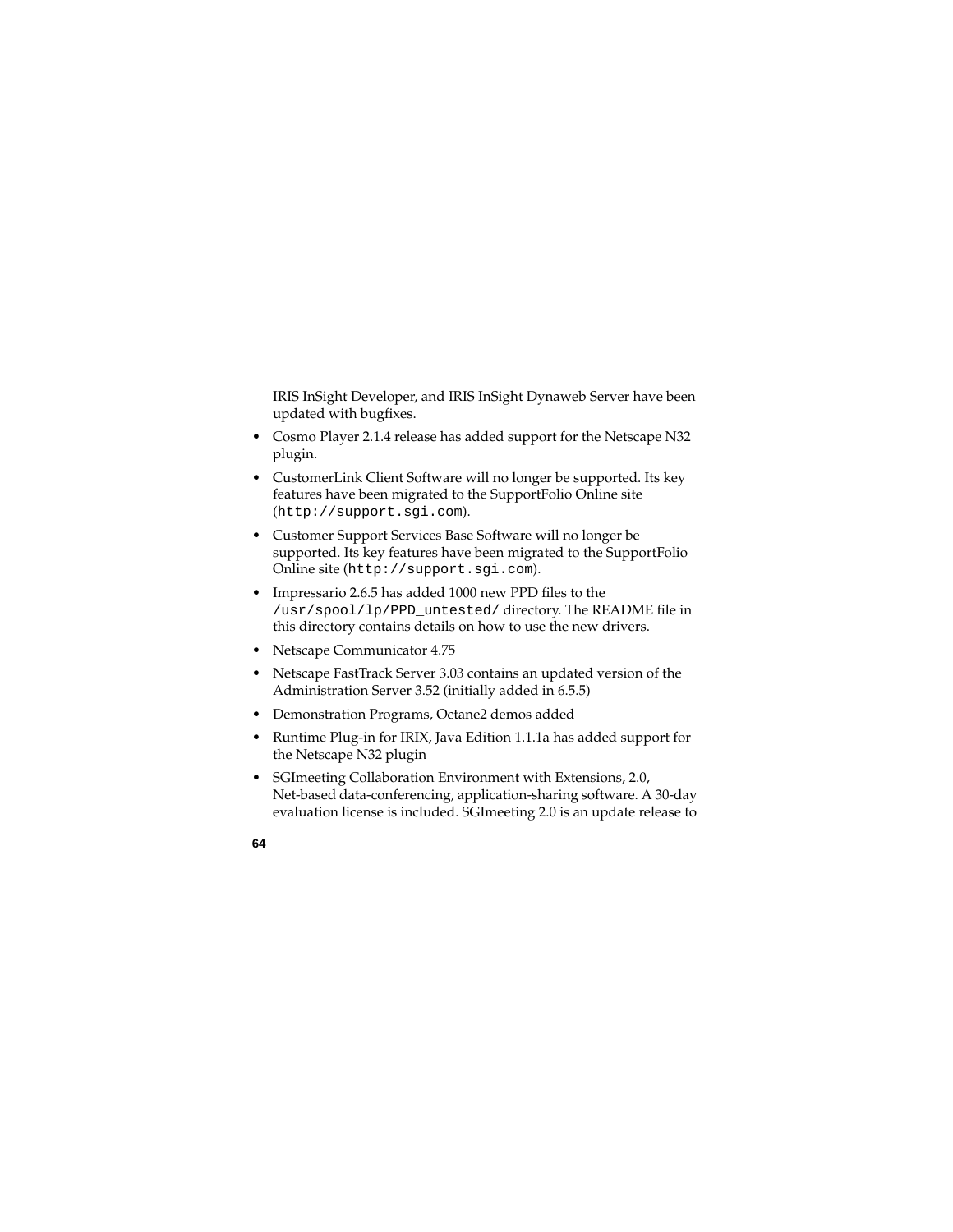SGImeeting 1.4. For more information on SGImeeting, see http://www.sgi.com/software/sgimeeting. For additional assistance, contact your local SGI sales representative.

• Xinet Macintosh Connectivity Software, also referred to as Xinet Appletalk, now includes K-AShare, K-FS, and K-Spool software. For more information on Xinet products, see http://www.xinet.com. For technical or sales questions, please contact Xinet at sales@xinet.com or 1.510.845.0555.

Introduced with IRIX 6.5.9:

- AccessX, Acrobat, Appletalk, Cosmo Player, IRIX Interactive Desktop System Administration, Impressario InSight, and Java have been updated with bugfixes.
- SGIMeeting 1.4 has been added back to the Apps CD and is provided with a 30 day Evaluation License that allows a demo collaborative session to run for 10 minutes. For more information on SGImeeting, see http://www.sgi.com/software/sgimeeting. For additional assistance, contact your local SGI sales representative.

Introduced with IRIX 6.5.8:

• AccessX, Desktop Runtime, Impressario, Infosearch, InSight, License Runtime, Sysadmin Desktop updated with bugfixes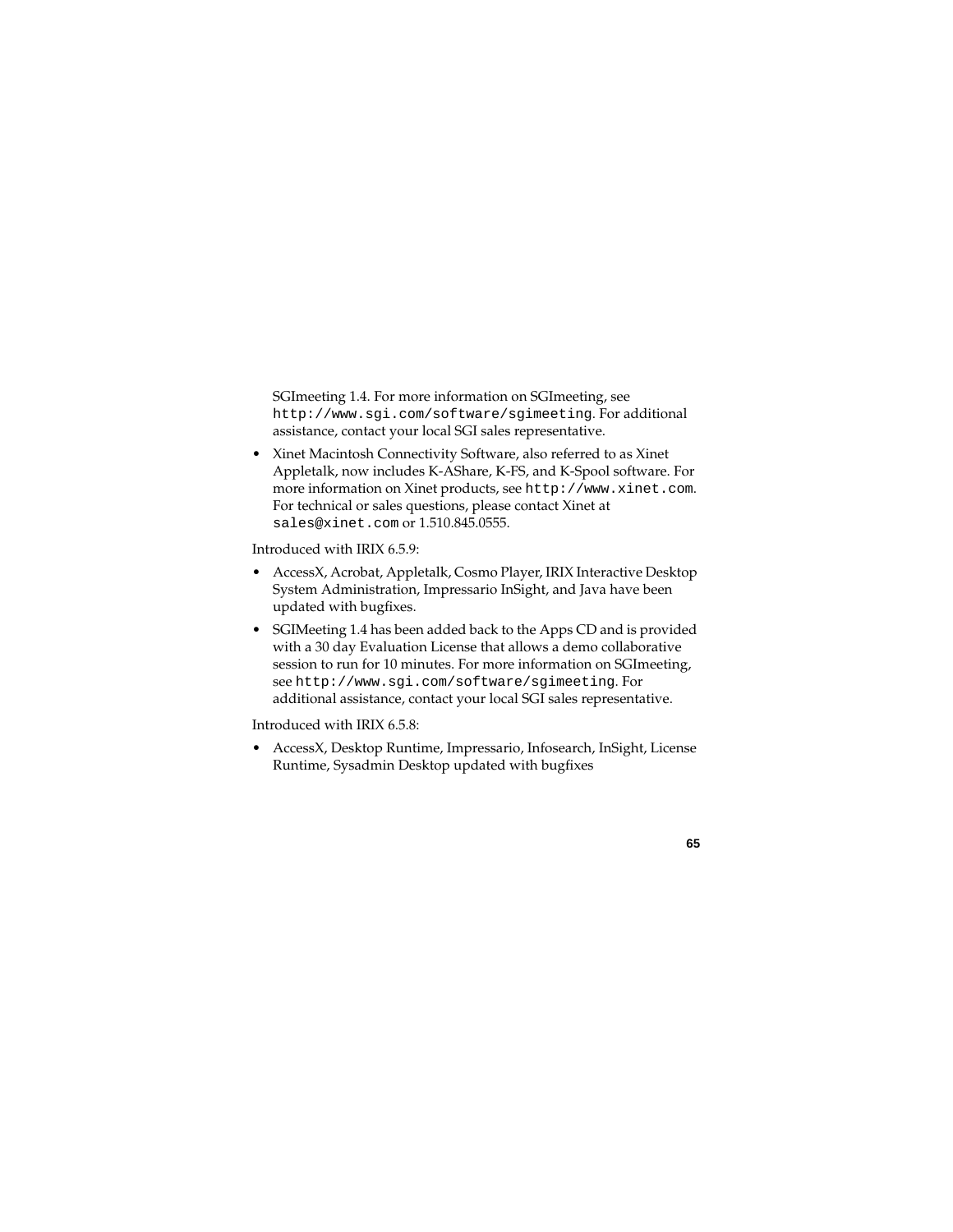Introduced with IRIX 6.5.7:

- SGImeeting and SGImeeting Extensions are now both licensed products and are no longer available on the Applications CD. Future revisions of the base SGImeeting product and the Extensions will be distributed on separate CDs and licensed separately. For additional information or assistance, contact your local SGI sales representative.
- Netscape 4.7A provides additional localization and the Flash plug-in since the 4.7 release.

Introduced with IRIX 6.5.6:

• Upgrade to Netscape Communicator 4.7.

**Note:** Netscape Radio is implemented only for systems with the G2 player installed.

Introduced with IRIX 6.5.5:

• WebViewer Library Execution Only Environment 3.0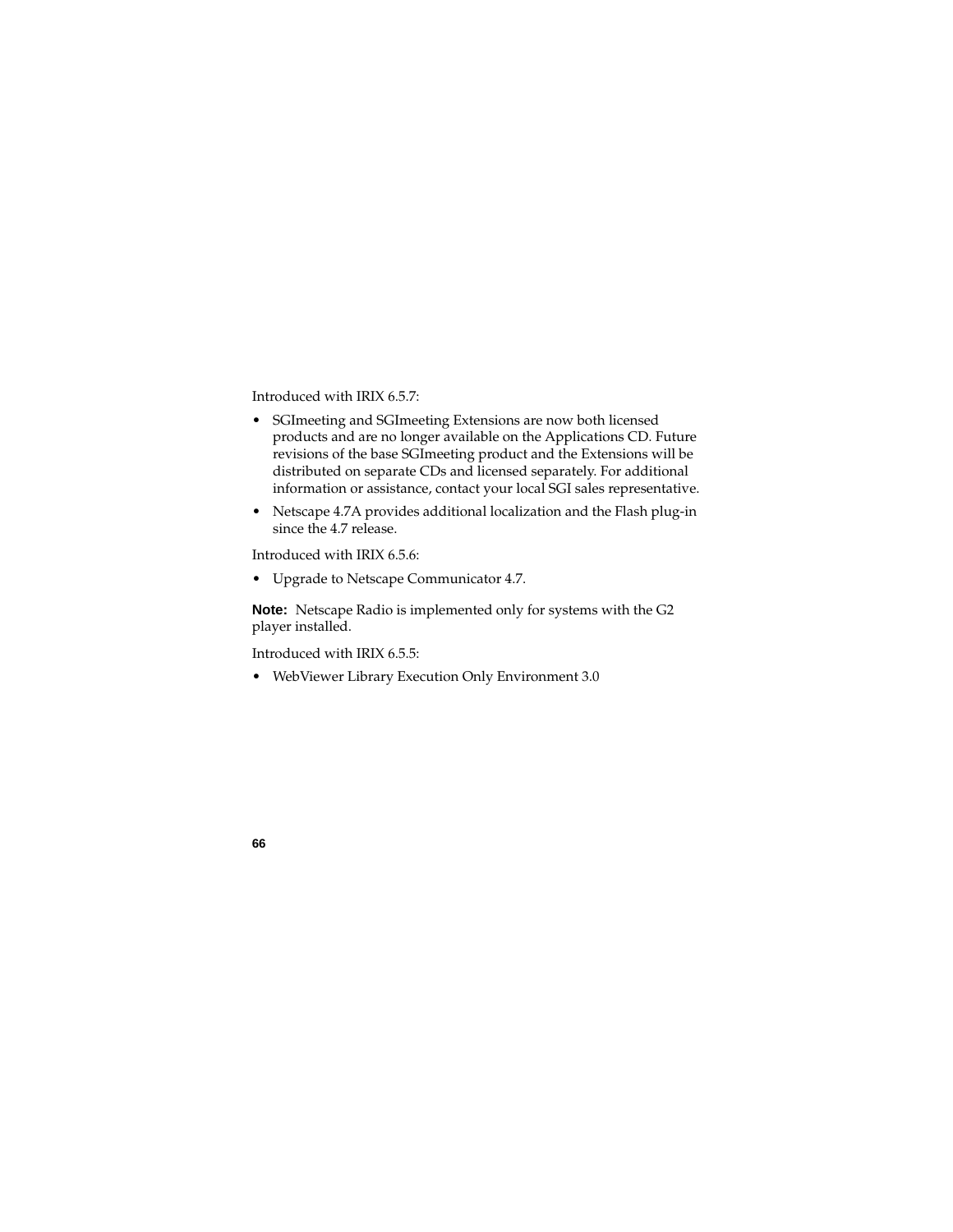## **IRIX OS Bundled Software**

Changes with IRIX 6.5.14:

 $\bullet$  SCSL 1.4

An iterative solver for sparse systems of linear equations, as well a direct solver for sparse complex symmetric systems of linear equations, were added to the SCSL 1.4 release. Additional features added to SCSL for this release are as follows:

- A thread-safe parallel random number generator
- Fortran90 interfaces to the BLAS
- A parallel implementation of the solve phase for the out-of-core sparse solver
- Removal of all entry points to the CHALLENGEcomplib FFT routines
- Performance enhancements and rollup bugfixes from SCSL 1.3.

SCSL can also be downloaded free of charge from the Download Cool Software page at

```
http://www.sgi.com/products/evaluation/.
```
For more information on SCSL, see http://www.sgi.com/software/scsl.html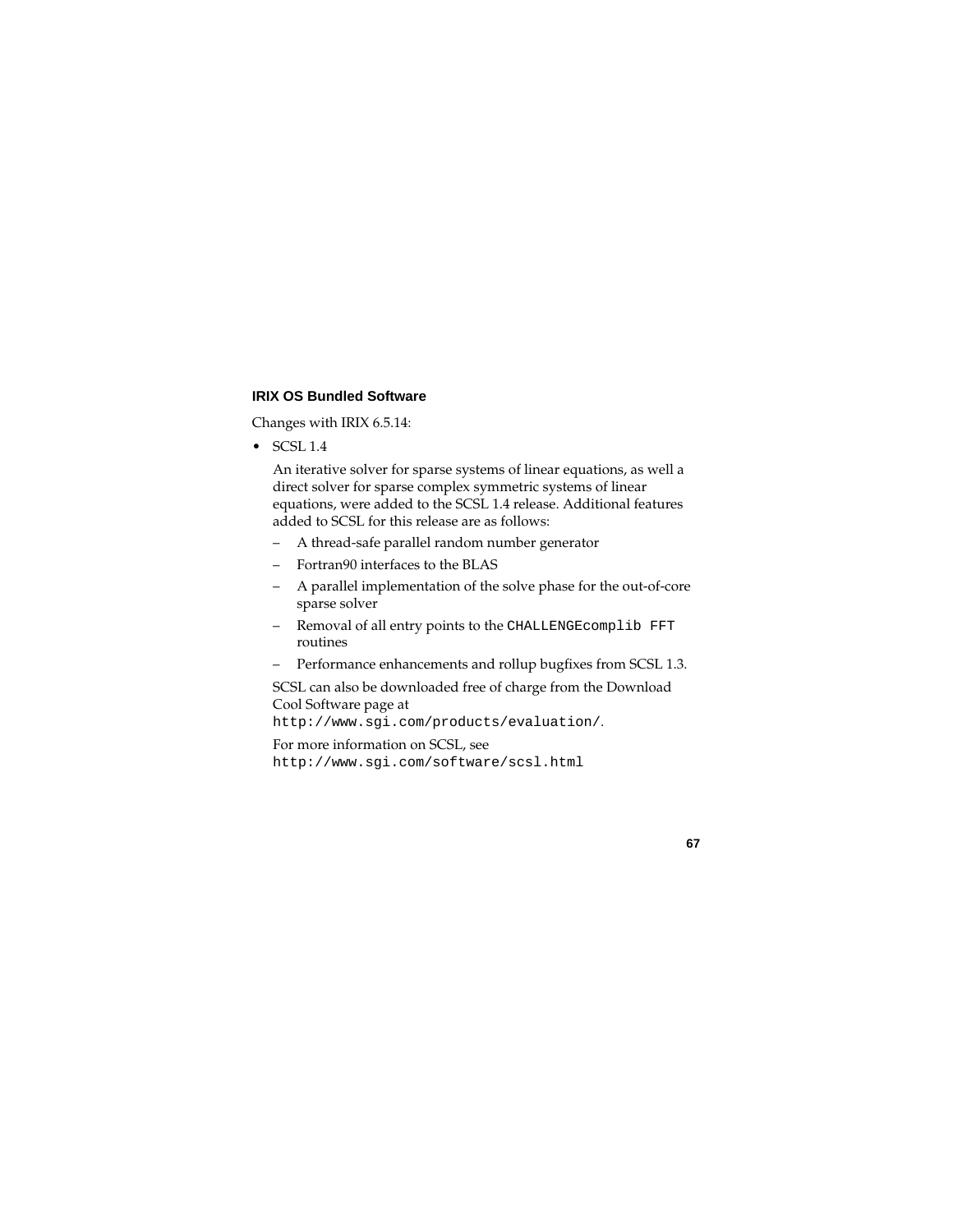For customers who do not have web access and are enrolled under a valid support contract, CD media can be requested free of charge from their local support center. Non-contract customers can order SCSL from their local sales representative.

# **Bundled Applications (ASE/AWE)**

Changes with IRIX 6.5.8:

• Syntax TAS and CA Unicenter TNG Framework no longer included with IRIX 6.5 ASE

SGI no longer bundles the Syntax TAS software with Origin systems as of June 2000. For interoperability solutions with PCs, Macintosh, and other systems, customers can contact Syntax at www.syntax.com or evaluate some of the solutions from SGI such as Samba (SC4-SAMBA-2.0.7). For Macintosh interoperability, SGI offers a demo version of Xinet's KAShare (Appletalk) product (www.xinet.com) on the IRIX Applications CD.

• SGI no longer includes CA Unicenter TNG Framework with IRIX ASE. A free CD of CA Unicenter TNG Framework is now available from www.ca.com/fw\_reg.htm.

For more information about the bundled software that is included with this release, see CD Contents and the Bundled Software and Licenses webpage that you can access from the Welcome webpage.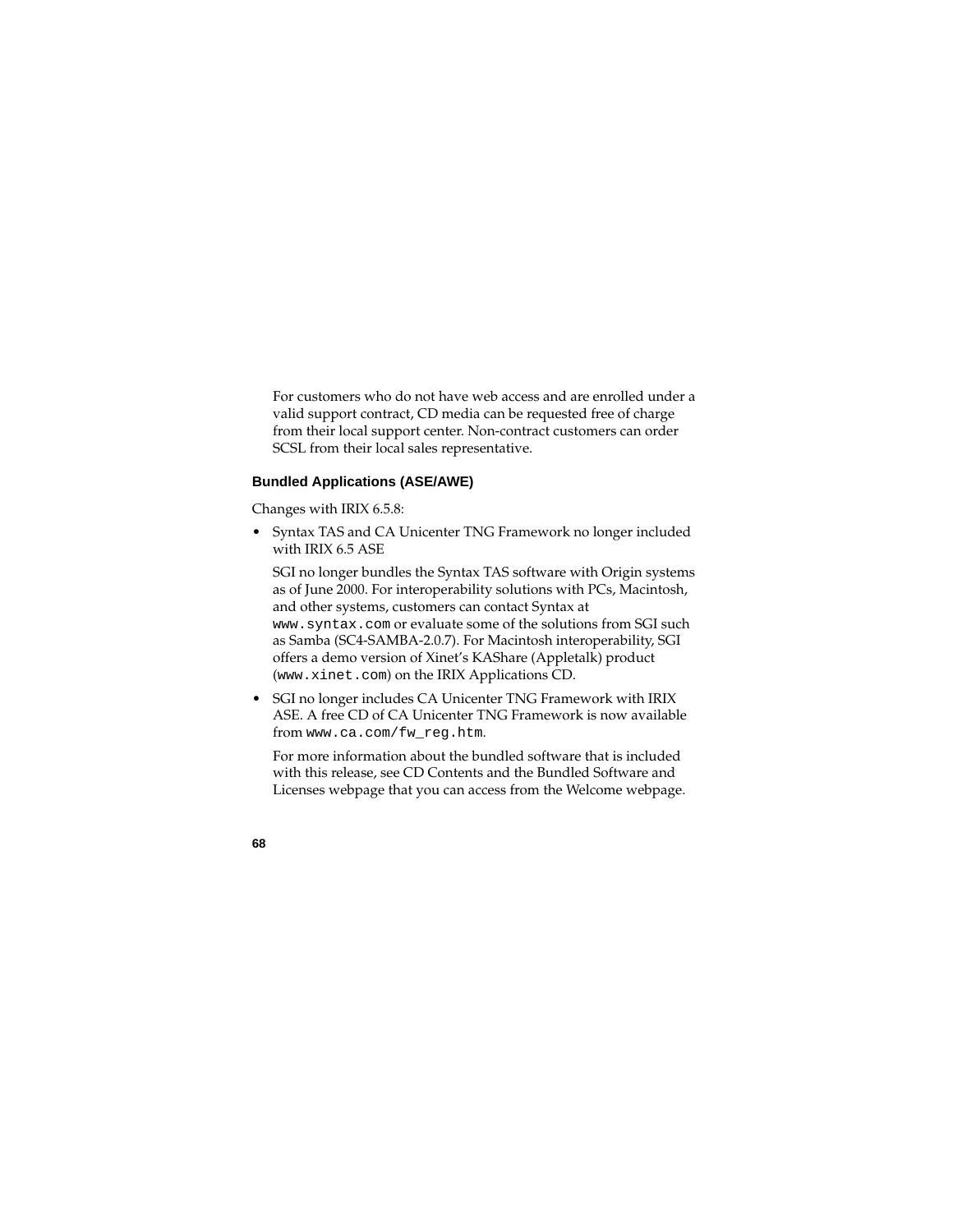# **IRIX 6.5.17 Update Kit Contents**

The IRIX 6.5.17 Update Kit contains the following items for both server and workstation system configurations:

- CD Name:
	- 1. IRIX 6.5.17 (1 of 4) Installation Tools & Overlays CD, August 2002
	- 2. IRIX 6.5.17 (2 of 4) Installation Tools & Overlays CD, August 2002
	- 3. IRIX 6.5.17 (3 of 4) Overlays CD, August 2002
	- 4. IRIX 6.5.17 (4 of 4) Overlays CD, August 2002
	- 5. IRIX Applications for 6.5.17, August 2002
- The IRIX CD booklet *Installation Instructions: Installing an Intermediate (Overlay) Release, Installing Applications, Installing Software Licenses*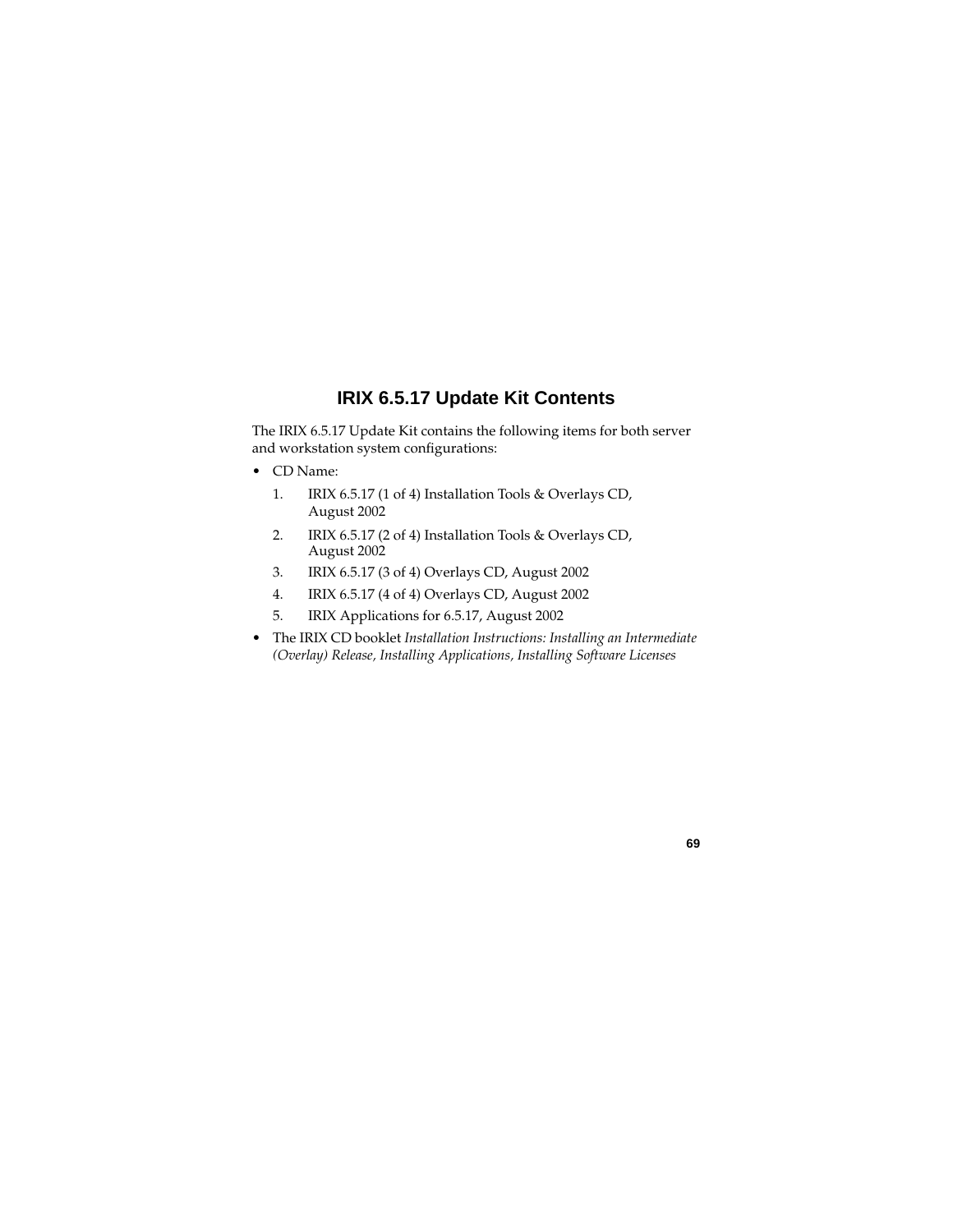# **SGI Websites**

### **IRIX 6.5-Related Websites**

• SGI product information

http://www.sgi.com/products

• IRIX 6.5 datasheet

http://www.sgi.com/software/irix6.5/datasheet.pdf

- Start Here: Installing IRIX 6.5.14 http://support.sgi.com/6.5/installing.html
- To view all qualified applications compatible with IRIX 6.5 releases, see http://support.sgi.com/6.5/spk

### **Services**

• Customer Education Services

http://www.sgi.com/support/custeducation/

• Professional Services

http://www.sgi.com/services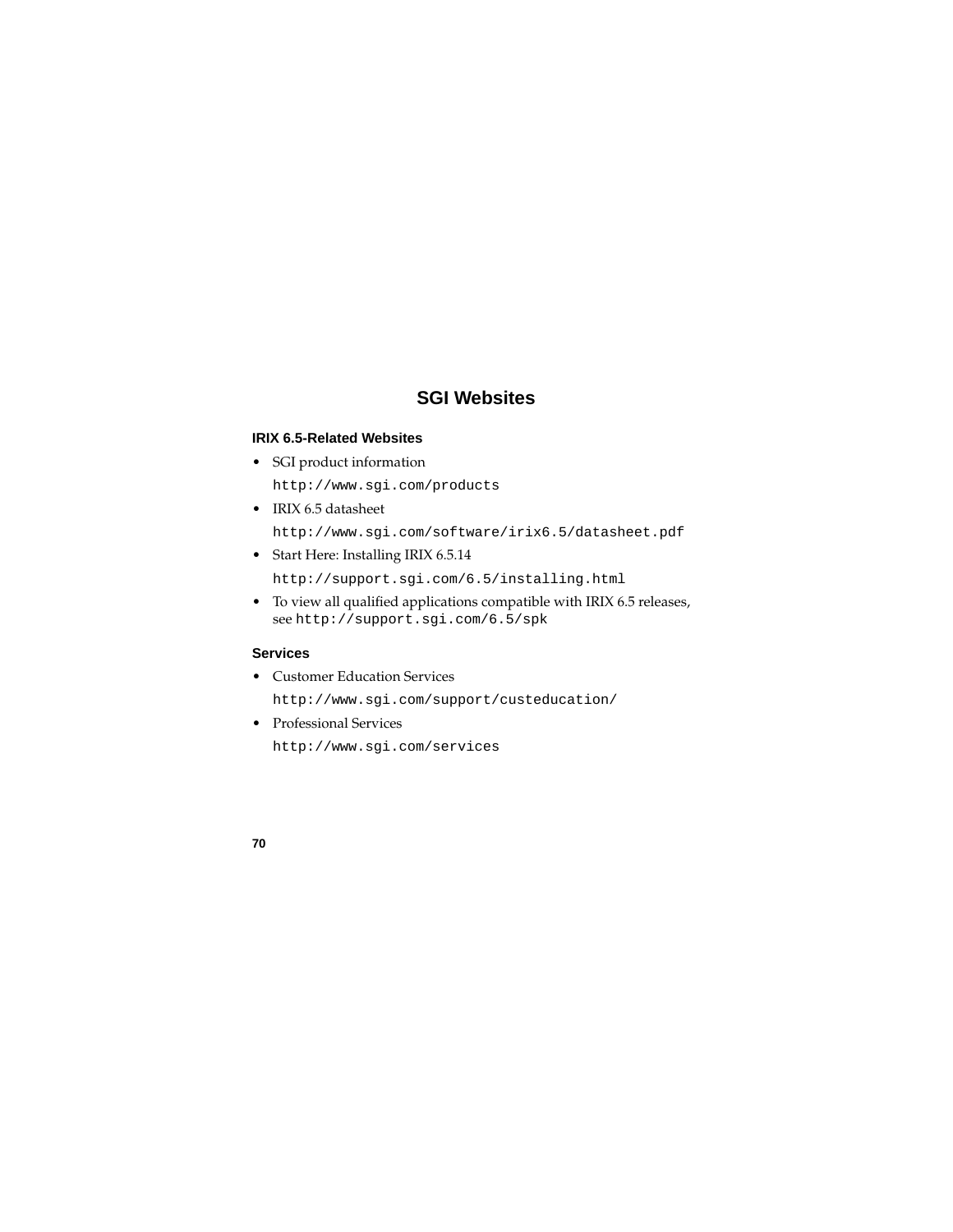## **Online Tools**

• Customer Registration

http://www.sgi.com/support/custreg.html

- Software Licensing/Key-O-Matic http://www.sgi.com/Support/Licensing
- Supportfolio Online http://support.sgi.com
- Online documentation Technical Publications Library http://techpubs.sgi.com

# **Other Sites**

- Download Cool Software http://www.sgi.com/Products/Evaluation
- Free Software

http://freeware.sgi.com